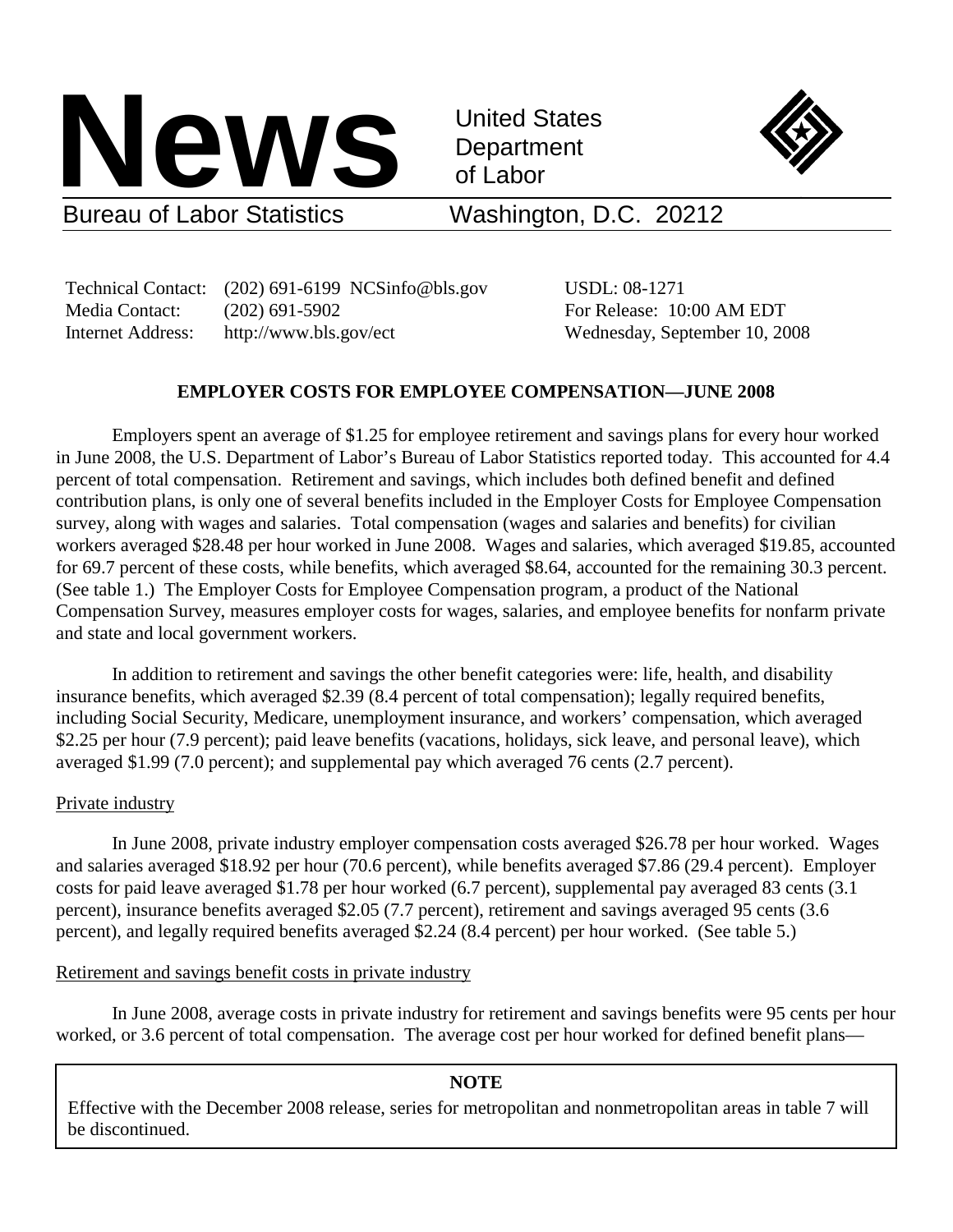retirement plans that typically specify a benefit based on age, years of service, and earnings—was 42 cents (1.6 percent of total compensation). The average cost for defined contribution plans—retirement plans usually based on employer contributions to individual employee accounts—was 53 cents (2.0 percent of total compensation). (See table 5.) Employer costs for retirement and savings plans are affected by several factors, including the percentage of employees that have access to and participate in the plans offered by their employer. (The National Compensation Survey produces comprehensive data on the percentage of workers with access to and participation in retirement plans. Data for March 2008 were recently released and are available at http://www.bls.gov/news.release/pdf/ebs2.pdf).

Among occupational groups, retirement and savings costs ranged from 22 cents per hour worked for service occupations to \$1.94 for management, professional, and related occupations. Sales and office occupations averaged 61 cents; production, transportation, and material moving occupations, 87 cents; and natural resources, construction, and maintenance occupations, \$1.42 per hour. The proportion of total compensation represented by retirement and savings ranged from 1.6 percent for service workers to 4.7 percent for natural resources, construction, and maintenance workers. (See table 5.)

Retirement and savings costs were higher, both in amount and as a proportion of total compensation, for union workers (\$2.44 and 6.7 percent of total compensation) than for nonunion workers (78 cents and 3.0 percent of total compensation). Defined benefit plan costs were significantly higher for union workers (\$1.73 and 4.8 percent of compensation) than for nonunion workers (27 cents and 1.0 percent of compensation). (See table 5.)

Retirement and savings costs were higher per hour worked in goods-producing industries (\$1.45 and 4.6 percent of total compensation) than in service-providing industries (83 cents and 3.2 percent of total compensation). Retirement costs within goods-producing industries averaged \$1.54 per hour in construction and \$1.31 per hour in manufacturing. Costs in service-providing industries varied widely, ranging from 13 cents in leisure and hospitality to \$1.49 in information and \$1.51 in the financial activities industry. (See table 6.)

Among the four census regions, retirement and savings costs ranged from 84 cents per hour in the South to \$1.14 in the Northeast. Retirement and savings costs were 97 cents in the West and 95 cents in the Midwest. Within the nine census divisions, retirement and savings costs ranged from 53 cents in the East South Central division to \$1.19 in the Middle Atlantic division. (See table 7.)

Retirement and savings costs increased, both in cost per hour worked and proportion of total compensation, with establishment size. Establishments with fewer than 50 workers averaged 50 cents (2.3 percent), significantly less than establishments with 500 workers or more, averaging \$1.89 (5.0 percent). (See table 8.)

Since June 2003, private industry retirement and savings costs have changed in terms of total compensation percentage from 3.0 to 3.6 percent. Defined benefit cost percentages in June 2003 were 1.1 percent of total compensation compared with 1.6 percent currently while defined contribution percentages were similar at 1.9 percent versus 2.0 percent.

## **Note**

The Employer Costs for Employee Compensation news release for September 2008 is scheduled for Wednesday, December 10, 2008, at 10:00 AM (EST).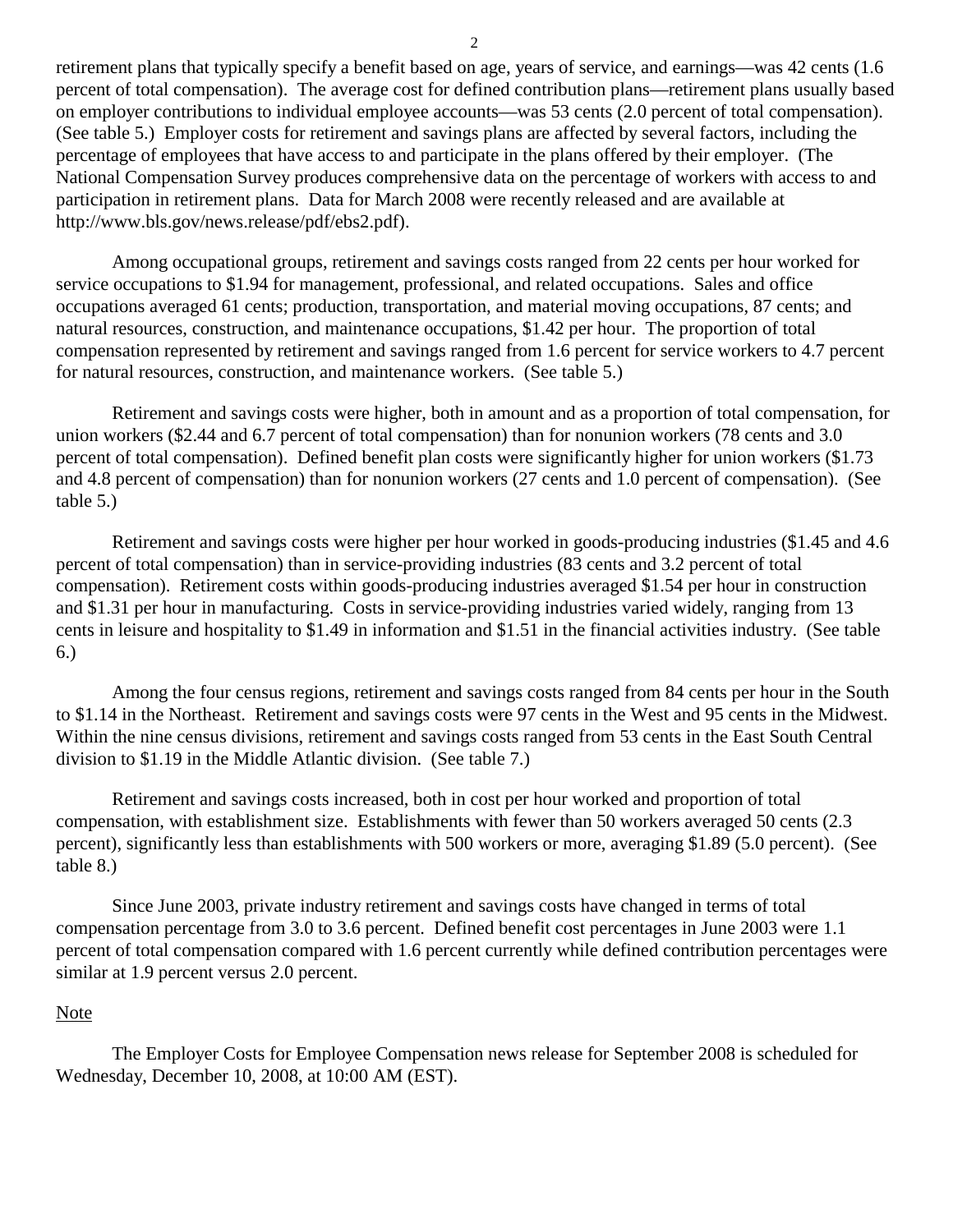# **Table of Contents:**

| Table 1.              | Civilian workers, by major occupational and industry group                         | 5  |
|-----------------------|------------------------------------------------------------------------------------|----|
| Table 2.              | Civilian workers, by occupational and industry group                               | 7  |
| Table 3.              | State and local government workers, by major occupational and industry group       | 8  |
| Table 4.              | State and local government workers, by occupational and industry group             | 9  |
| Table 5.              | Private industry workers, by major occupational group and bargaining unit status   | 10 |
| Table 6.              | Private industry workers, by major industry group                                  | 12 |
| Table 7.              | Private industry workers, by census region and division, and area                  | 14 |
| Table 8.              | Private industry workers, by establishment employment size                         | 17 |
| Table 9.              | Private industry workers, goods-producing and service-providing industries, by     |    |
|                       | occupational group                                                                 | 18 |
| Table 10.             | Private industry workers, by industry group                                        | 19 |
| Table 11.             | Private industry workers, by occupational group and full-time and part-time status | 20 |
| Table 12.             | Private industry workers, by industry group and full-time and part-time status     | 21 |
| Table 13.             | Private industry workers, by major industry group and establishment                |    |
|                       | employment size and bargaining unit status                                         | 22 |
| Table 14.             | Private industry health care and social assistance workers, by industry            |    |
|                       | and occupational group                                                             | 23 |
| <b>Technical Note</b> |                                                                                    | 24 |

Note: Supplemental tables with occupational, establishment size, and bargaining status series for detailed industries are available at http://www.bls.gov/ncs/ect/sp/ecsuptc7.pdf and http://www.bls.gov/ncs/ect/sp/ecsuptc7.txt.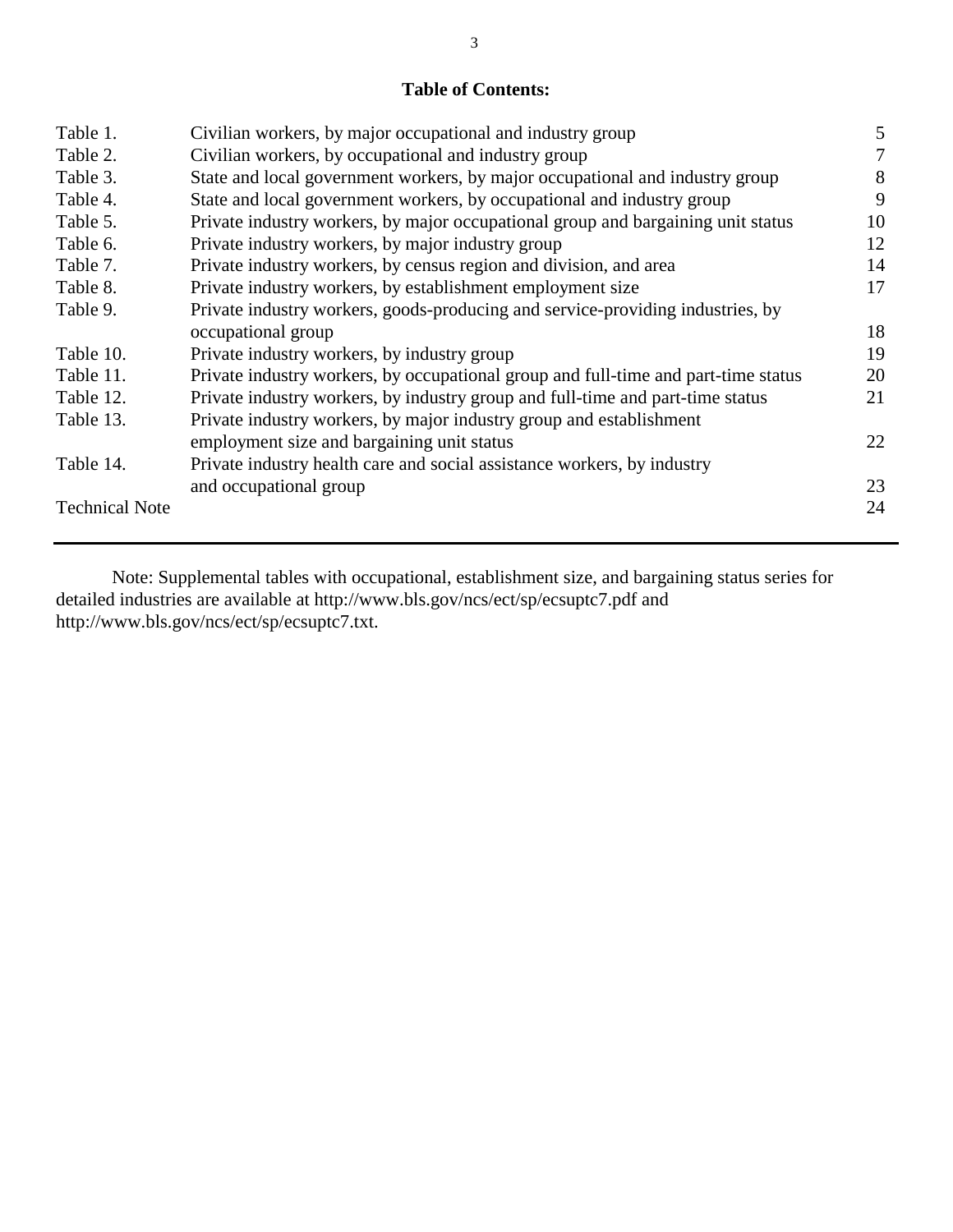| Compensation<br>component | Civilian<br>workers | <b>State and local</b><br>government | Private<br>industry |
|---------------------------|---------------------|--------------------------------------|---------------------|
| Wages and salaries        | 69.7%               | 65.8%                                | 70.6%               |
| <b>Benefits</b>           | 30.3                | 34.2                                 | 29.4                |
| Paid leave                | 7.0                 | 8.3                                  | 6.7                 |
| Supplemental pay          | 2.7                 | 0.9                                  | 3.1                 |
| Insurance                 | 8.4                 | 11.3                                 | 7.7                 |
| Health benefits           | 7.9                 | 10.9                                 | 7.2                 |
| Retirement & savings      | 4.4                 | 7.7                                  | 3.6                 |
| Defined benefit           | 2.6                 | 6.9                                  | 1.6                 |
| Defined contribution      | 1.8                 | 0.8                                  | 2.0                 |
| Legally required          | 7.9                 | 6.0                                  | 8.4                 |

**Relative importance of employer costs for employee compensation, June 2008**

**Employer costs per hour worked for retirement and savings benefits, by various categories, June 2008**

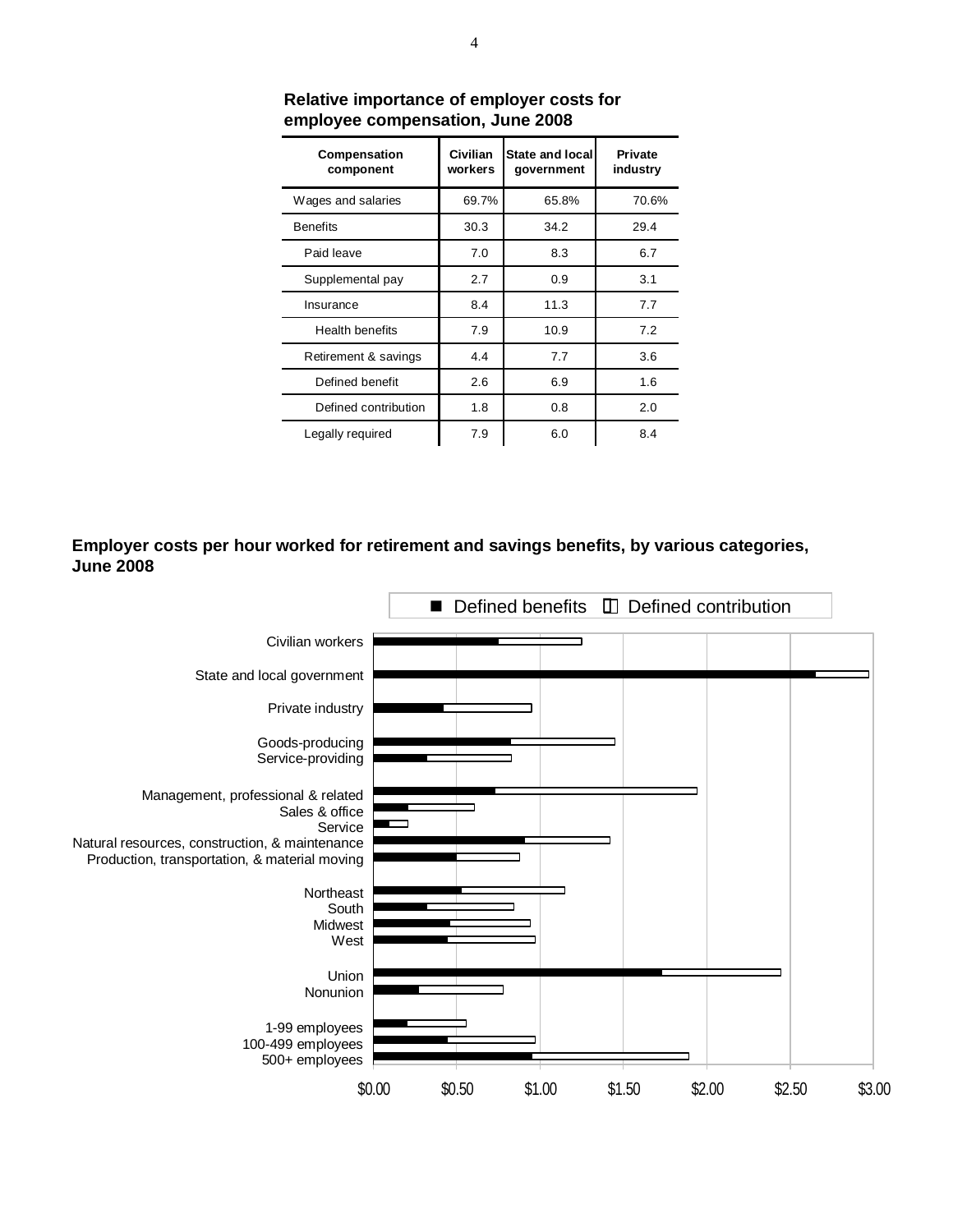| Table 1. Employer costs per hour worked for employee compensation and costs as a percent of total |  |
|---------------------------------------------------------------------------------------------------|--|
| compensation: Civilian workers, by major occupational and industry group, June 2008               |  |

|                                                                                                                                                      | Occupational group                                                                                           |                                                                                                |                                                                                                              |                                                                                                |                                                                                                              |                                                                                                             |                                                                                                             |                                                                                                |  |  |  |
|------------------------------------------------------------------------------------------------------------------------------------------------------|--------------------------------------------------------------------------------------------------------------|------------------------------------------------------------------------------------------------|--------------------------------------------------------------------------------------------------------------|------------------------------------------------------------------------------------------------|--------------------------------------------------------------------------------------------------------------|-------------------------------------------------------------------------------------------------------------|-------------------------------------------------------------------------------------------------------------|------------------------------------------------------------------------------------------------|--|--|--|
| Compensation<br>component                                                                                                                            | All<br>workers <sup>1</sup>                                                                                  |                                                                                                | Management,<br>professional,<br>and                                                                          | related                                                                                        | Sales<br>and<br>office                                                                                       |                                                                                                             | Service                                                                                                     |                                                                                                |  |  |  |
|                                                                                                                                                      | Cost                                                                                                         | Percent                                                                                        | Cost                                                                                                         | Percent                                                                                        | Cost                                                                                                         | Percent                                                                                                     | Cost                                                                                                        | Percent                                                                                        |  |  |  |
|                                                                                                                                                      | \$28.48                                                                                                      | 100.0                                                                                          | \$47.57                                                                                                      | 100.0                                                                                          | \$21.70                                                                                                      | 100.0                                                                                                       | \$15.57                                                                                                     | 100.0                                                                                          |  |  |  |
|                                                                                                                                                      | 19.85                                                                                                        | 69.7                                                                                           | 33.32                                                                                                        | 70.0                                                                                           | 15.41                                                                                                        | 71.0                                                                                                        | 11.05                                                                                                       | 71.0                                                                                           |  |  |  |
|                                                                                                                                                      | 8.64                                                                                                         | 30.3                                                                                           | 14.25                                                                                                        | 30.0                                                                                           | 6.29                                                                                                         | 29.0                                                                                                        | 4.52                                                                                                        | 29.0                                                                                           |  |  |  |
| Overtime and premium <sup>4</sup><br>Nonproduction bonuses                                                                                           | 1.99<br>0.94<br>0.65<br>0.31<br>0.08<br>0.76<br>0.26<br>0.07<br>0.43<br>2.39<br>0.05<br>2.25<br>0.05<br>0.04 | 7.0<br>3.3<br>2.3<br>1.1<br>0.3<br>2.7<br>0.9<br>0.2<br>1.5<br>8.4<br>0.2<br>7.9<br>0.2<br>0.1 | 3.90<br>1.78<br>1.26<br>0.66<br>0.19<br>1.23<br>0.17<br>0.11<br>0.96<br>3.57<br>0.10<br>3.32<br>0.08<br>0.08 | 8.2<br>3.7<br>2.7<br>1.4<br>0.4<br>2.6<br>0.4<br>0.2<br>2.0<br>7.5<br>0.2<br>7.0<br>0.2<br>0.2 | 1.43<br>0.69<br>0.48<br>0.21<br>0.05<br>0.52<br>0.14<br>0.02<br>0.35<br>1.94<br>0.03<br>1.85<br>0.04<br>0.03 | 6.6<br>3.2<br>$2.2\phantom{0}$<br>1.0<br>0.2<br>2.4<br>0.7<br>0.1<br>1.6<br>9.0<br>0.2<br>8.5<br>0.2<br>0.1 | 0.87<br>0.42<br>0.28<br>0.14<br>0.03<br>0.28<br>0.17<br>0.05<br>0.07<br>1.33<br>0.02<br>1.28<br>0.02<br>(5) | 5.6<br>2.7<br>1.8<br>0.9<br>0.2<br>1.8<br>1.1<br>0.3<br>0.4<br>8.6<br>0.1<br>8.3<br>0.1<br>(6) |  |  |  |
|                                                                                                                                                      | 1.25<br>0.75<br>0.50                                                                                         | 4.4<br>2.6<br>1.8                                                                              | 2.41<br>1.44<br>0.97                                                                                         | 5.1<br>3.0<br>2.0                                                                              | 0.71<br>0.32<br>0.39                                                                                         | 3.3<br>1.5<br>1.8                                                                                           | 0.58<br>0.44<br>0.14                                                                                        | 3.8<br>2.8<br>0.9                                                                              |  |  |  |
| Legally required benefits<br>Social Security and Medicare<br>Federal unemployment insurance<br>State unemployment insurance<br>Workers' compensation | 2.25<br>1.62<br>1.29<br>0.33<br>0.03<br>0.14<br>0.47                                                         | 7.9<br>5.7<br>4.5<br>1.1<br>0.1<br>0.5<br>1.6                                                  | 3.14<br>2.60<br>2.05<br>0.55<br>0.02<br>0.13<br>0.38                                                         | 6.6<br>5.5<br>4.3<br>1.2<br>(6)<br>0.3<br>0.8                                                  | 1.70<br>1.28<br>1.03<br>0.25<br>0.03<br>0.13<br>0.25                                                         | 7.8<br>5.9<br>4.8<br>1.2<br>0.1<br>0.6<br>1.2                                                               | 1.45<br>0.94<br>0.75<br>0.19<br>0.03<br>0.11<br>0.36                                                        | 9.3<br>6.0<br>4.8<br>1.2<br>0.2<br>0.7<br>2.3                                                  |  |  |  |

See footnotes at end of table.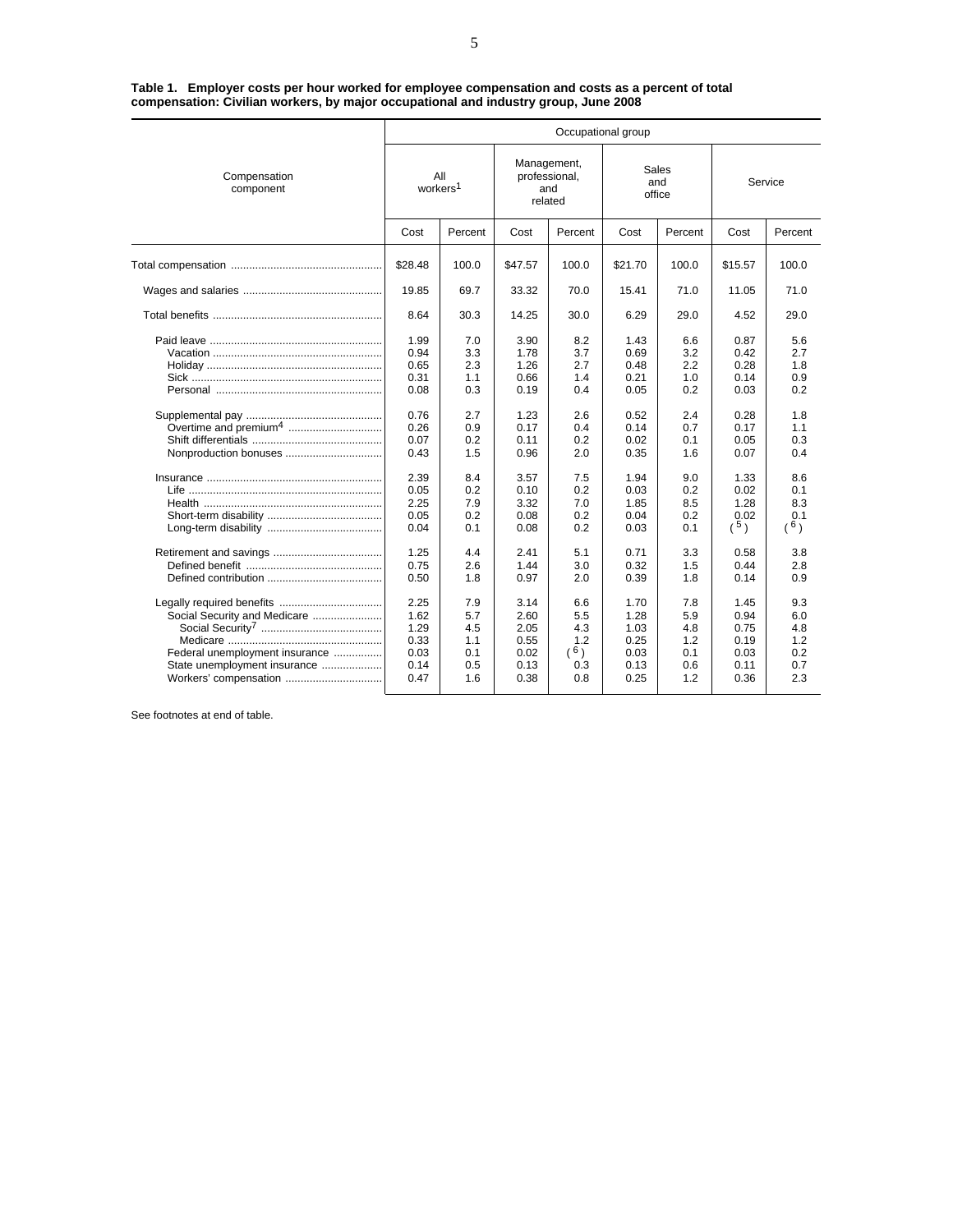|                                                                                                                         |                                                                      | Occupational group                                          |                                                                      |                                                             | Industry group                                                       |                                                             |                                                                      |                                                             |  |
|-------------------------------------------------------------------------------------------------------------------------|----------------------------------------------------------------------|-------------------------------------------------------------|----------------------------------------------------------------------|-------------------------------------------------------------|----------------------------------------------------------------------|-------------------------------------------------------------|----------------------------------------------------------------------|-------------------------------------------------------------|--|
| Compensation<br>component                                                                                               | Natural<br>resources,<br>construction,<br>and<br>maintenance         |                                                             | Production.<br>transportation,<br>material<br>moving                 | and                                                         | Goods-<br>producing <sup>2</sup>                                     |                                                             | Service-<br>providing <sup>3</sup>                                   |                                                             |  |
|                                                                                                                         | Cost                                                                 | Percent                                                     | Cost                                                                 | Percent                                                     | Cost                                                                 | Percent                                                     | Cost                                                                 | Percent                                                     |  |
|                                                                                                                         | \$30.41                                                              | 100.0                                                       | \$23.30                                                              | 100.0                                                       | \$31.59                                                              | 100.0                                                       | \$27.84                                                              | 100.0                                                       |  |
|                                                                                                                         | 20.67                                                                | 68.0                                                        | 15.50                                                                | 66.5                                                        | 21.09                                                                | 66.8                                                        | 19.59                                                                | 70.4                                                        |  |
|                                                                                                                         | 9.75                                                                 | 32.0                                                        | 7.80                                                                 | 33.5                                                        | 10.50                                                                | 33.2                                                        | 8.25                                                                 | 29.6                                                        |  |
| Nonproduction bonuses                                                                                                   | 1.59<br>0.84<br>0.52<br>0.16<br>0.06<br>0.99<br>0.66<br>0.05<br>0.28 | 5.2<br>2.8<br>1.7<br>0.5<br>0.2<br>3.2<br>2.2<br>0.2<br>0.9 | 1.39<br>0.71<br>0.49<br>0.16<br>0.04<br>0.85<br>0.51<br>0.10<br>0.23 | 6.0<br>3.0<br>2.1<br>0.7<br>0.2<br>3.6<br>2.2<br>0.4<br>1.0 | 1.99<br>1.06<br>0.71<br>0.17<br>0.04<br>1.30<br>0.58<br>0.10<br>0.62 | 6.3<br>3.4<br>2.3<br>0.5<br>0.1<br>4.1<br>1.8<br>0.3<br>2.0 | 1.99<br>0.92<br>0.64<br>0.33<br>0.09<br>0.65<br>0.20<br>0.06<br>0.39 | 7.1<br>3.3<br>2.3<br>1.2<br>0.3<br>2.3<br>0.7<br>0.2<br>1.4 |  |
|                                                                                                                         | 2.60<br>0.05<br>2.44<br>0.08<br>0.03                                 | 8.5<br>0.2<br>8.0<br>0.3<br>0.1                             | 2.41<br>0.04<br>2.28<br>0.06<br>0.03                                 | 10.4<br>0.2<br>9.8<br>0.3<br>0.1                            | 2.89<br>0.06<br>2.69<br>0.10<br>0.04                                 | 9.2<br>0.2<br>8.5<br>0.3<br>0.1                             | 2.29<br>0.05<br>2.16<br>0.04<br>0.04                                 | 8.2<br>0.2<br>7.8<br>0.2<br>0.1                             |  |
|                                                                                                                         | 1.49<br>1.01<br>0.48                                                 | 4.9<br>3.3<br>1.6                                           | 0.91<br>0.55<br>0.37                                                 | 3.9<br>2.3<br>1.6                                           | 1.45<br>0.83<br>0.63                                                 | 4.6<br>2.6<br>2.0                                           | 1.21<br>0.74<br>0.47                                                 | 4.3<br>2.6<br>1.7                                           |  |
| Social Security and Medicare<br>Federal unemployment insurance<br>State unemployment insurance<br>Workers' compensation | 3.08<br>1.74<br>1.40<br>0.33<br>0.03<br>0.18<br>1.14                 | 10.1<br>5.7<br>4.6<br>1.1<br>0.1<br>0.6<br>3.7              | 2.23<br>1.32<br>1.07<br>0.25<br>0.03<br>0.16<br>0.71                 | 9.6<br>5.7<br>4.6<br>1.1<br>0.1<br>0.7<br>3.1               | 2.87<br>1.80<br>1.45<br>0.35<br>0.03<br>0.20<br>0.84                 | 9.1<br>5.7<br>4.6<br>1.1<br>0.1<br>0.6<br>2.7               | 2.12<br>1.58<br>1.26<br>0.32<br>0.03<br>0.13<br>0.39                 | 7.6<br>5.7<br>4.5<br>1.2<br>0.1<br>0.4<br>1.4               |  |

**Table 1. Employer costs per hour worked for employee compensation and costs as a percent of total compensation: Civilian workers, by major occupational and industry group, June 2008 — Continued**

<sup>1</sup> Includes workers in the private nonfarm economy excluding households and the public sector excluding the Federal government. <sup>2</sup> Includes mining, construction, and manufacturing. The agriculture, forestry, farming, and hunting sector is excluded.<br><sup>3</sup> Includes utilities; wholesale trade; retail trade; transportation

and warehousing; information; finance and insurance; real estate and rental and leasing; professional and technical services; management of companies and enterprises; administrative and waste services; educational services; health care and social assistance; arts, entertainment and recreation; accommodation and food services; other services, except public administration; and

public administration.<br>4 Includes premium pay for work in addition to the regular work<br>schedule (such as overtime, weekends, and holidays).

<sup>5</sup> Cost per hour worked is \$0.01 or less.<br>
<sup>6</sup> Less than .05 percent.<br>
<sup>7</sup> Comprises the Old-Age, Survivors, and Disability Insurance (OASDI) program.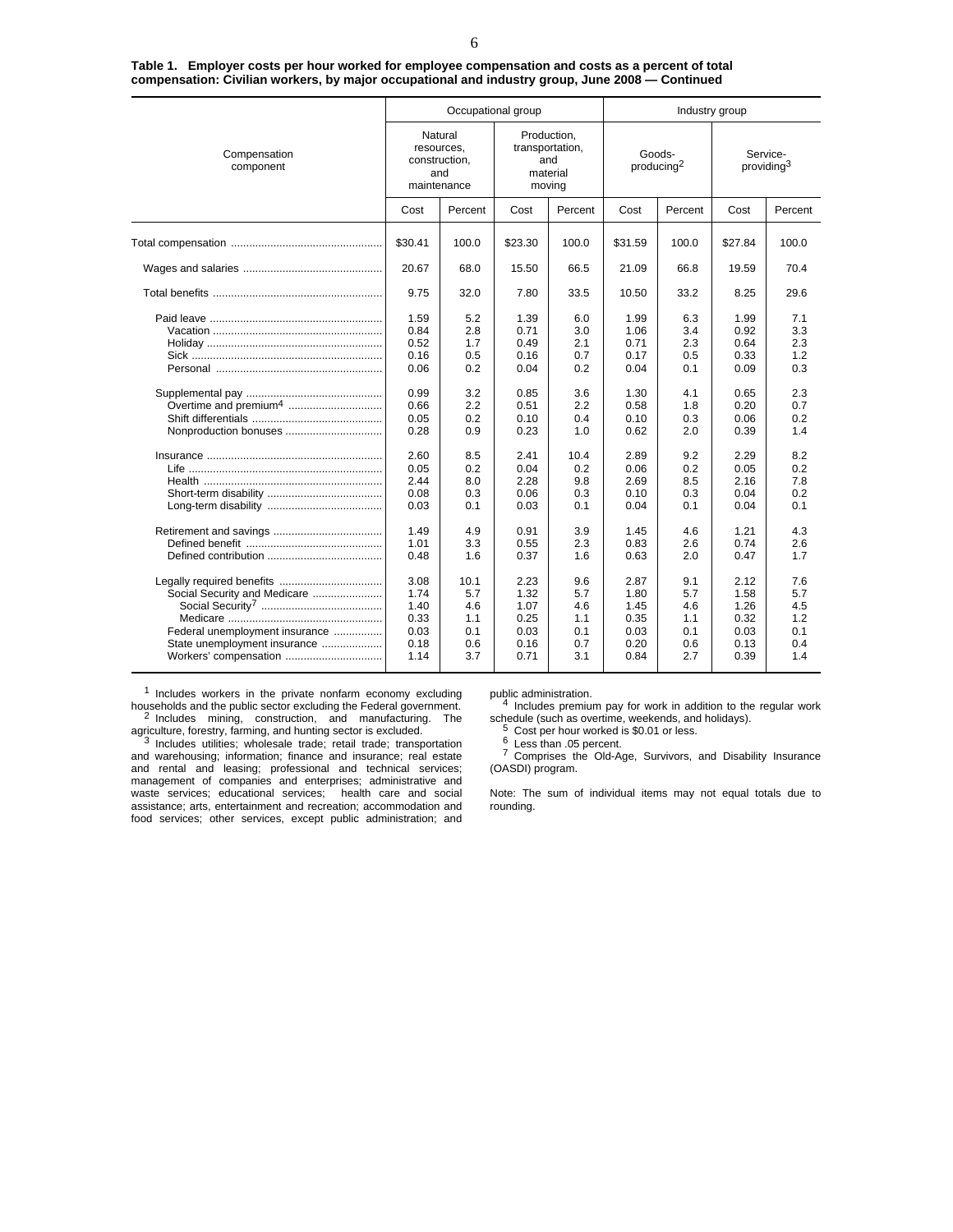|                                                                                   |                            |                          | Benefit costs  |                               |                          |              |                                   |                                 |
|-----------------------------------------------------------------------------------|----------------------------|--------------------------|----------------|-------------------------------|--------------------------|--------------|-----------------------------------|---------------------------------|
| Series                                                                            | Total<br>compen-<br>sation | Wages<br>and<br>salaries | Total          | Paid<br>leave                 | Supple-<br>mental<br>pay | Insurance    | Retire-<br>ment<br>and<br>savings | Legally<br>required<br>benefits |
|                                                                                   |                            |                          |                |                               | Cost per hour worked     |              |                                   |                                 |
|                                                                                   |                            |                          |                |                               |                          |              |                                   |                                 |
|                                                                                   | \$28.48                    | \$19.85                  | \$8.64         | \$1.99                        | \$0.76                   | \$2.39       | \$1.25                            | \$2.25                          |
| <b>Occupational group</b>                                                         |                            |                          |                |                               |                          |              |                                   |                                 |
|                                                                                   |                            |                          |                |                               |                          |              |                                   |                                 |
| Management, professional, and related<br>Management, business, and financial      | 47.57<br>53.20             | 33.32<br>36.64           | 14.25<br>16.56 | 3.90<br>4.77                  | 1.23<br>2.17             | 3.57<br>3.64 | 2.41<br>2.50                      | 3.14<br>3.47                    |
| Professional and related                                                          | 45.41                      | 32.04                    | 13.37          | 3.56                          | 0.87                     | 3.55         | 2.38                              | 3.01                            |
|                                                                                   | 49.83                      | 35.49                    | 14.35          | 3.26                          | 0.15                     | 4.67         | 3.41                              | 2.85                            |
| Primary, secondary, and special                                                   |                            |                          |                |                               |                          |              |                                   |                                 |
| education school teachers                                                         | 47.89                      | 34.27                    | 13.63          | 2.33                          | 0.16                     | 5.10         | 3.43                              | 2.60                            |
|                                                                                   | 44.85<br>21.70             | 31.69<br>15.41           | 13.16<br>6.29  | 3.60<br>1.43                  | 1.50<br>0.52             | 3.11<br>1.94 | 1.56<br>0.71                      | 3.40<br>1.70                    |
|                                                                                   | 20.33                      | 15.27                    | 5.06           | 1.09                          | 0.56                     | 1.25         | 0.48                              | 1.68                            |
| Office and administrative support                                                 | 22.52                      | 15.49                    | 7.03           | 1.63                          | 0.49                     | 2.36         | 0.85                              | 1.71                            |
|                                                                                   | 15.57                      | 11.05                    | 4.52           | 0.87                          | 0.28                     | 1.33         | 0.58                              | 1.45                            |
| Natural resources, construction, and                                              |                            |                          |                |                               |                          |              |                                   |                                 |
|                                                                                   | 30.41                      | 20.67                    | 9.75           | 1.59                          | 0.99                     | 2.60         | 1.49                              | 3.08                            |
| Construction, extraction, farming, fishing,                                       | 30.60                      | 20.69                    | 9.91           | 1.22                          | 1.01                     | 2.56         | 1.74                              | 3.38                            |
| Installation, maintenance, and repair                                             | 30.18                      | 20.64                    | 9.54           | 2.04                          | 0.96                     | 2.64         | 1.19                              | 2.71                            |
| Production, transportation, and material                                          |                            |                          |                |                               |                          |              |                                   |                                 |
|                                                                                   | 23.30                      | 15.50                    | 7.80           | 1.39                          | 0.85                     | 2.41         | 0.91                              | 2.23                            |
|                                                                                   | 23.76                      | 15.71                    | 8.06           | 1.52                          | 1.03                     | 2.57         | 0.76                              | 2.18                            |
| Transportation and material moving                                                | 22.85                      | 15.31                    | 7.55           | 1.27                          | 0.68                     | 2.26         | 1.06                              | 2.28                            |
| Industry group                                                                    |                            |                          |                |                               |                          |              |                                   |                                 |
| Education and health services                                                     | 33.37                      | 23.38                    | 9.99           | 2.50                          | 0.43                     | 3.09         | 1.72                              | 2.26                            |
| Educational services                                                              | 40.21                      | 27.86                    | 12.35          | 2.85                          | 0.15                     | 4.27         | 2.74                              | 2.34                            |
| Elementary and secondary schools                                                  | 39.79                      | 27.65                    | 12.14          | 2.19                          | 0.15                     | 4.66         | 2.92                              | 2.22                            |
| Junior colleges, colleges, and                                                    |                            |                          |                |                               |                          |              |                                   |                                 |
| Health care and social assistance                                                 | 44.11<br>28.69             | 29.85<br>20.32           | 14.26<br>8.37  | 4.98<br>2.26                  | 0.15<br>0.62             | 3.78<br>2.28 | 2.65<br>1.03                      | 2.70<br>2.20                    |
|                                                                                   | 34.50                      | 23.39                    | 11.11          | 3.03                          | 1.03                     | 3.23         | 1.33                              | 2.48                            |
|                                                                                   |                            |                          |                |                               |                          |              |                                   |                                 |
|                                                                                   |                            |                          |                | Percent of total compensation |                          |              |                                   |                                 |
|                                                                                   | 100.0                      | 69.7                     | 30.3           | 7.0                           | 2.7                      | 8.4          | 4.4                               | 7.9                             |
|                                                                                   |                            |                          |                |                               |                          |              |                                   |                                 |
| Occupational group                                                                |                            |                          |                |                               |                          |              |                                   |                                 |
| Management, professional, and related                                             | 100.0                      | 70.0                     | 30.0           | 8.2                           | 2.6                      | 7.5          | 5.1                               | 6.6                             |
| Management, business, and financial                                               | 100.0                      | 68.9                     | 31.1           | 9.0                           | 4.1                      | 6.8          | 4.7                               | 6.5                             |
| Professional and related                                                          | 100.0                      | 70.6                     | 29.4           | 7.8                           | 1.9                      | 7.8          | 5.2                               | 6.6                             |
|                                                                                   | 100.0                      | 71.2                     | 28.8           | 6.5                           | 0.3                      | 9.4          | 6.8                               | 5.7                             |
| Primary, secondary, and special                                                   |                            |                          |                |                               |                          |              |                                   |                                 |
| education school teachers<br>Registered nurses                                    | 100.0<br>100.0             | 71.5<br>70.7             | 28.5<br>29.3   | 4.9<br>8.0                    | 0.3<br>3.3               | 10.7<br>6.9  | 7.2<br>3.5                        | 5.4<br>7.6                      |
|                                                                                   | 100.0                      | 71.0                     | 29.0           | 6.6                           | 2.4                      | 9.0          | 3.3                               | 7.8                             |
|                                                                                   | 100.0                      | 75.1                     | 24.9           | 5.4                           | 2.8                      | 6.1          | 2.4                               | 8.3                             |
| Office and administrative support                                                 | 100.0                      | 68.8                     | 31.2           | 7.2                           | 2.2                      | 10.5         | 3.8                               | 7.6                             |
|                                                                                   | 100.0                      | 71.0                     | 29.0           | 5.6                           | 1.8                      | 8.6          | 3.8                               | 9.3                             |
| Natural resources, construction, and                                              |                            |                          |                |                               |                          |              |                                   |                                 |
| Construction, extraction, farming, fishing,                                       | 100.0                      | 68.0                     | 32.0           | 5.2                           | 3.2                      | 8.5          | 4.9                               | 10.1                            |
|                                                                                   | 100.0                      | 67.6                     | 32.4           | 4.0                           | 3.3                      | 8.4          | 5.7                               | 11.1                            |
| Installation, maintenance, and repair<br>Production, transportation, and material | 100.0                      | 68.4                     | 31.6           | 6.8                           | 3.2                      | 8.8          | 3.9                               | 9.0                             |
|                                                                                   | 100.0                      | 66.5                     | 33.5           | 6.0                           | 3.6                      | 10.4         | 3.9                               | 9.6                             |
|                                                                                   | 100.0                      | 66.1                     | 33.9           | 6.4                           | 4.3                      | 10.8         | 3.2                               | 9.2                             |
| Transportation and material moving                                                | 100.0                      | 67.0                     | 33.0           | 5.6                           | 3.0                      | 9.9          | 4.7                               | 10.0                            |
| <b>Industry group</b>                                                             |                            |                          |                |                               |                          |              |                                   |                                 |
| Education and health services                                                     | 100.0                      | 70.1                     | 29.9           | 7.5                           | 1.3                      | 9.3          | 5.2                               | 6.8                             |
|                                                                                   | 100.0                      | 69.3                     | 30.7           | 7.1                           | 0.4                      | 10.6         | 6.8                               | 5.8                             |
| Elementary and secondary schools                                                  | 100.0                      | 69.5                     | 30.5           | 5.5                           | 0.4                      | 11.7         | 7.3                               | 5.6                             |
| Junior colleges, colleges, and                                                    | 100.0                      | 67.7                     | 32.3           | 11.3                          | 0.3                      | 8.6          | 6.0                               | 6.1                             |
| Health care and social assistance                                                 | 100.0                      | 70.8                     | 29.2           | 7.9                           | 2.2                      | 7.9          | 3.6                               | 7.7                             |
|                                                                                   | 100.0                      | 67.8                     | 32.2           | 8.8                           | 3.0                      | 9.4          | 3.9                               | 7.2                             |
|                                                                                   |                            |                          |                |                               |                          |              |                                   |                                 |

**Table 2. Employer costs per hour worked for employee compensation and costs as a percent of total compensation: Civilian workers, by occupational and industry group, June 2008**

<sup>1</sup> Includes workers in the private nonfarm economy excluding households and the public sector excluding the Federal government.<br><sup>2</sup> Includes postsecondary teachers; primary, secondary, and

special education teachers; and other teachers and instructors.<br><sup>3</sup> Farming, fishing, and forestry occupations were combined with

construction and extraction occupational group as of December 2006.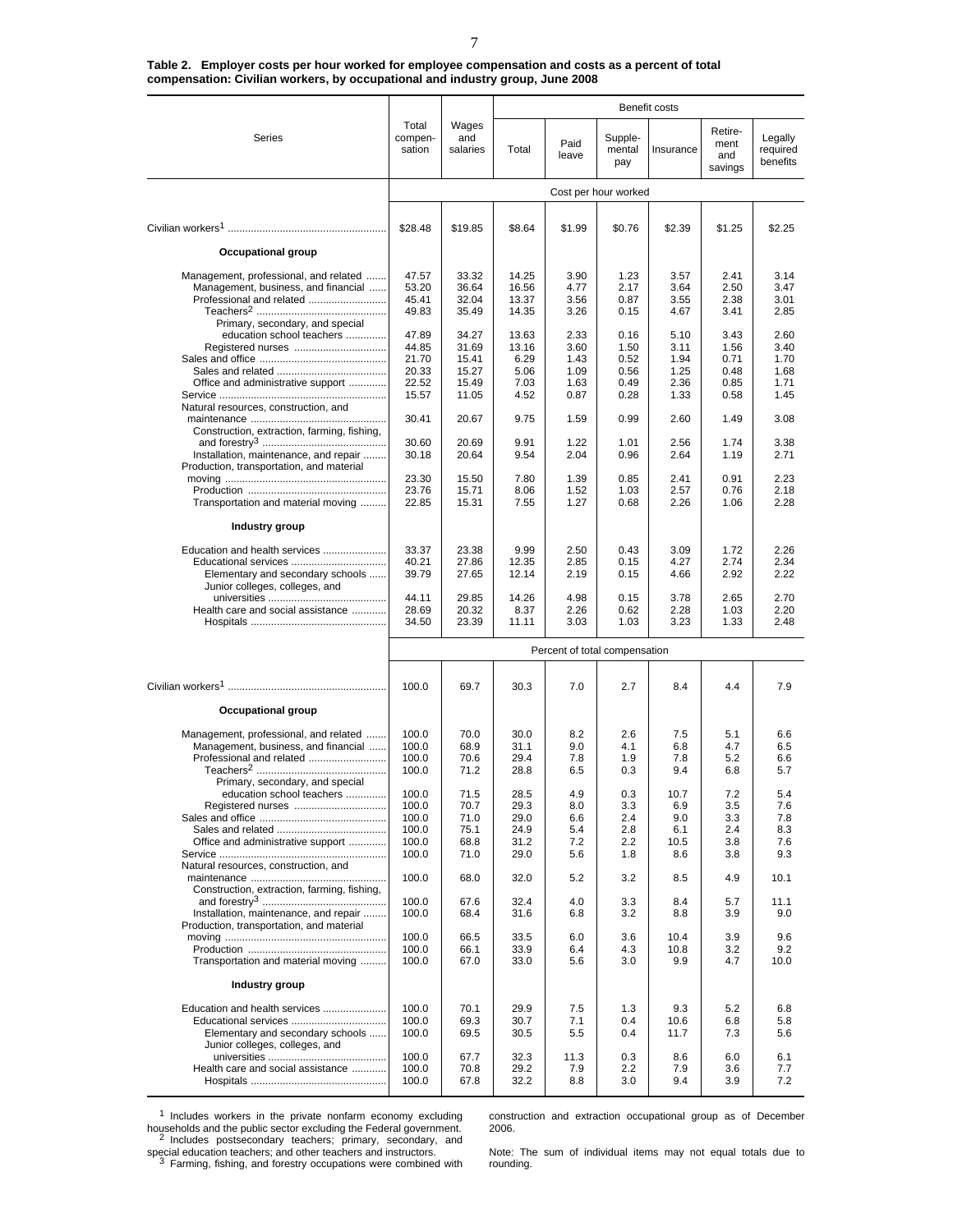**Table 3. Employer costs per hour worked for employee compensation and costs as a percent of total compensation: State and local government workers, by major occupational and industry group, June 2008**

|                                                                                                                         |                                                              |                                                      |                                                              | Occupational group <sup>1</sup>                      |                                                              |                                                      |                                                              |                                                      | Industry group                                               |                                                      |
|-------------------------------------------------------------------------------------------------------------------------|--------------------------------------------------------------|------------------------------------------------------|--------------------------------------------------------------|------------------------------------------------------|--------------------------------------------------------------|------------------------------------------------------|--------------------------------------------------------------|------------------------------------------------------|--------------------------------------------------------------|------------------------------------------------------|
| Compensation<br>component                                                                                               |                                                              | All<br>workers                                       |                                                              | Management,<br>professional,<br>and<br>related       |                                                              | Sales<br>and<br>office                               |                                                              | Service                                              |                                                              | Service-providing <sup>2</sup>                       |
|                                                                                                                         | Cost                                                         | Percent                                              | Cost                                                         | Percent                                              | Cost                                                         | Percent                                              | Cost                                                         | Percent                                              | Cost                                                         | Percent                                              |
|                                                                                                                         | \$38.30                                                      | 100.0                                                | \$47.09                                                      | 100.0                                                | \$26.29                                                      | 100.0                                                | \$28.23                                                      | 100.0                                                | \$38.35                                                      | 100.0                                                |
|                                                                                                                         | 25.19                                                        | 65.8                                                 | 32.04                                                        | 68.0                                                 | 16.27                                                        | 61.9                                                 | 17.11                                                        | 60.6                                                 | 25.23                                                        | 65.8                                                 |
|                                                                                                                         | 13.11                                                        | 34.2                                                 | 15.05                                                        | 32.0                                                 | 10.03                                                        | 38.1                                                 | 11.12                                                        | 39.4                                                 | 13.12                                                        | 34.2                                                 |
|                                                                                                                         | 3.17<br>1.12<br>1.04<br>0.79<br>0.22<br>0.35<br>0.17<br>0.05 | 8.3<br>2.9<br>2.7<br>2.1<br>0.6<br>0.9<br>0.5<br>0.1 | 3.74<br>1.14<br>1.24<br>1.04<br>0.31<br>0.27<br>0.08<br>0.03 | 7.9<br>2.4<br>2.6<br>2.2<br>0.7<br>0.6<br>0.2<br>0.1 | 2.38<br>1.06<br>0.76<br>0.46<br>0.10<br>0.21<br>0.11<br>0.02 | 9.0<br>4.0<br>2.9<br>1.8<br>0.4<br>0.8<br>0.4<br>0.1 | 2.55<br>1.10<br>0.82<br>0.50<br>0.12<br>0.56<br>0.35<br>0.08 | 9.0<br>3.9<br>2.9<br>1.8<br>0.4<br>2.0<br>1.3<br>0.3 | 3.17<br>1.12<br>1.04<br>0.79<br>0.22<br>0.35<br>0.17<br>0.05 | 8.3<br>2.9<br>2.7<br>2.1<br>0.6<br>0.9<br>0.4<br>0.1 |
|                                                                                                                         | 0.13<br>4.34                                                 | 0.3<br>11.3                                          | 0.16<br>4.84                                                 | 0.3<br>10.3                                          | 0.08<br>3.93                                                 | 0.3<br>14.9                                          | 0.12<br>3.53                                                 | 0.4<br>12.5                                          | 0.13<br>4.35                                                 | 0.3<br>11.3                                          |
|                                                                                                                         | 0.09<br>4.17<br>0.02<br>0.05                                 | 0.2<br>10.9<br>0.1<br>0.1                            | 0.13<br>4.61<br>0.02<br>0.07                                 | 0.3<br>9.8<br>0.1<br>0.1                             | 0.05<br>3.82<br>0.02<br>0.04                                 | 0.2<br>14.5<br>0.1<br>0.2                            | 0.05<br>3.43<br>0.02<br>0.03                                 | 0.2<br>12.1<br>0.1<br>0.1                            | 0.09<br>4.17<br>0.02<br>0.05                                 | 0.2<br>10.9<br>0.1<br>0.1                            |
|                                                                                                                         | 2.97<br>2.65<br>0.32                                         | 7.7<br>6.9<br>0.8                                    | 3.55<br>3.16<br>0.39                                         | 7.5<br>6.7<br>0.8                                    | 1.84<br>1.61<br>0.23                                         | 7.0<br>6.1<br>0.9                                    | 2.65<br>2.41<br>0.24                                         | 9.4<br>8.5<br>0.9                                    | 2.97<br>2.65<br>0.32                                         | 7.8<br>6.9<br>0.8                                    |
| Social Security and Medicare<br>Federal unemployment insurance<br>State unemployment insurance<br>Workers' compensation | 2.28<br>1.78<br>1.38<br>0.41<br>(5)<br>0.06<br>0.44          | 6.0<br>4.6<br>3.6<br>1.1<br>(6)<br>0.2<br>1.2        | 2.65<br>2.19<br>1.68<br>0.51<br>(5)<br>0.06<br>0.40          | 5.6<br>4.6<br>3.6<br>1.1<br>(6)<br>0.1<br>0.8        | 1.67<br>1.28<br>1.02<br>0.27<br>(5)<br>0.06<br>0.33          | 6.3<br>4.9<br>3.9<br>1.0<br>$(^{6})$<br>0.2<br>1.2   | 1.84<br>1.25<br>0.97<br>0.28<br>(5)<br>0.06<br>0.53          | 6.5<br>4.4<br>3.4<br>1.0<br>(6)<br>0.2<br>1.9        | 2.28<br>1.78<br>1.38<br>0.41<br>(5)<br>0.06<br>0.44          | 6.0<br>4.6<br>3.6<br>1.1<br>(6)<br>0.2<br>1.1        |

<sup>1</sup> This table presents data for the three major occupational groups in State and local government: management, professional, and related occupations, including teachers; sales and office occupations, including clerical workers; and

service occupations, including police and firefighters.<br><sup>2</sup> Service-providing industries, which include health and educational

services, employ a large part of the State and local government workforce.<br><sup>3</sup> Includes premium pay for work in addition to the regular work schedule

(such as overtime, weekends, and holidays). <sup>4</sup> Comprises the Old-Age, Survivors, and Disability Insurance (OASDI) program.<br>
<sup>5</sup> Cost per hour worked is \$0.01 or less.<br>
<sup>6</sup> Less than .05 percent.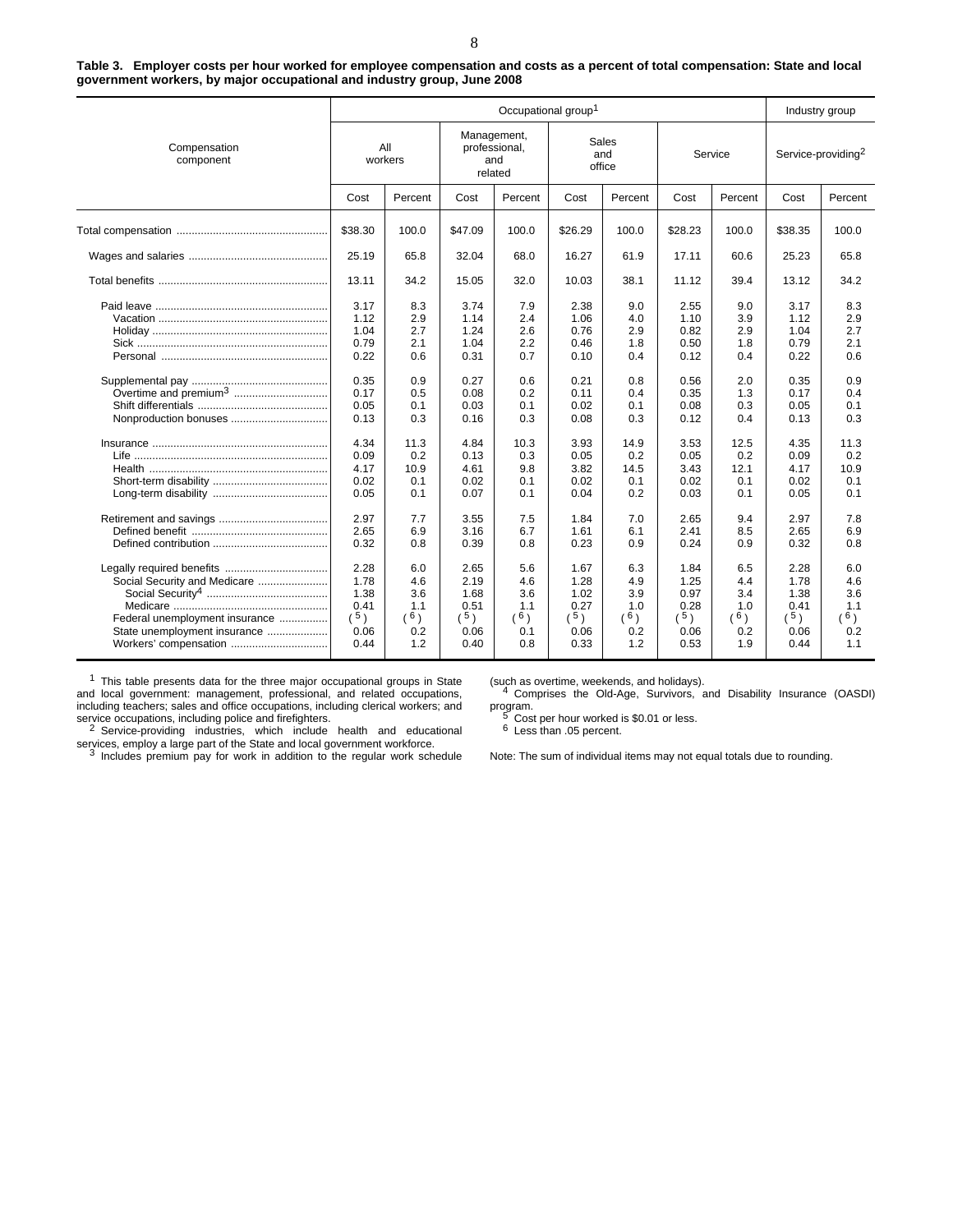|                                                                                                                                                                |                                  |                                  |                                  | Benefit costs                 |                              |                              |                                   |                                 |
|----------------------------------------------------------------------------------------------------------------------------------------------------------------|----------------------------------|----------------------------------|----------------------------------|-------------------------------|------------------------------|------------------------------|-----------------------------------|---------------------------------|
| Series                                                                                                                                                         | Total<br>compen-<br>sation       | Wages<br>and<br>salaries         | Total                            | Paid<br>leave                 | Supple-<br>mental<br>pay     | Insurance                    | Retire-<br>ment<br>and<br>savings | Legally<br>required<br>benefits |
|                                                                                                                                                                |                                  |                                  |                                  |                               | Cost per hour worked         |                              |                                   |                                 |
|                                                                                                                                                                |                                  |                                  |                                  |                               |                              |                              |                                   |                                 |
| State and local government workers                                                                                                                             | \$38.30                          | \$25.19                          | \$13.11                          | \$3.17                        | \$0.35                       | \$4.34                       | \$2.97                            | \$2.28                          |
| <b>Occupational group</b>                                                                                                                                      |                                  |                                  |                                  |                               |                              |                              |                                   |                                 |
| Management, professional, and related<br>Professional and related<br>Primary, secondary, and special<br>education school teachers                              | 47.09<br>46.35<br>52.82<br>51.00 | 32.04<br>31.64<br>36.94<br>36.18 | 15.05<br>14.71<br>15.88<br>14.81 | 3.74<br>3.53<br>3.59<br>2.44  | 0.27<br>0.25<br>0.15<br>0.16 | 4.84<br>4.82<br>5.34<br>5.67 | 3.55<br>3.54<br>4.00<br>3.91      | 2.65<br>2.58<br>2.80<br>2.63    |
| Office and administrative support                                                                                                                              | 26.29<br>26.47<br>28.23          | 16.27<br>16.33<br>17.11          | 10.03<br>10.14<br>11.12          | 2.38<br>2.40<br>2.55          | 0.21<br>0.21<br>0.56         | 3.93<br>3.99<br>3.53         | 1.84<br>1.87<br>2.65              | 1.67<br>1.67<br>1.84            |
| Industry group                                                                                                                                                 |                                  |                                  |                                  |                               |                              |                              |                                   |                                 |
| Education and health services<br>Educational services<br>Elementary and secondary schools<br>Junior colleges, colleges, and                                    | 40.78<br>41.08<br>40.43          | 27.67<br>28.06<br>27.92          | 13.11<br>13.03<br>12.51          | 3.08<br>2.95<br>2.22          | 0.22<br>0.15<br>0.16         | 4.54<br>4.63<br>4.85         | 3.00<br>3.04<br>3.10              | 2.28<br>2.26<br>2.19            |
| Health care and social assistance                                                                                                                              | 43.94<br>38.94<br>34.94<br>35.67 | 28.83<br>25.31<br>22.60<br>22.07 | 15.11<br>13.63<br>12.34<br>13.60 | 5.73<br>3.85<br>3.39<br>3.43  | 0.14<br>0.60<br>0.74<br>0.55 | 3.85<br>3.98<br>4.07<br>4.16 | 2.84<br>2.78<br>1.87<br>3.15      | 2.54<br>2.42<br>2.26<br>2.31    |
|                                                                                                                                                                |                                  |                                  |                                  | Percent of total compensation |                              |                              |                                   |                                 |
|                                                                                                                                                                | 100.0                            | 65.8                             | 34.2                             | 8.3                           | 0.9                          | 11.3                         | 7.7                               | 6.0                             |
| <b>Occupational group</b><br>Management, professional, and related<br>Professional and related<br>Primary, secondary, and special<br>education school teachers | 100.0<br>100.0<br>100.0<br>100.0 | 68.0<br>68.3<br>69.9<br>71.0     | 32.0<br>31.7<br>30.1<br>29.0     | 7.9<br>7.6<br>6.8<br>4.8      | 0.6<br>0.5<br>0.3<br>0.3     | 10.3<br>10.4<br>10.1<br>11.1 | 7.5<br>7.6<br>7.6<br>7.7          | 5.6<br>5.6<br>5.3<br>5.2        |
| Office and administrative support<br>Industry group                                                                                                            | 100.0<br>100.0<br>100.0          | 61.9<br>61.7<br>60.6             | 38.1<br>38.3<br>39.4             | 9.0<br>9.1<br>9.0             | 0.8<br>0.8<br>2.0            | 14.9<br>15.1<br>12.5         | 7.0<br>7.1<br>9.4                 | 6.3<br>6.3<br>6.5               |
| Education and health services<br>Educational services<br>Elementary and secondary schools<br>Junior colleges, colleges, and                                    | 100.0<br>100.0<br>100.0          | 67.8<br>68.3<br>69.1             | 32.2<br>31.7<br>30.9             | 7.5<br>7.2<br>5.5             | 0.5<br>0.4<br>0.4            | 11.1<br>11.3<br>12.0         | 7.4<br>7.4<br>7.7                 | 5.6<br>5.5<br>5.4               |
| Health care and social assistance                                                                                                                              | 100.0<br>100.0<br>100.0<br>100.0 | 65.6<br>65.0<br>64.7<br>61.9     | 34.4<br>35.0<br>35.3<br>38.1     | 13.0<br>9.9<br>9.7<br>9.6     | 0.3<br>1.5<br>2.1<br>1.5     | 8.8<br>10.2<br>11.7<br>11.7  | 6.5<br>7.1<br>5.4<br>8.8          | 5.8<br>6.2<br>6.5<br>6.5        |

**Table 4. Employer costs per hour worked for employee compensation and costs as a percent of total compensation: State and local government workers, by occupational and industry group, June 2008**

<sup>1</sup> Includes postsecondary teachers; primary, secondary, and special education teachers; and other teachers and instructors.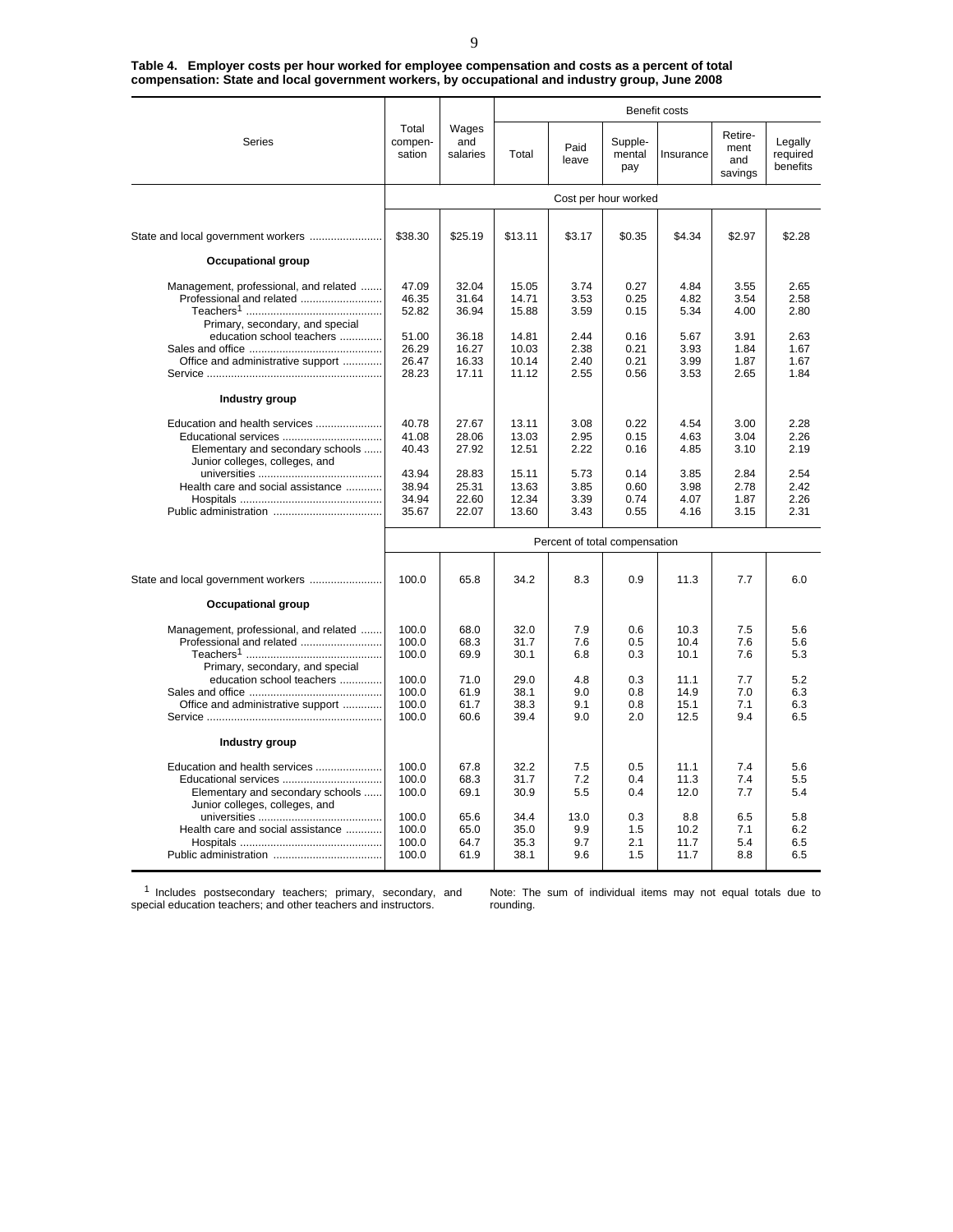|                                                                                                                         | Occupational group                                   |                                               |                                                      |                                                |                                                      |                                               |                                                      |                                                |  |  |  |
|-------------------------------------------------------------------------------------------------------------------------|------------------------------------------------------|-----------------------------------------------|------------------------------------------------------|------------------------------------------------|------------------------------------------------------|-----------------------------------------------|------------------------------------------------------|------------------------------------------------|--|--|--|
| Compensation<br>component                                                                                               | All<br>workers                                       |                                               |                                                      | Management,<br>professional,<br>and<br>related |                                                      | Sales<br>and<br>office                        | Service                                              |                                                |  |  |  |
|                                                                                                                         | Cost                                                 | Percent                                       | Cost                                                 | Percent                                        | Cost                                                 | Percent                                       | Cost                                                 | Percent                                        |  |  |  |
|                                                                                                                         | \$26.78                                              | 100.0                                         | \$47.77                                              | 100.0                                          | \$21.29                                              | 100.0                                         | \$13.32                                              | 100.0                                          |  |  |  |
|                                                                                                                         | 18.92                                                | 70.6                                          | 33.85                                                | 70.9                                           | 15.33                                                | 72.0                                          | 9.97                                                 | 74.9                                           |  |  |  |
|                                                                                                                         | 7.86                                                 | 29.4                                          | 13.92                                                | 29.1                                           | 5.96                                                 | 28.0                                          | 3.34                                                 | 25.1                                           |  |  |  |
|                                                                                                                         | 1.78<br>0.91<br>0.59<br>0.22<br>0.06<br>0.83<br>0.28 | 6.7<br>3.4<br>2.2<br>0.8<br>0.2<br>3.1<br>1.0 | 3.96<br>2.05<br>1.27<br>0.51<br>0.14<br>1.63<br>0.20 | 8.3<br>4.3<br>2.7<br>1.1<br>0.3<br>3.4<br>0.4  | 1.34<br>0.66<br>0.45<br>0.19<br>0.05<br>0.54<br>0.15 | 6.3<br>3.1<br>2.1<br>0.9<br>0.2<br>2.6<br>0.7 | 0.57<br>0.29<br>0.18<br>0.08<br>0.02<br>0.23<br>0.14 | 4.3<br>2.2<br>1.4<br>0.6<br>0.1<br>1.8<br>1.0  |  |  |  |
| Nonproduction bonuses                                                                                                   | 0.07<br>0.48                                         | 0.3<br>1.8                                    | 0.14<br>1.29                                         | 0.3<br>2.7                                     | 0.02<br>0.37                                         | 0.1<br>1.8                                    | 0.04<br>0.06                                         | 0.3<br>0.4                                     |  |  |  |
|                                                                                                                         | 2.05<br>0.04<br>1.92<br>0.06<br>0.04                 | 7.7<br>0.2<br>7.2<br>0.2<br>0.1               | 3.05<br>0.08<br>2.78<br>0.10<br>0.09                 | 6.4<br>0.2<br>5.8<br>0.2<br>0.2                | 1.77<br>0.03<br>1.67<br>0.04<br>0.03                 | 8.3<br>0.2<br>7.8<br>0.2<br>0.1               | 0.94<br>(2)<br>0.90<br>0.02<br>(2)                   | 7.1<br>(3)<br>6.8<br>0.1<br>(3)                |  |  |  |
|                                                                                                                         | 0.95<br>0.42<br>0.53                                 | 3.6<br>1.6<br>2.0                             | 1.94<br>0.73<br>1.21                                 | 4.1<br>1.5<br>2.5                              | 0.61<br>0.21<br>0.40                                 | 2.9<br>1.0<br>1.9                             | 0.22<br>0.09<br>0.12                                 | 1.6<br>0.7<br>0.9                              |  |  |  |
| Social Security and Medicare<br>Federal unemployment insurance<br>State unemployment insurance<br>Workers' compensation | 2.24<br>1.59<br>1.27<br>0.31<br>0.03<br>0.15<br>0.47 | 8.4<br>5.9<br>4.8<br>1.2<br>0.1<br>0.6<br>1.8 | 3.34<br>2.77<br>2.20<br>0.57<br>0.03<br>0.16<br>0.38 | 7.0<br>5.8<br>4.6<br>1.2<br>0.1<br>0.3<br>0.8  | 1.70<br>1.28<br>1.03<br>0.25<br>0.03<br>0.14<br>0.25 | 8.0<br>6.0<br>4.9<br>1.2<br>0.2<br>0.6<br>1.2 | 1.38<br>0.88<br>0.72<br>0.17<br>0.04<br>0.12<br>0.34 | 10.4<br>6.6<br>5.4<br>1.3<br>0.3<br>0.9<br>2.5 |  |  |  |

**Table 5. Employer costs per hour worked for employee compensation and costs as a percent of total compensation: Private industry workers, by major occupational group and bargaining unit status, June 2008**

See footnotes at end of table.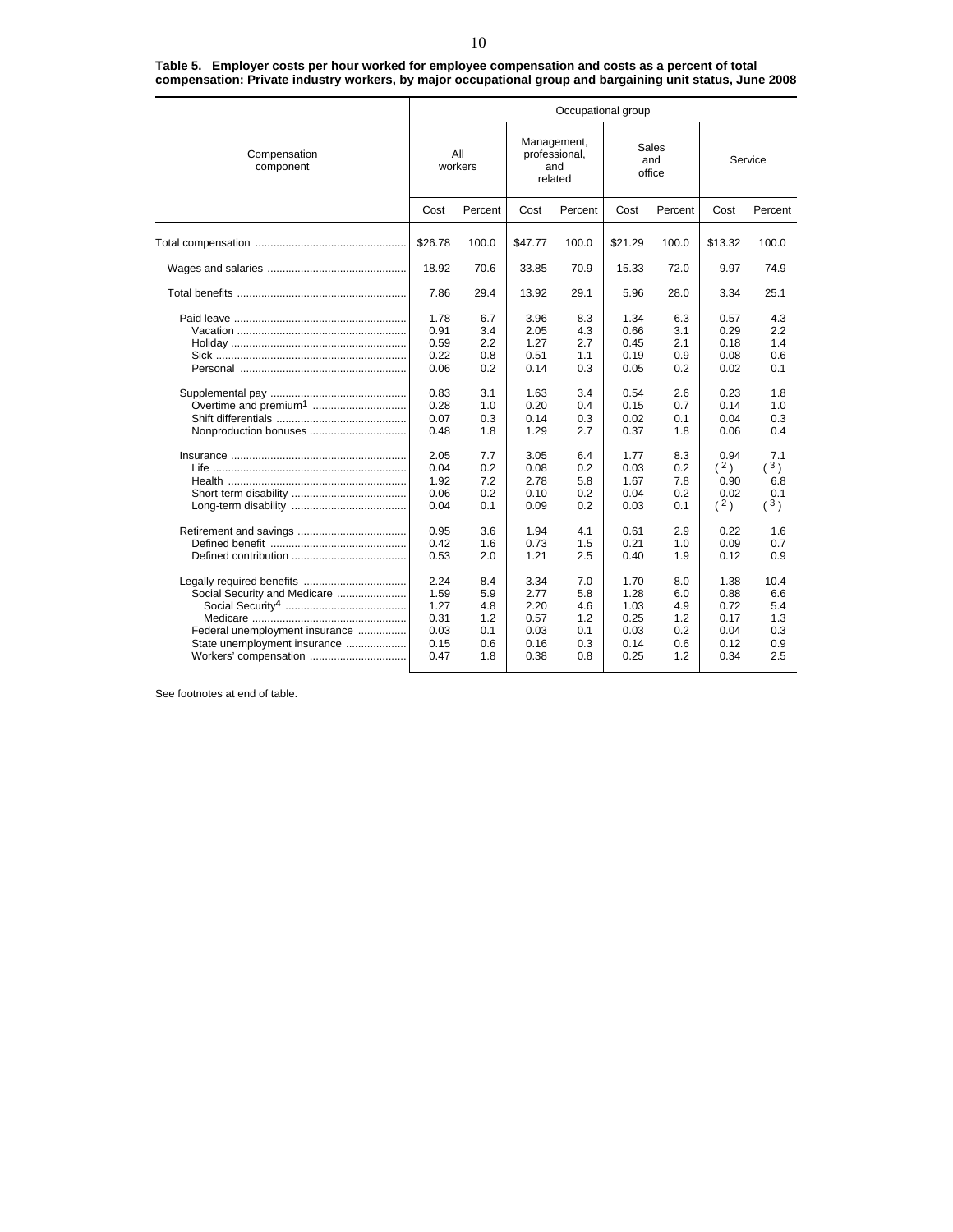|             | Table 5. Employer costs per hour worked for employee compensation and costs as a percent of total         |
|-------------|-----------------------------------------------------------------------------------------------------------|
|             | compensation: Private industry workers, by major occupational group and bargaining unit status, June 2008 |
| — Continued |                                                                                                           |

|                                                                                                                         |                                                              | Occupational group                             |                                                      |                                               | Bargaining unit status                               |                                               |                                                      |                                               |  |
|-------------------------------------------------------------------------------------------------------------------------|--------------------------------------------------------------|------------------------------------------------|------------------------------------------------------|-----------------------------------------------|------------------------------------------------------|-----------------------------------------------|------------------------------------------------------|-----------------------------------------------|--|
| Compensation<br>component                                                                                               | Natural<br>resources,<br>construction,<br>and<br>maintenance |                                                | transportation,<br>moving                            | Production,<br>and<br>material                |                                                      | Union                                         | Nonunion                                             |                                               |  |
|                                                                                                                         | Cost                                                         | Percent                                        | Cost                                                 | Percent                                       | Cost                                                 | Percent                                       | Cost                                                 | Percent                                       |  |
|                                                                                                                         | \$30.29                                                      | 100.0                                          | \$23.12                                              | 100.0                                         | \$36.34                                              | 100.0                                         | \$25.65                                              | 100.0                                         |  |
|                                                                                                                         | 20.75                                                        | 68.5                                           | 15.44                                                | 66.8                                          | 22.56                                                | 62.1                                          | 18.49                                                | 72.1                                          |  |
|                                                                                                                         | 9.54                                                         | 31.5                                           | 7.68                                                 | 33.2                                          | 13.78                                                | 37.9                                          | 7.16                                                 | 27.9                                          |  |
|                                                                                                                         | 1.47<br>0.80<br>0.49<br>0.13<br>0.06                         | 4.9<br>2.6<br>1.6<br>0.4<br>0.2                | 1.36<br>0.70<br>0.49<br>0.14<br>0.03                 | 5.9<br>3.0<br>2.1<br>0.6<br>0.1               | 2.70<br>1.41<br>0.81<br>0.36<br>0.13                 | 7.4<br>3.9<br>2.2<br>1.0<br>0.4               | 1.67<br>0.86<br>0.56<br>0.21<br>0.05                 | 6.5<br>3.3<br>2.2<br>0.8<br>0.2               |  |
| Overtime and premium <sup>1</sup><br>Nonproduction bonuses                                                              | 1.02<br>0.68<br>0.05<br>0.29                                 | 3.4<br>2.2<br>0.2<br>1.0                       | 0.86<br>0.52<br>0.10<br>0.24                         | 3.7<br>2.2<br>0.4<br>1.0                      | 1.24<br>0.79<br>0.18<br>0.27                         | 3.4<br>2.2<br>0.5<br>0.7                      | 0.78<br>0.22<br>0.06<br>0.51                         | 3.0<br>0.8<br>0.2<br>2.0                      |  |
|                                                                                                                         | 2.47<br>0.05<br>2.31<br>0.09<br>0.02                         | 8.2<br>0.2<br>7.6<br>0.3<br>0.1                | 2.34<br>0.04<br>2.21<br>0.06<br>0.03                 | 10.1<br>0.2<br>9.5<br>0.3<br>0.1              | 4.24<br>0.06<br>3.98<br>0.15<br>0.05                 | 11.7<br>0.2<br>10.9<br>0.4<br>0.1             | 1.80<br>0.04<br>1.67<br>0.05<br>0.04                 | 7.0<br>0.2<br>6.5<br>0.2<br>0.1               |  |
|                                                                                                                         | 1.42<br>0.91<br>0.51                                         | 4.7<br>3.0<br>1.7                              | 0.87<br>0.50<br>0.38                                 | 3.8<br>2.2<br>1.6                             | 2.44<br>1.73<br>0.71                                 | 6.7<br>4.8<br>1.9                             | 0.78<br>0.27<br>0.51                                 | 3.0<br>1.0<br>2.0                             |  |
| Social Security and Medicare<br>Federal unemployment insurance<br>State unemployment insurance<br>Workers' compensation | 3.15<br>1.76<br>1.42<br>0.34<br>0.03<br>0.19<br>1.18         | 10.4<br>5.8<br>4.7<br>1.1<br>0.1<br>0.6<br>3.9 | 2.24<br>1.32<br>1.07<br>0.25<br>0.03<br>0.17<br>0.71 | 9.7<br>5.7<br>4.6<br>1.1<br>0.1<br>0.7<br>3.1 | 3.16<br>1.98<br>1.59<br>0.38<br>0.03<br>0.22<br>0.93 | 8.7<br>5.4<br>4.4<br>1.1<br>0.1<br>0.6<br>2.6 | 2.13<br>1.54<br>1.24<br>0.31<br>0.03<br>0.14<br>0.42 | 8.3<br>6.0<br>4.8<br>1.2<br>0.1<br>0.6<br>1.6 |  |

 $1$  Includes premium pay for work in addition to the regular work schedule (such as overtime, weekends, and holidays).<br>
<sup>2</sup> Cost per hour worked is \$0.01 or less.<br>
<sup>3</sup> Less than .05 percent.<br>
<sup>4</sup> Comprises the Old-Age, Survivors, and Disability

Insurance (OASDI) program.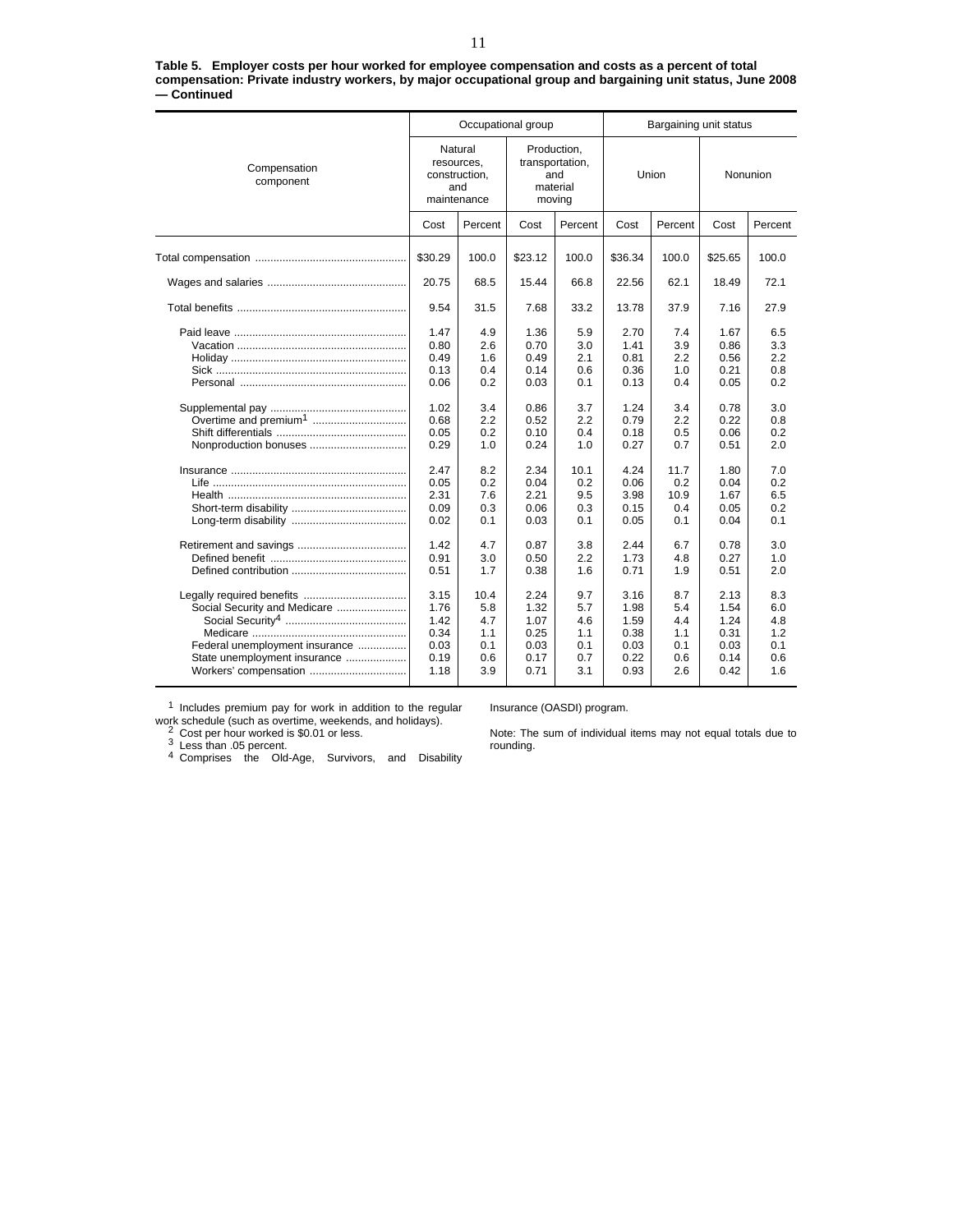#### **Table 6. Employer costs per hour worked for employee compensation and costs as a percent of total compensation: Private industry workers, by major industry group, June 2008**

|                                                                                                                         | Goods-producing <sup>1</sup>                         |                                               |                                                      |                                                |                                                      |                                               |                                                      | Service-providing <sup>2</sup>                |                                                      |                                               |                                                      |                                               |  |
|-------------------------------------------------------------------------------------------------------------------------|------------------------------------------------------|-----------------------------------------------|------------------------------------------------------|------------------------------------------------|------------------------------------------------------|-----------------------------------------------|------------------------------------------------------|-----------------------------------------------|------------------------------------------------------|-----------------------------------------------|------------------------------------------------------|-----------------------------------------------|--|
| Compensation<br>component                                                                                               | All goods-<br>producing <sup>1</sup>                 |                                               | Construction                                         |                                                | Manufacturing                                        |                                               | All<br>service-<br>providing <sup>3</sup>            |                                               | Trade,<br>transportation,<br>and<br>utilities        |                                               | Information                                          |                                               |  |
|                                                                                                                         | Cost                                                 | Percent                                       | Cost                                                 | Percent                                        | Cost                                                 | Percent                                       | Cost                                                 | Percent                                       | Cost                                                 | Percent                                       | Cost                                                 | Percent                                       |  |
|                                                                                                                         | \$31.58                                              | 100.0                                         | \$30.33                                              | 100.0                                          | \$31.61                                              | 100.0                                         | \$25.59                                              | 100.0                                         | \$22.88                                              | 100.0                                         | \$38.92                                              | 100.0                                         |  |
|                                                                                                                         | 21.09                                                | 66.8                                          | 20.99                                                | 69.2                                           | 20.83                                                | 65.9                                          | 18.38                                                | 71.8                                          | 16.22                                                | 70.9                                          | 26.93                                                | 69.2                                          |  |
|                                                                                                                         | 10.49                                                | 33.2                                          | 9.34                                                 | 30.8                                           | 10.77                                                | 34.1                                          | 7.21                                                 | 28.2                                          | 6.66                                                 | 29.1                                          | 11.99                                                | 30.8                                          |  |
|                                                                                                                         | 1.98<br>1.06<br>0.71<br>0.17<br>0.04                 | 6.3<br>3.4<br>2.3<br>0.5<br>0.1               | 1.07<br>0.60<br>0.37<br>0.08<br>0.02                 | 3.5<br>2.0<br>1.2<br>0.2<br>0.1                | 2.39<br>1.25<br>0.87<br>0.21<br>0.05                 | 7.6<br>4.0<br>2.7<br>0.7<br>0.2               | 1.73<br>0.88<br>0.56<br>0.24<br>0.06                 | 6.8<br>3.4<br>2.2<br>0.9<br>0.2               | 1.37<br>0.71<br>0.43<br>0.19<br>0.04                 | 6.0<br>3.1<br>1.9<br>0.8<br>0.2               | 3.56<br>1.82<br>1.01<br>0.43<br>0.30                 | 9.1<br>4.7<br>2.6<br>1.1<br>0.8               |  |
| Nonproduction bonuses                                                                                                   | 1.31<br>0.58<br>0.10<br>0.63                         | 4.1<br>1.8<br>0.3<br>2.0                      | 1.07<br>0.63<br>(4)<br>0.43                          | 3.5<br>2.1<br>$(^{5})$<br>1.4                  | 1.36<br>0.54<br>0.14<br>0.68                         | 4.3<br>1.7<br>0.4<br>2.2                      | 0.71<br>0.20<br>0.06<br>0.44                         | 2.8<br>0.8<br>0.2<br>1.7                      | 0.60<br>0.27<br>0.03<br>0.29                         | 2.6<br>1.2<br>0.1<br>1.3                      | 1.01<br>0.37<br>0.05<br>0.59                         | 2.6<br>0.9<br>0.1<br>1.5                      |  |
|                                                                                                                         | 2.88<br>0.06<br>2.68<br>0.10<br>0.04                 | 9.1<br>0.2<br>8.5<br>0.3<br>0.1               | 2.25<br>0.03<br>2.13<br>0.08<br>(4)                  | 7.4<br>0.1<br>7.0<br>0.3<br>(5)                | 3.13<br>0.06<br>2.91<br>0.11<br>0.05                 | 9.9<br>0.2<br>9.2<br>0.3<br>0.2               | 1.85<br>0.04<br>1.73<br>0.05<br>0.04                 | 7.2<br>0.1<br>6.7<br>0.2<br>0.1               | 1.84<br>0.03<br>1.74<br>0.04<br>0.03                 | 8.1<br>0.1<br>7.6<br>0.2<br>0.1               | 3.16<br>0.05<br>2.88<br>0.17<br>0.06                 | 8.1<br>0.1<br>7.4<br>0.4<br>0.2               |  |
|                                                                                                                         | 1.45<br>0.82<br>0.63                                 | 4.6<br>2.6<br>2.0                             | 1.54<br>1.02<br>0.52                                 | 5.1<br>3.4<br>1.7                              | 1.31<br>0.65<br>0.65                                 | 4.1<br>2.1<br>2.1                             | 0.83<br>0.32<br>0.51                                 | 3.2<br>1.3<br>2.0                             | 0.82<br>0.39<br>0.43                                 | 3.6<br>1.7<br>1.9                             | 1.49<br>0.75<br>0.74                                 | 3.8<br>1.9<br>1.9                             |  |
| Social Security and Medicare<br>Federal unemployment insurance<br>State unemployment insurance<br>Workers' compensation | 2.87<br>1.80<br>1.45<br>0.35<br>0.03<br>0.20<br>0.85 | 9.1<br>5.7<br>4.6<br>1.1<br>0.1<br>0.6<br>2.7 | 3.40<br>1.74<br>1.40<br>0.33<br>0.03<br>0.24<br>1.39 | 11.2<br>5.7<br>4.6<br>1.1<br>0.1<br>0.8<br>4.6 | 2.59<br>1.80<br>1.45<br>0.35<br>0.03<br>0.18<br>0.58 | 8.2<br>5.7<br>4.6<br>1.1<br>0.1<br>0.6<br>1.8 | 2.09<br>1.53<br>1.23<br>0.30<br>0.03<br>0.14<br>0.38 | 8.2<br>6.0<br>4.8<br>1.2<br>0.1<br>0.5<br>1.5 | 2.03<br>1.35<br>1.09<br>0.26<br>0.04<br>0.13<br>0.50 | 8.9<br>5.9<br>4.8<br>1.2<br>0.2<br>0.6<br>2.2 | 2.78<br>2.28<br>1.83<br>0.45<br>0.03<br>0.20<br>0.27 | 7.1<br>5.9<br>4.7<br>1.2<br>0.1<br>0.5<br>0.7 |  |

See footnotes at end of table.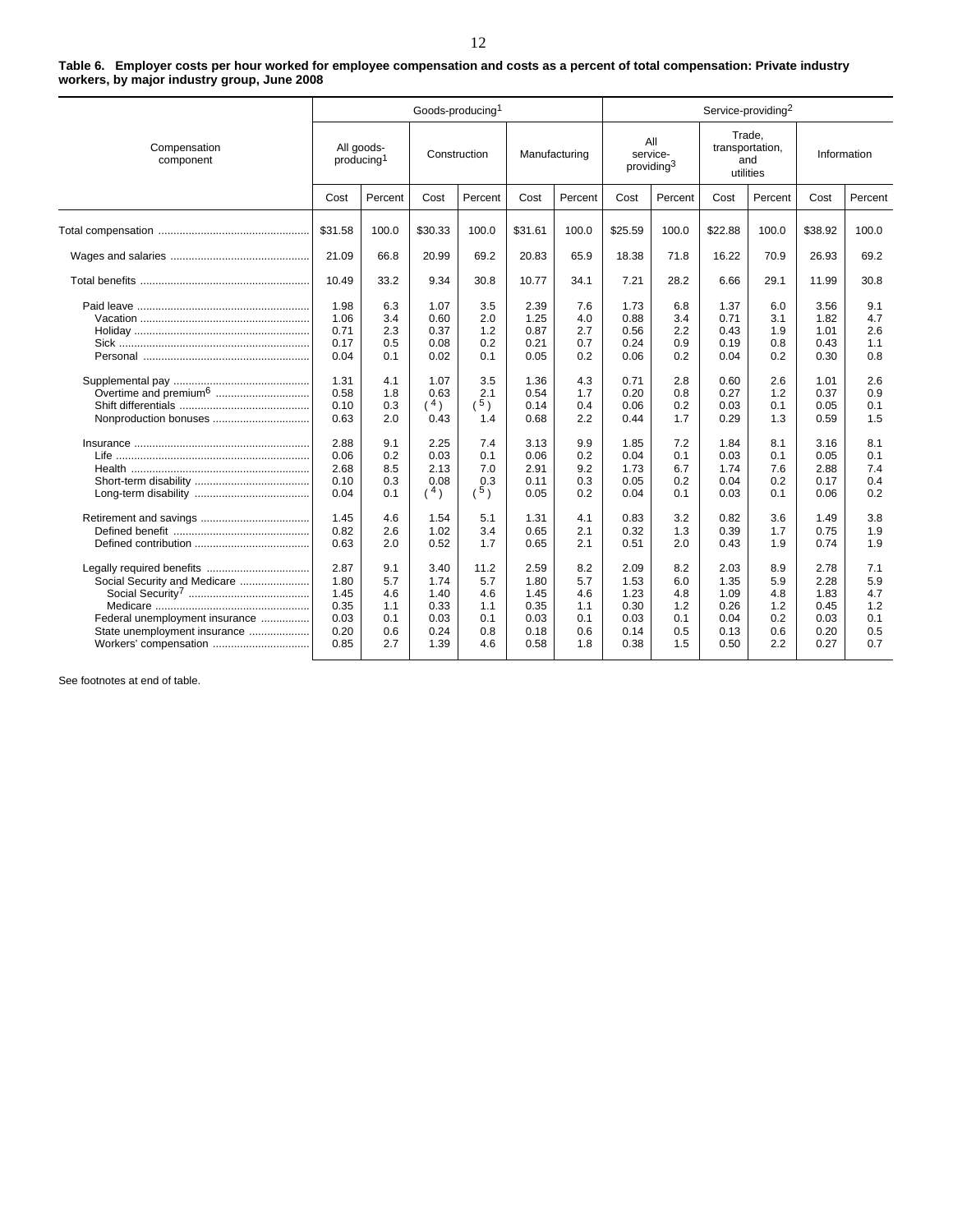|  | Table 6. Employer costs per hour worked for employee compensation and costs as a percent of total compensation: |  |  |
|--|-----------------------------------------------------------------------------------------------------------------|--|--|
|  | Private industry workers, by major industry group, June 2008 – Continued                                        |  |  |

|                                                                                                                         |                                                                                     |                                                                           |                                                                                      |                                                                           |                                                                                      | Service-providing <sup>2</sup>                                            |                                                                                   |                                                                                 |                                                                                     |                                                                           |
|-------------------------------------------------------------------------------------------------------------------------|-------------------------------------------------------------------------------------|---------------------------------------------------------------------------|--------------------------------------------------------------------------------------|---------------------------------------------------------------------------|--------------------------------------------------------------------------------------|---------------------------------------------------------------------------|-----------------------------------------------------------------------------------|---------------------------------------------------------------------------------|-------------------------------------------------------------------------------------|---------------------------------------------------------------------------|
| Compensation<br>component                                                                                               |                                                                                     | <b>Financial activities</b>                                               | Professional<br>and<br>business<br>services                                          |                                                                           | Education<br>and<br>health<br>services                                               |                                                                           | Leisure<br>and<br>hospitality                                                     |                                                                                 | Other services                                                                      |                                                                           |
|                                                                                                                         | Cost                                                                                | Percent                                                                   | Cost                                                                                 | Percent                                                                   | Cost                                                                                 | Percent                                                                   | Cost                                                                              | Percent                                                                         | Cost                                                                                | Percent                                                                   |
|                                                                                                                         | \$35.67                                                                             | 100.0                                                                     | \$31.81                                                                              | 100.0                                                                     | \$28.75                                                                              | 100.0                                                                     | \$11.82                                                                           | 100.0                                                                           | \$22.53                                                                             | 100.0                                                                     |
|                                                                                                                         | 23.94                                                                               | 67.1                                                                      | 23.34                                                                                | 73.4                                                                      | 20.71                                                                                | 72.0                                                                      | 9.23                                                                              | 78.1                                                                            | 16.72                                                                               | 74.2                                                                      |
|                                                                                                                         | 11.73                                                                               | 32.9                                                                      | 8.47                                                                                 | 26.6                                                                      | 8.04                                                                                 | 28.0                                                                      | 2.59                                                                              | 21.9                                                                            | 5.81                                                                                | 25.8                                                                      |
|                                                                                                                         | 2.85<br>1.44<br>0.90<br>0.41<br>0.11<br>2.17<br>0.13<br>(4)<br>2.03<br>2.82<br>0.07 | 8.0<br>4.0<br>2.5<br>1.1<br>0.3<br>6.1<br>0.4<br>(5)<br>5.7<br>7.9<br>0.2 | 2.23<br>1.12<br>0.77<br>0.28<br>0.06<br>0.86<br>0.20<br>0.05<br>0.61<br>1.92<br>0.06 | 7.0<br>3.5<br>2.4<br>0.9<br>0.2<br>2.7<br>0.6<br>0.2<br>1.9<br>6.0<br>0.2 | 2.13<br>1.06<br>0.67<br>0.32<br>0.09<br>0.56<br>0.22<br>0.20<br>0.14<br>2.18<br>0.03 | 7.4<br>3.7<br>2.3<br>1.1<br>0.3<br>1.9<br>0.8<br>0.7<br>0.5<br>7.6<br>0.1 | 0.40<br>0.22<br>0.12<br>0.04<br>(4)<br>0.14<br>0.08<br>(4)<br>0.05<br>0.66<br>(4) | 3.4<br>1.9<br>1.0<br>0.3<br>ີ 5)<br>1.2<br>0.7<br>$(^{5})$<br>0.4<br>5.6<br>(5) | 1.41<br>0.65<br>0.55<br>0.17<br>0.04<br>0.50<br>0.12<br>(4)<br>0.36<br>1.41<br>0.04 | 6.3<br>2.9<br>2.4<br>0.8<br>0.2<br>2.2<br>0.5<br>(5)<br>1.6<br>6.2<br>0.2 |
|                                                                                                                         | 2.62<br>0.08<br>0.06                                                                | 7.3<br>0.2<br>0.2                                                         | 1.75<br>0.06<br>0.05                                                                 | 5.5<br>0.2<br>0.2                                                         | 2.06<br>0.04<br>0.05                                                                 | 7.2<br>0.1<br>0.2                                                         | 0.63<br>$^{\prime}$ 4)<br>(4)                                                     | 5.3<br>$^5)$<br>(5)                                                             | 1.30<br>0.03<br>0.03                                                                | 5.8<br>0.1<br>0.1                                                         |
|                                                                                                                         | 1.51<br>0.57<br>0.95                                                                | 4.2<br>1.6<br>2.7                                                         | 0.98<br>0.39<br>0.60                                                                 | 3.1<br>1.2<br>1.9                                                         | 0.92<br>0.27<br>0.65                                                                 | 3.2<br>0.9<br>2.3                                                         | 0.13<br>0.02<br>0.10                                                              | 1.1<br>0.2<br>0.9                                                               | 0.50<br>0.15<br>0.35                                                                | 2.2<br>0.7<br>1.5                                                         |
| Social Security and Medicare<br>Federal unemployment insurance<br>State unemployment insurance<br>Workers' compensation | 2.37<br>1.99<br>1.58<br>0.42<br>0.03<br>0.14<br>0.20                                | 6.6<br>5.6<br>4.4<br>1.2<br>0.1<br>0.4<br>0.6                             | 2.48<br>1.89<br>1.51<br>0.38<br>0.03<br>0.17<br>0.39                                 | 7.8<br>5.9<br>4.7<br>1.2<br>0.1<br>0.5<br>1.2                             | 2.24<br>1.72<br>1.38<br>0.34<br>0.03<br>0.13<br>0.37                                 | 7.8<br>6.0<br>4.8<br>1.2<br>0.1<br>0.4<br>1.3                             | 1.27<br>0.85<br>0.68<br>0.16<br>0.04<br>0.12<br>0.27                              | 10.8<br>7.1<br>5.8<br>1.4<br>0.3<br>1.0<br>2.3                                  | 2.00<br>1.40<br>1.13<br>0.27<br>0.03<br>0.13<br>0.44                                | 8.9<br>6.2<br>5.0<br>1.2<br>0.1<br>0.6<br>2.0                             |

 $1$  Includes mining, construction, and manufacturing. The agriculture, forestry, farming, and hunting sector is excluded.

Includes utilities; wholesale trade; retail trade; transportation and warehousing; information; finance and insurance; real estate and rental and leasing; professional and technical services; management of companies and enterprises; administrative and waste services;<br>educational services; health care and social assistance; arts, health care and social assistance; arts, entertainment and recreation; accommodation and food services; other services, except public administration; and public administration.<br>3 Includes utilities; wholesale trade; retail trade; transportation and

warehousing; information; finance and insurance; real estate and rental and leasing; professional and technical services; management of companies and enterprises; administrative and waste services; educational services; health care and social assistance; arts, entertainment and recreation; accommodation and food services; and

4 Cost per hour worked is \$0.01 or less.<br>  $5$  Less than .05 percent.<br>  $6$  Includes premium pay for work in addition to the regular work schedule (such as overtime, weekends, and holidays). <sup>7</sup> Comprises the Old-Age, Survivors, and Disability Insurance (OASDI)

program.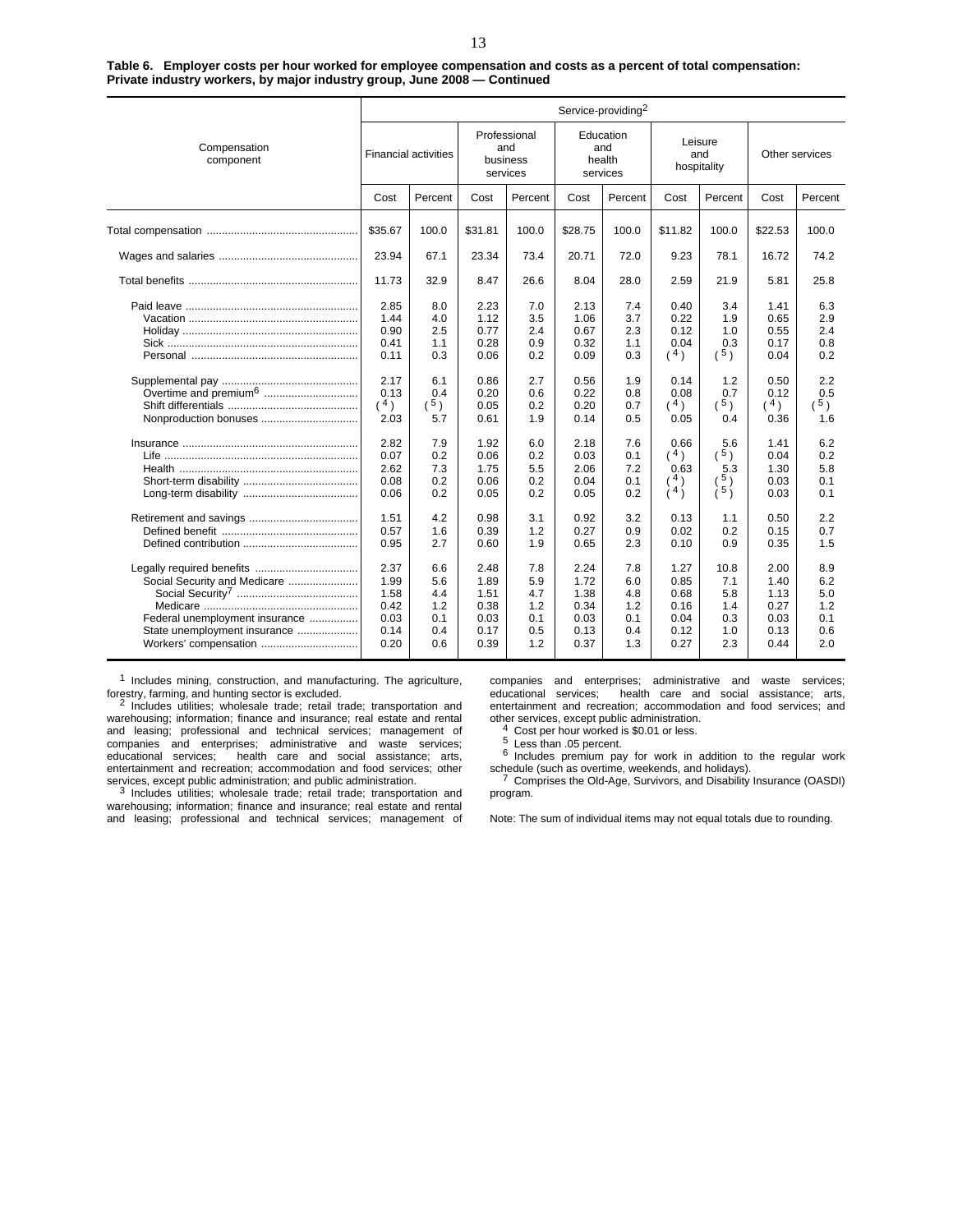| Table 7. Employer costs per hour worked for employee compensation and costs as a percent of total compensation: |  |  |  |
|-----------------------------------------------------------------------------------------------------------------|--|--|--|
| Private industry workers, by census region and division, and area, June 2008                                    |  |  |  |

|                                   |         |           |         |                     |         | Census region and division <sup>1</sup> |                 |       |                 |         |
|-----------------------------------|---------|-----------|---------|---------------------|---------|-----------------------------------------|-----------------|-------|-----------------|---------|
| Compensation                      |         | Northeast |         | Northeast divisions |         |                                         | South           |       | South divisions |         |
| component                         | Cost    | Percent   |         | New England         |         | <b>Middle Atlantic</b>                  | Cost<br>Percent |       | South Atlantic  |         |
|                                   |         |           | Cost    | Percent             | Cost    | Percent                                 |                 |       | Cost            | Percent |
|                                   | \$30.43 | 100.0     | \$30.47 | 100.0               | \$30.41 | 100.0                                   | \$23.89         | 100.0 | \$25.53         | 100.0   |
|                                   | 21.19   | 69.6      | 21.75   | 71.4                | 20.96   | 68.9                                    | 17.17           | 71.8  | 18.33           | 71.8    |
|                                   | 9.24    | 30.4      | 8.72    | 28.6                | 9.45    | 31.1                                    | 6.73            | 28.2  | 7.20            | 28.2    |
|                                   | 2.24    | 7.4       | 2.23    | 7.3                 | 2.24    | 7.4                                     | 1.49            | 6.2   | 1.61            | 6.3     |
|                                   | 1.12    | 3.7       | 1.13    | 3.7                 | 1.12    | 3.7                                     | 0.77            | 3.2   | 0.83            | 3.2     |
|                                   | 0.72    | 2.4       | 0.76    | 2.5                 | 0.71    | 2.3                                     | 0.50            | 2.1   | 0.53            | 2.1     |
|                                   | 0.30    | 1.0       | 0.26    | 0.8                 | 0.31    | 1.0                                     | 0.18            | 0.8   | 0.21            | 0.8     |
|                                   | 0.10    | 0.3       | 0.09    | 0.3                 | 0.10    | 0.3                                     | 0.04            | 0.2   | 0.05            | 0.2     |
|                                   | 1.06    | 3.5       | 0.87    | 2.8                 | 1.14    | 3.7                                     | 0.70            | 2.9   | 0.73            | 2.9     |
| Overtime and premium <sup>2</sup> | 0.29    | 1.0       | 0.27    | 0.9                 | 0.30    | 1.0                                     | 0.25            | 1.0   | 0.25            | 1.0     |
|                                   | 0.07    | 0.2       | 0.05    | 0.2                 | 0.07    | 0.2                                     | 0.06            | 0.3   | 0.07            | 0.3     |
|                                   | 0.70    | 2.3       | 0.54    | 1.8                 | 0.76    | 2.5                                     | 0.39            | 1.6   | 0.42            | 1.6     |
|                                   | 2.28    | 7.5       | 2.10    | 6.9                 | 2.36    | 7.7                                     | 1.77            | 7.4   | 1.83            | 7.2     |
|                                   | 0.04    | 0.1       | 0.04    | 0.1                 | 0.04    | 0.1                                     | 0.05            | 0.2   | 0.05            | 0.2     |
|                                   | 2.12    | 7.0       | 1.97    | 6.5                 | 2.19    | 7.2                                     | 1.64            | 6.9   | 1.69            | 6.6     |
|                                   | 0.08    | 0.2       | 0.05    | 0.2                 | 0.09    | 0.3                                     | 0.05            | 0.2   | 0.05            | 0.2     |
|                                   | 0.04    | 0.1       | 0.04    | 0.1                 | 0.04    | 0.1                                     | 0.04            | 0.2   | 0.04            | 0.2     |
|                                   | 1.14    | 3.8       | 1.01    | 3.3                 | 1.19    | 3.9                                     | 0.84            | 3.5   | 1.01            | 3.9     |
|                                   | 0.53    | 1.7       | 0.42    | 1.4                 | 0.57    | 1.9                                     | 0.32            | 1.3   | 0.37            | 1.5     |
|                                   | 0.62    | 2.0       | 0.59    | 1.9                 | 0.63    | 2.1                                     | 0.52            | 2.2   | 0.63            | 2.5     |
|                                   | 2.52    | 8.3       | 2.51    | 8.2                 | 2.52    | 8.3                                     | 1.93            | 8.1   | 2.03            | 7.9     |
| Social Security and Medicare      | 1.79    | 5.9       | 1.83    | 6.0                 | 1.77    | 5.8                                     | 1.43            | 6.0   | 1.50            | 5.9     |
|                                   | 1.43    | 4.7       | 1.47    | 4.8                 | 1.42    | 4.7                                     | 1.15            | 4.8   | 1.20            | 4.7     |
|                                   | 0.36    | 1.2       | 0.36    | 1.2                 | 0.35    | 1.2                                     | 0.28            | 1.2   | 0.30            | 1.2     |
| Federal unemployment insurance    | 0.03    | 0.1       | 0.03    | 0.1                 | 0.03    | 0.1                                     | 0.03            | 0.1   | 0.03            | 0.1     |
| State unemployment insurance      | 0.22    | 0.7       | 0.22    | 0.7                 | 0.22    | 0.7                                     | 0.09            | 0.4   | 0.09            | 0.3     |
| Workers' compensation             | 0.48    | 1.6       | 0.42    | 1.4                 | 0.50    | 1.6                                     | 0.38            | 1.6   | 0.40            | 1.6     |
|                                   |         |           |         |                     |         |                                         |                 |       |                 |         |

See footnotes at end of table.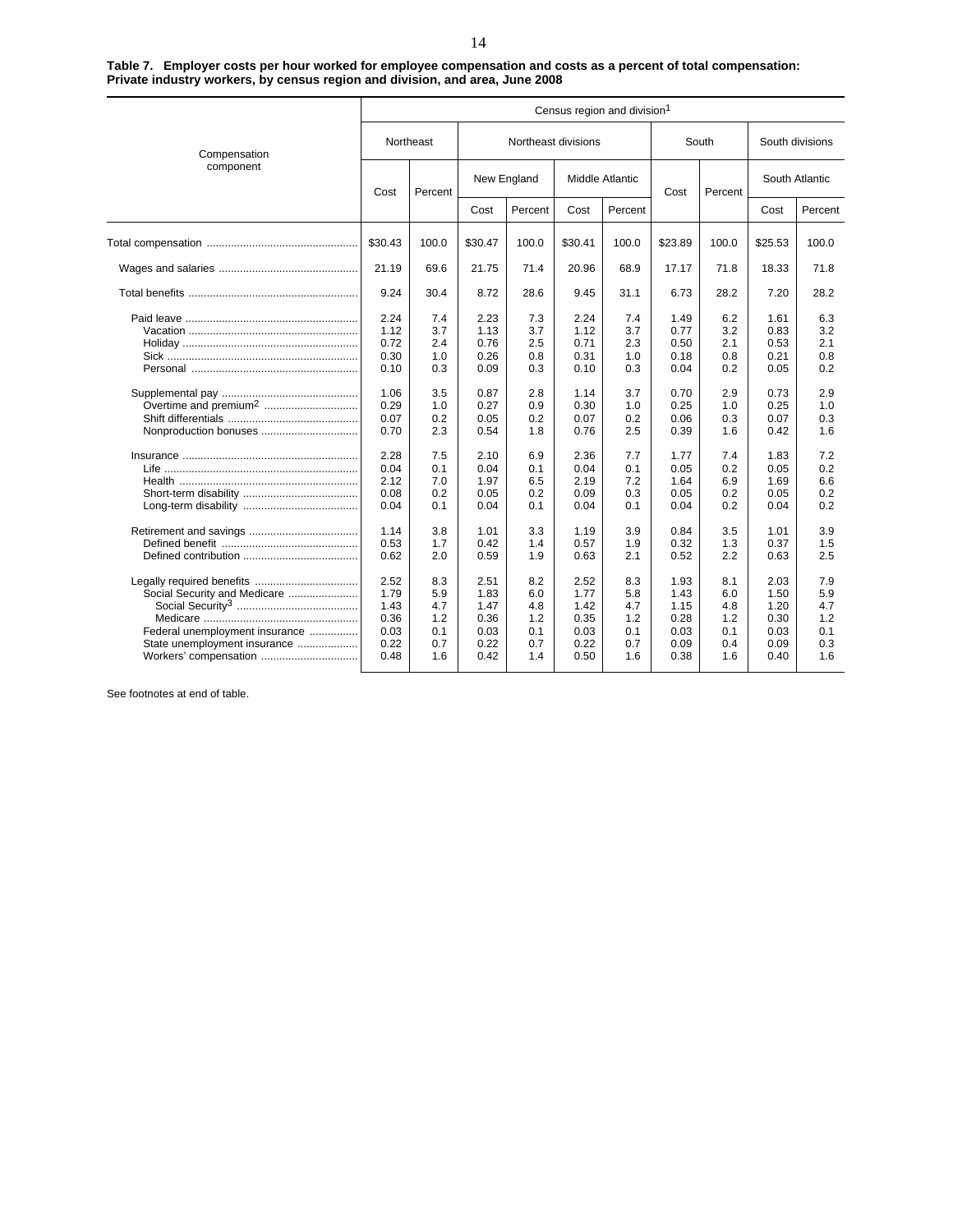**Table 7. Employer costs per hour worked for employee compensation and costs as a percent of total compensation: Private industry workers, by census region and division, and area, June 2008 — Continued**

|                                                                                                                         |                                                                                                                      |                                                                                                       |                                                                                                                      |                                                                                                       |                                                                                                                      | Census region and division <sup>1</sup>                                                               |                                                                                                                      |                           |                                                                                                                                                                                                                                                                                                                                                                                                                                                            |                                                                                                       |
|-------------------------------------------------------------------------------------------------------------------------|----------------------------------------------------------------------------------------------------------------------|-------------------------------------------------------------------------------------------------------|----------------------------------------------------------------------------------------------------------------------|-------------------------------------------------------------------------------------------------------|----------------------------------------------------------------------------------------------------------------------|-------------------------------------------------------------------------------------------------------|----------------------------------------------------------------------------------------------------------------------|---------------------------|------------------------------------------------------------------------------------------------------------------------------------------------------------------------------------------------------------------------------------------------------------------------------------------------------------------------------------------------------------------------------------------------------------------------------------------------------------|-------------------------------------------------------------------------------------------------------|
| Compensation                                                                                                            |                                                                                                                      | South divisions                                                                                       |                                                                                                                      |                                                                                                       |                                                                                                                      | Midwest                                                                                               | Midwest divisions                                                                                                    |                           |                                                                                                                                                                                                                                                                                                                                                                                                                                                            |                                                                                                       |
| component                                                                                                               | East South<br>Central                                                                                                |                                                                                                       | West South<br>Central                                                                                                |                                                                                                       | Cost                                                                                                                 | Percent                                                                                               |                                                                                                                      | <b>East North Central</b> |                                                                                                                                                                                                                                                                                                                                                                                                                                                            |                                                                                                       |
|                                                                                                                         | Cost                                                                                                                 | Percent                                                                                               | Cost                                                                                                                 | Percent                                                                                               |                                                                                                                      |                                                                                                       | Cost                                                                                                                 | Percent                   | West North<br>Central<br>Cost<br>100.0<br>\$23.87<br>69.7<br>16.86<br>30.3<br>7.01<br>6.6<br>1.55<br>3.4<br>0.84<br>2.2<br>0.50<br>0.7<br>0.17<br>0.3<br>0.04<br>3.2<br>0.67<br>1.2<br>0.26<br>0.4<br>0.07<br>1.7<br>0.34<br>8.5<br>1.97<br>0.2<br>0.04<br>7.9<br>1.84<br>0.3<br>0.05<br>0.1<br>0.03<br>3.7<br>0.81<br>1.9<br>0.36<br>1.8<br>0.46<br>8.3<br>2.02<br>5.9<br>1.43<br>4.7<br>1.15<br>0.28<br>1.2<br>0.1<br>0.03<br>0.6<br>0.14<br>1.7<br>0.42 | Percent                                                                                               |
|                                                                                                                         | \$20.15                                                                                                              | 100.0                                                                                                 | \$23.32                                                                                                              | 100.0                                                                                                 | \$26.09                                                                                                              | 100.0                                                                                                 | \$27.09                                                                                                              |                           |                                                                                                                                                                                                                                                                                                                                                                                                                                                            | 100.0                                                                                                 |
|                                                                                                                         | 14.34                                                                                                                | 71.2                                                                                                  | 16.85                                                                                                                | 72.2                                                                                                  | 18.25                                                                                                                | 70.0                                                                                                  | 18.88                                                                                                                |                           |                                                                                                                                                                                                                                                                                                                                                                                                                                                            | 70.6                                                                                                  |
|                                                                                                                         | 5.81                                                                                                                 | 28.8                                                                                                  | 6.47                                                                                                                 | 27.8                                                                                                  | 7.84                                                                                                                 | 30.0                                                                                                  | 8.21                                                                                                                 |                           |                                                                                                                                                                                                                                                                                                                                                                                                                                                            | 29.4                                                                                                  |
|                                                                                                                         | 1.15<br>0.63<br>0.38<br>0.11<br>0.03<br>0.59<br>0.22<br>0.07<br>0.30<br>1.77<br>0.04<br>1.66<br>0.04<br>0.03<br>0.53 | 5.7<br>3.1<br>1.9<br>0.6<br>0.2<br>2.9<br>1.1<br>0.4<br>1.5<br>8.8<br>0.2<br>8.2<br>0.2<br>0.1<br>2.7 | 1.47<br>0.74<br>0.51<br>0.18<br>0.04<br>0.72<br>0.28<br>0.06<br>0.38<br>1.68<br>0.04<br>1.56<br>0.04<br>0.03<br>0.73 | 6.3<br>3.2<br>2.2<br>0.8<br>0.2<br>3.1<br>1.2<br>0.2<br>1.6<br>7.2<br>0.2<br>6.7<br>0.2<br>0.1<br>3.1 | 1.71<br>0.89<br>0.57<br>0.19<br>0.07<br>0.81<br>0.31<br>0.09<br>0.42<br>2.20<br>0.04<br>2.05<br>0.07<br>0.04<br>0.95 | 6.6<br>3.4<br>2.2<br>0.7<br>0.3<br>3.1<br>1.2<br>0.3<br>1.6<br>8.4<br>0.2<br>7.9<br>0.3<br>0.1<br>3.6 | 1.78<br>0.92<br>0.60<br>0.19<br>0.08<br>0.87<br>0.32<br>0.10<br>0.45<br>2.31<br>0.05<br>2.15<br>0.08<br>0.04<br>1.01 |                           |                                                                                                                                                                                                                                                                                                                                                                                                                                                            | 6.5<br>3.5<br>2.1<br>0.7<br>0.2<br>2.8<br>1.1<br>0.3<br>1.4<br>8.2<br>0.2<br>7.7<br>0.2<br>0.1<br>3.4 |
|                                                                                                                         | 0.19<br>0.34                                                                                                         | 1.0<br>1.7                                                                                            | 0.31<br>0.43                                                                                                         | 1.3<br>1.8                                                                                            | 0.46<br>0.48                                                                                                         | 1.8<br>1.9                                                                                            | 0.51<br>0.49                                                                                                         |                           |                                                                                                                                                                                                                                                                                                                                                                                                                                                            | 1.5<br>1.9                                                                                            |
| Social Security and Medicare<br>Federal unemployment insurance<br>State unemployment insurance<br>Workers' compensation | 1.76<br>1.28<br>1.03<br>0.25<br>0.03<br>0.08<br>0.37                                                                 | 8.7<br>6.3<br>5.1<br>1.2<br>0.2<br>0.4<br>1.8                                                         | 1.87<br>1.40<br>1.12<br>0.28<br>0.03<br>0.09<br>0.36                                                                 | 8.0<br>6.0<br>4.8<br>1.2<br>0.1<br>0.4<br>1.5                                                         | 2.17<br>1.54<br>1.24<br>0.30<br>0.03<br>0.16<br>0.44                                                                 | 8.3<br>5.9<br>4.7<br>1.2<br>0.1<br>0.6<br>1.7                                                         | 2.24<br>1.59<br>1.28<br>0.31<br>0.03<br>0.17<br>0.45                                                                 |                           |                                                                                                                                                                                                                                                                                                                                                                                                                                                            | 8.5<br>6.0<br>4.8<br>1.2<br>0.1<br>0.6<br>1.8                                                         |

See footnotes at end of table.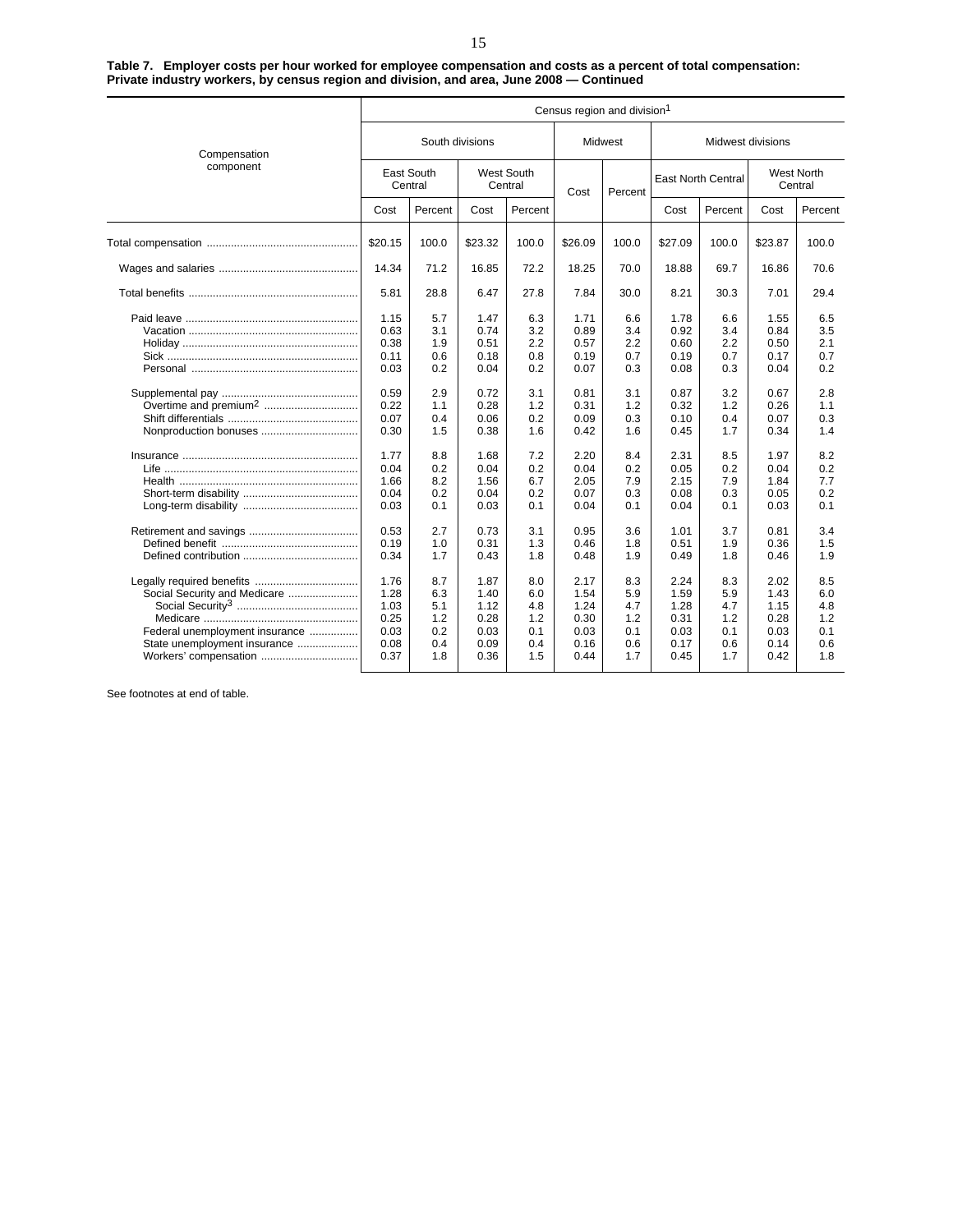| Table 7. Employer costs per hour worked for employee compensation and costs as a percent of total compensation: |  |
|-----------------------------------------------------------------------------------------------------------------|--|
| Private industry workers, by census region and division, and area, June 2008 — Continued                        |  |
|                                                                                                                 |  |

|                                                                                                                         |                                                      |                                               |                                                      | Census region and division <sup>1</sup>       |                                                      |                                               |                                                      |         |                                                                                                                                                                                                                                                                                                                                                                                                           |                                               |
|-------------------------------------------------------------------------------------------------------------------------|------------------------------------------------------|-----------------------------------------------|------------------------------------------------------|-----------------------------------------------|------------------------------------------------------|-----------------------------------------------|------------------------------------------------------|---------|-----------------------------------------------------------------------------------------------------------------------------------------------------------------------------------------------------------------------------------------------------------------------------------------------------------------------------------------------------------------------------------------------------------|-----------------------------------------------|
| Compensation                                                                                                            |                                                      | West                                          |                                                      | West divisions                                |                                                      |                                               | Metropolitan<br>area                                 |         | Nonmetropolitan<br>area                                                                                                                                                                                                                                                                                                                                                                                   |                                               |
| component                                                                                                               | Cost                                                 | Percent                                       |                                                      | Mountain                                      |                                                      | Pacific                                       | Cost                                                 | Percent | Cost                                                                                                                                                                                                                                                                                                                                                                                                      | Percent                                       |
|                                                                                                                         |                                                      |                                               | Cost                                                 | Percent                                       | Cost                                                 | Percent                                       |                                                      |         | Area<br>\$19.72<br>70.6<br>14.01<br>29.4<br>5.72<br>6.8<br>1.09<br>3.5<br>0.58<br>2.2<br>0.37<br>0.9<br>0.11<br>0.2<br>0.03<br>0.59<br>3.1<br>1.0<br>0.30<br>0.3<br>0.06<br>1.9<br>0.24<br>7.6<br>1.65<br>0.2<br>0.04<br>1.55<br>7.1<br>0.2<br>0.04<br>0.02<br>0.1<br>3.6<br>0.59<br>0.25<br>1.6<br>2.0<br>0.33<br>8.3<br>1.80<br>5.9<br>1.22<br>4.7<br>0.99<br>1.2<br>0.23<br>0.1<br>0.03<br>0.12<br>0.6 |                                               |
|                                                                                                                         | \$28.79                                              | 100.0                                         | \$24.52                                              | 100.0                                         | \$30.61                                              | 100.0                                         | \$28.09                                              | 100.0   |                                                                                                                                                                                                                                                                                                                                                                                                           | 100.0                                         |
|                                                                                                                         | 20.38                                                | 70.8                                          | 17.70                                                | 72.2                                          | 21.53                                                | 70.3                                          | 19.83                                                |         |                                                                                                                                                                                                                                                                                                                                                                                                           | 71.0                                          |
|                                                                                                                         | 8.40                                                 | 29.2                                          | 6.82                                                 | 27.8                                          | 9.08                                                 | 29.7                                          | 8.26                                                 |         |                                                                                                                                                                                                                                                                                                                                                                                                           | 29.0                                          |
|                                                                                                                         | 1.92<br>0.98<br>0.63<br>0.26<br>0.04                 | 6.7<br>3.4<br>2.2<br>0.9<br>0.1               | 1.46<br>0.77<br>0.48<br>0.18<br>0.03                 | 6.0<br>3.1<br>2.0<br>0.7<br>0.1               | 2.11<br>1.07<br>0.70<br>0.30<br>0.05                 | 6.9<br>3.5<br>2.3<br>1.0<br>0.2               | 1.91<br>0.98<br>0.63<br>0.24<br>0.06                 |         |                                                                                                                                                                                                                                                                                                                                                                                                           | 5.5<br>2.9<br>1.9<br>0.6<br>0.2               |
| Overtime and premium <sup>2</sup><br>Nonproduction bonuses                                                              | 0.84<br>0.27<br>0.06<br>0.51                         | 2.9<br>0.9<br>0.2<br>1.8                      | 0.72<br>0.23<br>0.05<br>0.44                         | 3.0<br>0.9<br>0.2<br>1.8                      | 0.88<br>0.29<br>0.06<br>0.53                         | 2.9<br>0.9<br>0.2<br>1.7                      | 0.87<br>0.27<br>0.07<br>0.53                         |         |                                                                                                                                                                                                                                                                                                                                                                                                           | 3.0<br>1.5<br>0.3<br>1.2                      |
|                                                                                                                         | 2.11<br>0.04<br>2.00<br>0.04<br>0.04                 | 7.3<br>0.1<br>6.9<br>0.1<br>0.1               | 1.81<br>0.04<br>1.70<br>0.04<br>0.04                 | 7.4<br>0.2<br>6.9<br>0.1<br>0.2               | 2.25<br>0.04<br>2.13<br>0.04<br>0.04                 | 7.3<br>0.1<br>6.9<br>0.1<br>0.1               | 2.13<br>0.04<br>1.99<br>0.06<br>0.04                 |         |                                                                                                                                                                                                                                                                                                                                                                                                           | 8.4<br>0.2<br>7.9<br>0.2<br>0.1               |
|                                                                                                                         | 0.97<br>0.44<br>0.53                                 | 3.4<br>1.5<br>1.8                             | 0.72<br>0.28<br>0.44                                 | 3.0<br>1.2<br>1.8                             | 1.07<br>0.51<br>0.57                                 | 3.5<br>1.6<br>1.8                             | 1.02<br>0.45<br>0.57                                 |         |                                                                                                                                                                                                                                                                                                                                                                                                           | 3.0<br>1.3<br>1.7                             |
| Social Security and Medicare<br>Federal unemployment insurance<br>State unemployment insurance<br>Workers' compensation | 2.57<br>1.70<br>1.37<br>0.34<br>0.03<br>0.18<br>0.66 | 8.9<br>5.9<br>4.7<br>1.2<br>0.1<br>0.6<br>2.3 | 2.10<br>1.48<br>1.19<br>0.29<br>0.03<br>0.11<br>0.48 | 8.6<br>6.0<br>4.8<br>1.2<br>0.1<br>0.5<br>2.0 | 2.77<br>1.80<br>1.44<br>0.36<br>0.03<br>0.21<br>0.73 | 9.0<br>5.9<br>4.7<br>1.2<br>0.1<br>0.7<br>2.4 | 2.32<br>1.66<br>1.33<br>0.33<br>0.03<br>0.16<br>0.48 | 1.7     | 0.43                                                                                                                                                                                                                                                                                                                                                                                                      | 9.1<br>6.2<br>5.0<br>1.2<br>0.2<br>0.6<br>2.2 |

<sup>1</sup> The States that comprise the census divisions are: New England: Connecticut, Maine, Massachusetts, New Hampshire, Rhode Island and Vermont; Middle Atlantic: New Jersey, New York, and Pennsylvania; South Atlantic: Delaware, District of Columbia, Florida, Georgia, Maryland, North Carolina, South Carolina, Virginia, and West Virginia; East South Central: Alabama, Kentucky, Mississippi, and Tennessee; West South Central: Arkansas, Louisiana, Oklahoma, and Texas; East North Central: Illinois, Indiana, Michigan, Ohio, and Wisconsin; West North Central: Iowa, Kansas, Minnesota, Missouri, Nebraska, North Dakota, and South Dakota; Mountain: Arizona, Colorado, Idaho, Montana, Nevada, New Mexico, Utah, and Wyoming; and Pacific: Alaska,

<sup>2</sup> Includes premium pay for work in addition to the regular work schedule (such as overtime, weekends, and holidays).<br><sup>3</sup> Comprises the Old-Age, Survivors, and Disability Insurance (OASDI)

program.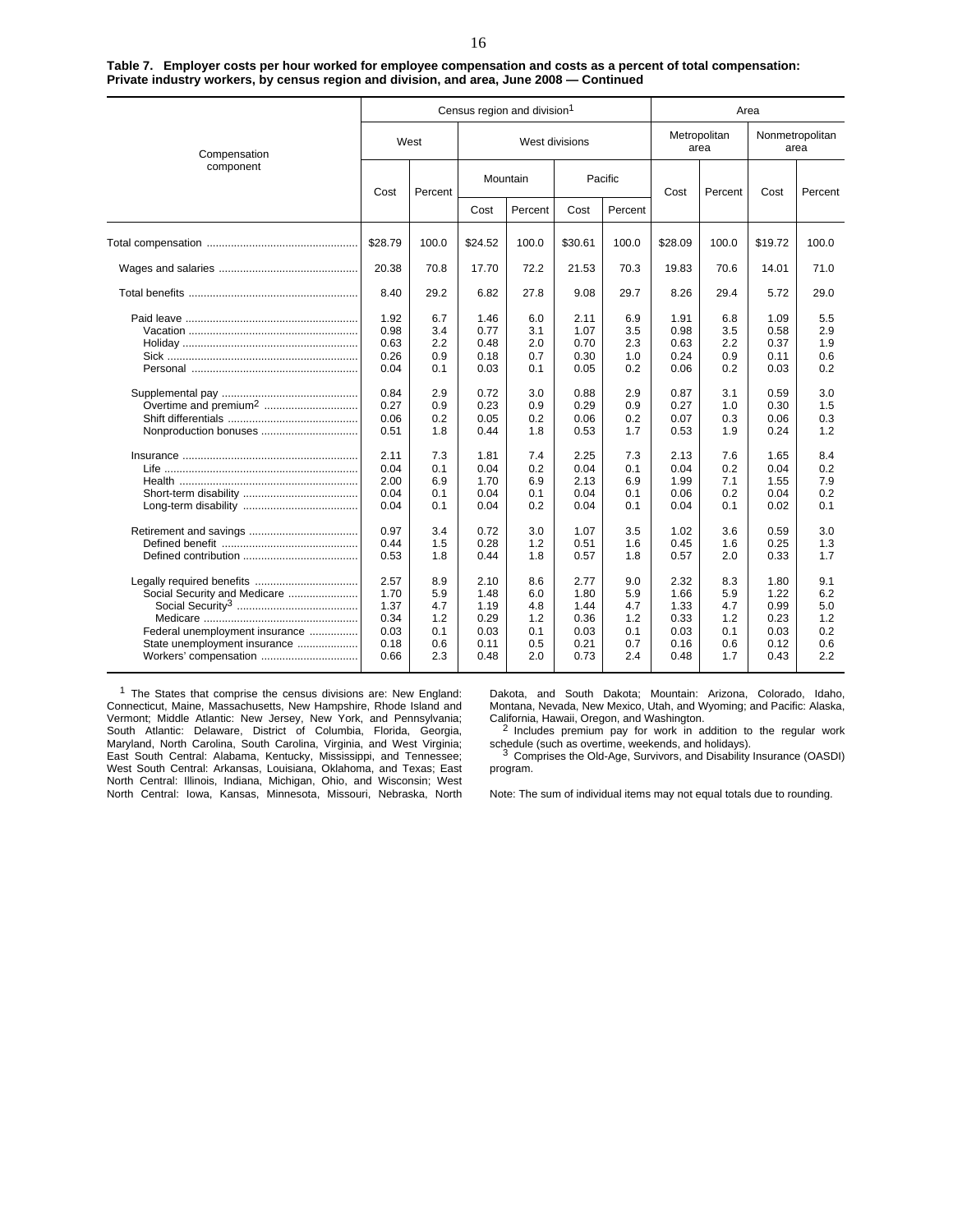| Table 8. Employer costs per hour worked for employee compensation and costs as a percent of total compensation: Private industry |
|----------------------------------------------------------------------------------------------------------------------------------|
| workers, by establishment employment size, June 2008                                                                             |

|                                                                                                                                                      |                                                                                                              |                                                                                                | 1-99 workers                                                                                                |                                                                                                   |                                                                                                              |                                                                                                |                                                                                                              |                                                                                                |                                                                                                              | 100 workers or more                                                                            |                                                                                                              |                                                                                                |  |
|------------------------------------------------------------------------------------------------------------------------------------------------------|--------------------------------------------------------------------------------------------------------------|------------------------------------------------------------------------------------------------|-------------------------------------------------------------------------------------------------------------|---------------------------------------------------------------------------------------------------|--------------------------------------------------------------------------------------------------------------|------------------------------------------------------------------------------------------------|--------------------------------------------------------------------------------------------------------------|------------------------------------------------------------------------------------------------|--------------------------------------------------------------------------------------------------------------|------------------------------------------------------------------------------------------------|--------------------------------------------------------------------------------------------------------------|------------------------------------------------------------------------------------------------|--|
| Compensation<br>component                                                                                                                            | 1-99 workers                                                                                                 |                                                                                                | 1-49 workers                                                                                                |                                                                                                   |                                                                                                              | 50-99 workers                                                                                  | 100 workers or                                                                                               | more                                                                                           | 100-499 workers                                                                                              |                                                                                                | 500 workers or<br>more                                                                                       |                                                                                                |  |
|                                                                                                                                                      | Cost                                                                                                         | Percent                                                                                        | Cost                                                                                                        | Percent                                                                                           | Cost                                                                                                         | Percent                                                                                        | Cost                                                                                                         | Percent                                                                                        | Cost                                                                                                         | Percent                                                                                        | Cost                                                                                                         | Percent                                                                                        |  |
|                                                                                                                                                      | \$22.26                                                                                                      | 100.0                                                                                          | \$21.75                                                                                                     | 100.0                                                                                             | \$23.66                                                                                                      | 100.0                                                                                          | \$31.73                                                                                                      | 100.0                                                                                          | \$27.02                                                                                                      | 100.0                                                                                          | \$37.56                                                                                                      | 100.0                                                                                          |  |
|                                                                                                                                                      | 16.44                                                                                                        | 73.8                                                                                           | 16.24                                                                                                       | 74.6                                                                                              | 16.99                                                                                                        | 71.8                                                                                           | 21.64                                                                                                        | 68.2                                                                                           | 18.83                                                                                                        | 69.7                                                                                           | 25.13                                                                                                        | 66.9                                                                                           |  |
|                                                                                                                                                      | 5.83                                                                                                         | 26.2                                                                                           | 5.52                                                                                                        | 25.4                                                                                              | 6.67                                                                                                         | 28.2                                                                                           | 10.09                                                                                                        | 31.8                                                                                           | 8.20                                                                                                         | 30.3                                                                                           | 12.43                                                                                                        | 33.1                                                                                           |  |
| Overtime and premium <sup>1</sup><br>Nonproduction bonuses                                                                                           | 1.19<br>0.59<br>0.42<br>0.14<br>0.03<br>0.60<br>0.20<br>0.02<br>0.37<br>1.45<br>0.03<br>1.37<br>0.03<br>0.02 | 5.3<br>2.7<br>1.9<br>0.6<br>0.2<br>2.7<br>0.9<br>0.1<br>1.7<br>6.5<br>0.1<br>6.1<br>0.1<br>0.1 | 1.12<br>0.56<br>0.40<br>0.13<br>0.03<br>0.58<br>0.18<br>(2)<br>0.39<br>1.33<br>0.03<br>1.25<br>0.03<br>0.02 | 5.2<br>2.6<br>1.8<br>0.6<br>0.1<br>2.7<br>0.8<br>$(^3)$<br>1.8<br>6.1<br>0.1<br>5.8<br>0.1<br>0.1 | 1.36<br>0.68<br>0.46<br>0.17<br>0.05<br>0.65<br>0.27<br>0.04<br>0.34<br>1.80<br>0.04<br>1.68<br>0.05<br>0.02 | 5.7<br>2.9<br>1.9<br>0.7<br>0.2<br>2.7<br>1.1<br>0.2<br>1.4<br>7.6<br>0.2<br>7.1<br>0.2<br>0.1 | 2.44<br>1.26<br>0.78<br>0.31<br>0.09<br>1.08<br>0.36<br>0.12<br>0.60<br>2.71<br>0.05<br>2.52<br>0.08<br>0.05 | 7.7<br>4.0<br>2.4<br>1.0<br>0.3<br>3.4<br>1.1<br>0.4<br>1.9<br>8.5<br>0.2<br>7.9<br>0.3<br>0.2 | 1.82<br>0.93<br>0.61<br>0.22<br>0.06<br>0.87<br>0.33<br>0.07<br>0.48<br>2.27<br>0.04<br>2.12<br>0.06<br>0.04 | 6.7<br>3.4<br>2.3<br>0.8<br>0.2<br>3.2<br>1.2<br>0.3<br>1.8<br>8.4<br>0.2<br>7.9<br>0.2<br>0.1 | 3.20<br>1.68<br>0.98<br>0.43<br>0.12<br>1.33<br>0.39<br>0.19<br>0.75<br>3.26<br>0.07<br>3.01<br>0.11<br>0.08 | 8.5<br>4.5<br>2.6<br>1.1<br>0.3<br>3.5<br>1.1<br>0.5<br>2.0<br>8.7<br>0.2<br>8.0<br>0.3<br>0.2 |  |
|                                                                                                                                                      | 0.56<br>0.20<br>0.36                                                                                         | 2.5<br>0.9<br>1.6                                                                              | 0.50<br>0.15<br>0.35                                                                                        | 2.3<br>0.7<br>1.6                                                                                 | 0.73<br>0.34<br>0.39                                                                                         | 3.1<br>1.4<br>1.7                                                                              | 1.38<br>0.67<br>0.71                                                                                         | 4.3<br>2.1<br>2.2                                                                              | 0.97<br>0.44<br>0.53                                                                                         | 3.6<br>1.6<br>2.0                                                                              | 1.89<br>0.95<br>0.94                                                                                         | 5.0<br>2.5<br>2.5                                                                              |  |
| Legally required benefits<br>Social Security and Medicare<br>Federal unemployment insurance<br>State unemployment insurance<br>Workers' compensation | 2.03<br>1.36<br>1.09<br>0.27<br>0.04<br>0.15<br>0.48                                                         | 9.1<br>6.1<br>4.9<br>1.2<br>0.2<br>0.7<br>2.2                                                  | 1.98<br>1.33<br>1.07<br>0.26<br>0.04<br>0.15<br>0.47                                                        | 9.1<br>6.1<br>4.9<br>1.2<br>0.2<br>0.7<br>2.1                                                     | 2.15<br>1.43<br>1.15<br>0.28<br>0.04<br>0.15<br>0.53                                                         | 9.1<br>6.0<br>4.9<br>1.2<br>0.1<br>0.6<br>2.2                                                  | 2.48<br>1.84<br>1.47<br>0.36<br>0.03<br>0.15<br>0.46                                                         | 7.8<br>5.8<br>4.6<br>1.2<br>0.1<br>0.5<br>1.5                                                  | 2.26<br>1.57<br>1.26<br>0.31<br>0.03<br>0.16<br>0.50                                                         | 8.4<br>5.8<br>4.7<br>1.1<br>0.1<br>0.6<br>1.8                                                  | 2.75<br>2.17<br>1.74<br>0.43<br>0.03<br>0.14<br>0.41                                                         | 7.3<br>5.8<br>4.6<br>1.2<br>0.1<br>0.4<br>1.1                                                  |  |

 $1$  Includes premium pay for work in addition to the regular work schedule (such

<sup>4</sup> Comprises the Old-Age, Survivors, and Disability Insurance (OASDI) program.

as overtime, weekends, and holidays).<br><sup>2</sup> Cost per hour worked is \$0.01 or less.<br><sup>3</sup> Less than .05 percent.

17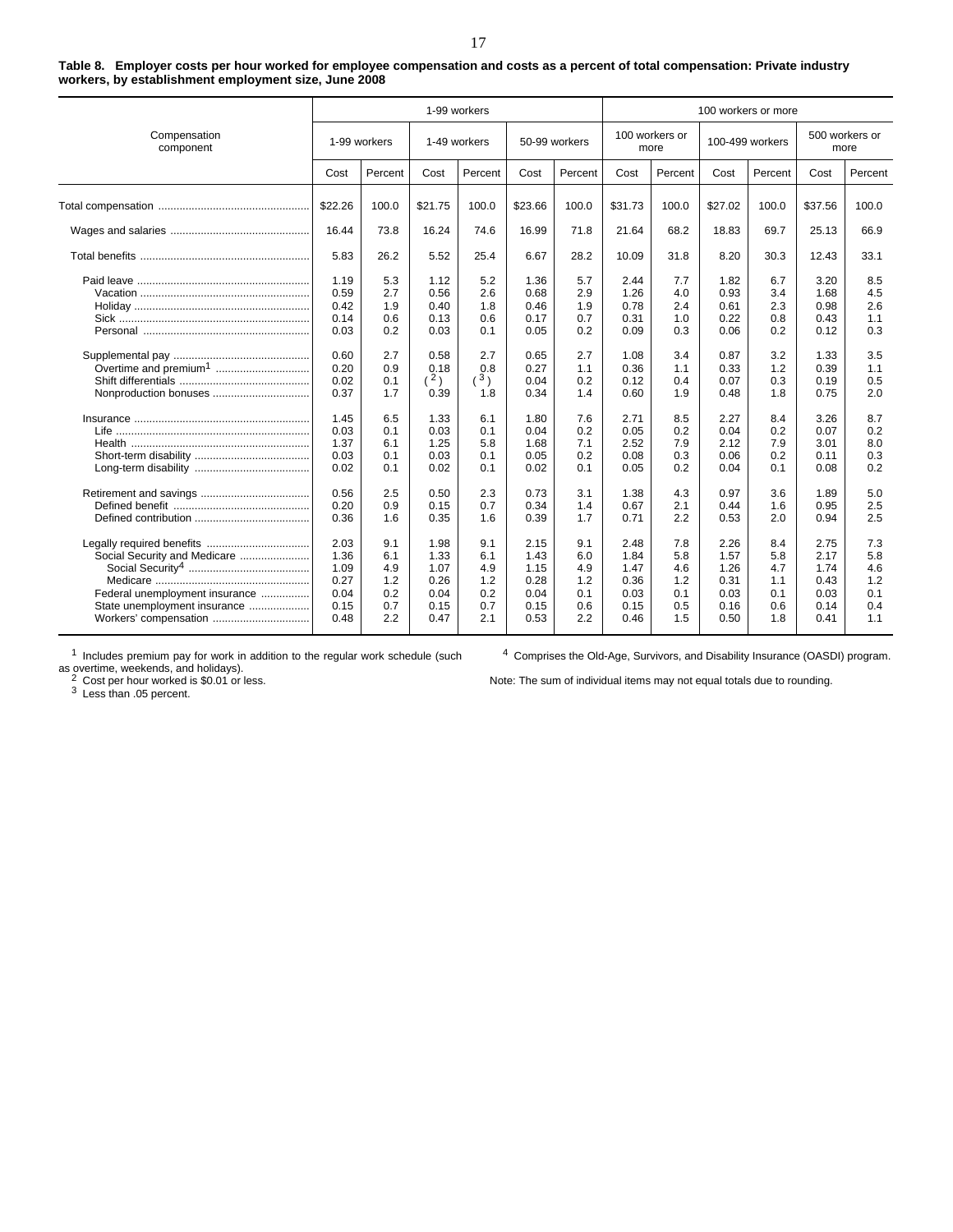**Table 9. Employer costs per hour worked for employee compensation and costs as a percent of total compensation: Private industry workers, goods-producing and service-providing industries, by occupational group, June 2008**

|                                                                                                                                              |                                           |                                          |                                       |                                      |                                      | Benefit costs                        |                                      |                                      |
|----------------------------------------------------------------------------------------------------------------------------------------------|-------------------------------------------|------------------------------------------|---------------------------------------|--------------------------------------|--------------------------------------|--------------------------------------|--------------------------------------|--------------------------------------|
| Series                                                                                                                                       | Total<br>compen-<br>sation                | Wages<br>and<br>salaries                 | Total                                 | Paid<br>leave                        | Supple-<br>mental<br>pay             | Insurance                            | Retire-<br>ment<br>and<br>savings    | Legally<br>required<br>benefits      |
|                                                                                                                                              |                                           |                                          |                                       |                                      | Cost per hour worked                 |                                      |                                      |                                      |
|                                                                                                                                              | \$26.78                                   | \$18.92                                  | \$7.86                                | \$1.78                               | \$0.83                               | \$2.05                               | \$0.95                               | \$2.24                               |
| Management, professional, and related                                                                                                        | 47.77<br>53.64<br>44.93                   | 33.85<br>37.14<br>32.25                  | 13.92<br>16.50<br>12.67               | 3.96<br>4.74<br>3.58                 | 1.63<br>2.54<br>1.20                 | 3.05<br>3.38<br>2.89                 | 1.94<br>2.27<br>1.77                 | 3.34<br>3.56<br>3.23                 |
|                                                                                                                                              | 21.29<br>20.30<br>21.96<br>13.32          | 15.33<br>15.27<br>15.37<br>9.97          | 5.96<br>5.03<br>6.59<br>3.34          | 1.34<br>1.08<br>1.52<br>0.57         | 0.54<br>0.57<br>0.53<br>0.23         | 1.77<br>1.23<br>2.13<br>0.94         | 0.61<br>0.47<br>0.70<br>0.22         | 1.70<br>1.68<br>1.71<br>1.38         |
| Natural resources, construction, and maintenance<br>Construction, extraction, farming, fishing, and forestry <sup>1</sup>                    | 30.29<br>30.56<br>29.96                   | 20.75<br>20.83<br>20.66                  | 9.54<br>9.74<br>9.30                  | 1.47<br>1.08<br>1.95                 | 1.02<br>1.05<br>0.99                 | 2.47<br>2.44<br>2.51                 | 1.42<br>1.69<br>1.09                 | 3.15<br>3.48<br>2.76                 |
| Production, transportation, and material moving                                                                                              | 23.12<br>23.61<br>22.61                   | 15.44<br>15.63<br>15.24                  | 7.68<br>7.98<br>7.38                  | 1.36<br>1.50<br>1.23                 | 0.86<br>1.03<br>0.69                 | 2.34<br>2.55<br>2.14                 | 0.87<br>0.74<br>1.01                 | 2.24<br>2.18<br>2.30                 |
|                                                                                                                                              | 31.58                                     | 21.09                                    | 10.49                                 | 1.98                                 | 1.31                                 | 2.88                                 | 1.45                                 | 2.87                                 |
| Management, professional, and related<br>Natural resources, construction, and maintenance<br>Production, transportation, and material moving | 55.02<br>26.99<br>31.16<br>24.92          | 37.00<br>18.83<br>21.08<br>16.15         | 18.02<br>8.17<br>10.09<br>8.77        | 4.84<br>1.82<br>1.21<br>1.59         | 2.45<br>0.86<br>1.16<br>1.13         | 3.98<br>2.41<br>2.57<br>2.87         | 2.99<br>0.96<br>1.69<br>0.85         | 3.76<br>2.13<br>3.46<br>2.32         |
| All workers, service-providing industries <sup>3</sup>                                                                                       | 25.59                                     | 18.38                                    | 7.21                                  | 1.73                                 | 0.71                                 | 1.85                                 | 0.83                                 | 2.09                                 |
| Natural resources, construction, and maintenance<br>Production, transportation, and material moving                                          | 46.65<br>20.85<br>13.23<br>28.91<br>21.52 | 33.36<br>15.06<br>9.93<br>20.24<br>14.80 | 13.28<br>5.79<br>3.30<br>8.67<br>6.72 | 3.82<br>1.30<br>0.57<br>1.89<br>1.16 | 1.51<br>0.52<br>0.23<br>0.80<br>0.62 | 2.91<br>1.72<br>0.93<br>2.32<br>1.88 | 1.77<br>0.58<br>0.21<br>0.99<br>0.89 | 3.27<br>1.67<br>1.37<br>2.66<br>2.17 |
|                                                                                                                                              |                                           |                                          |                                       |                                      |                                      |                                      |                                      |                                      |
|                                                                                                                                              |                                           |                                          |                                       |                                      | Percent of total compensation        |                                      |                                      |                                      |
|                                                                                                                                              | 100.0                                     | 70.6                                     | 29.4                                  | 6.7                                  | 3.1                                  | 7.7                                  | 3.6                                  | 8.4                                  |
| Management, professional, and related                                                                                                        | 100.0<br>100.0<br>100.0<br>100.0          | 70.9<br>69.2<br>71.8<br>72.0             | 29.1<br>30.8<br>28.2<br>28.0          | 8.3<br>8.8<br>8.0<br>6.3             | 3.4<br>4.7<br>2.7<br>2.6             | 6.4<br>6.3<br>6.4<br>8.3             | 4.1<br>4.2<br>3.9<br>2.9             | 7.0<br>6.6<br>7.2<br>8.0             |
| Natural resources, construction, and maintenance                                                                                             | 100.0<br>100.0<br>100.0<br>100.0          | 75.2<br>70.0<br>74.9<br>68.5<br>68.1     | 24.8<br>30.0<br>25.1<br>31.5          | 5.3<br>6.9<br>4.3<br>4.9             | 2.8<br>2.4<br>1.8<br>3.4<br>3.4      | 6.1<br>9.7<br>7.1<br>8.2<br>8.0      | 2.3<br>3.2<br>1.6<br>4.7             | 8.3<br>7.8<br>10.4<br>10.4<br>11.4   |
| Construction, extraction, farming, fishing, and forestry <sup>1</sup><br>Production, transportation, and material moving                     | 100.0<br>100.0<br>100.0<br>100.0<br>100.0 | 69.0<br>66.8<br>66.2<br>67.4             | 31.9<br>31.0<br>33.2<br>33.8<br>32.6  | 3.5<br>6.5<br>5.9<br>6.3<br>5.4      | 3.3<br>3.7<br>4.4<br>3.1             | 8.4<br>10.1<br>10.8<br>9.5           | 5.5<br>3.7<br>3.8<br>3.1<br>4.5      | 9.2<br>9.7<br>9.2<br>10.2            |
|                                                                                                                                              | 100.0                                     | 66.8                                     | 33.2                                  | 6.3                                  | 4.1                                  | 9.1                                  | 4.6                                  | 9.1                                  |
| Management, professional, and related<br>Natural resources, construction, and maintenance<br>Production, transportation, and material moving | 100.0<br>100.0<br>100.0<br>100.0          | 67.2<br>69.7<br>67.6<br>64.8             | 32.8<br>30.3<br>32.4<br>35.2          | 8.8<br>6.7<br>3.9<br>6.4             | 4.5<br>3.2<br>3.7<br>4.5             | 7.2<br>8.9<br>8.2<br>11.5            | 5.4<br>3.6<br>5.4<br>3.4             | 6.8<br>7.9<br>11.1<br>9.3            |
|                                                                                                                                              | 100.0                                     | 71.8                                     | 28.2                                  | 6.8                                  | 2.8                                  | 7.2                                  | 3.2                                  | 8.2                                  |
| Management, professional, and related<br>Natural resources, construction, and maintenance<br>Production, transportation, and material moving | 100.0<br>100.0<br>100.0<br>100.0<br>100.0 | 71.5<br>72.2<br>75.0<br>70.0<br>68.8     | 28.5<br>27.8<br>25.0<br>30.0<br>31.2  | 8.2<br>6.3<br>4.3<br>6.5<br>5.4      | 3.2<br>2.5<br>1.7<br>2.8<br>2.9      | 6.2<br>8.2<br>7.0<br>8.0<br>8.7      | 3.8<br>2.8<br>1.6<br>3.4<br>4.2      | 7.0<br>8.0<br>10.4<br>9.2<br>10.1    |

<sup>1</sup> Farming, fishing, and forestry occupations were combined with construction and extraction occupational group as of December 2006. <sup>2</sup> Includes mining, construction, and manufacturing. The agriculture,

forestry, farming, and hunting sector is excluded.<br>
<sup>3</sup> Includes utilities; wholesale trade; retail trade; transportation and

warehousing; information; finance and insurance; real estate and rental and leasing; professional and technical services; management of companies

and enterprises; administrative and waste services; educational services; health care and social assistance; arts, entertainment and recreation; accommodation and food services; and other services, except public administration.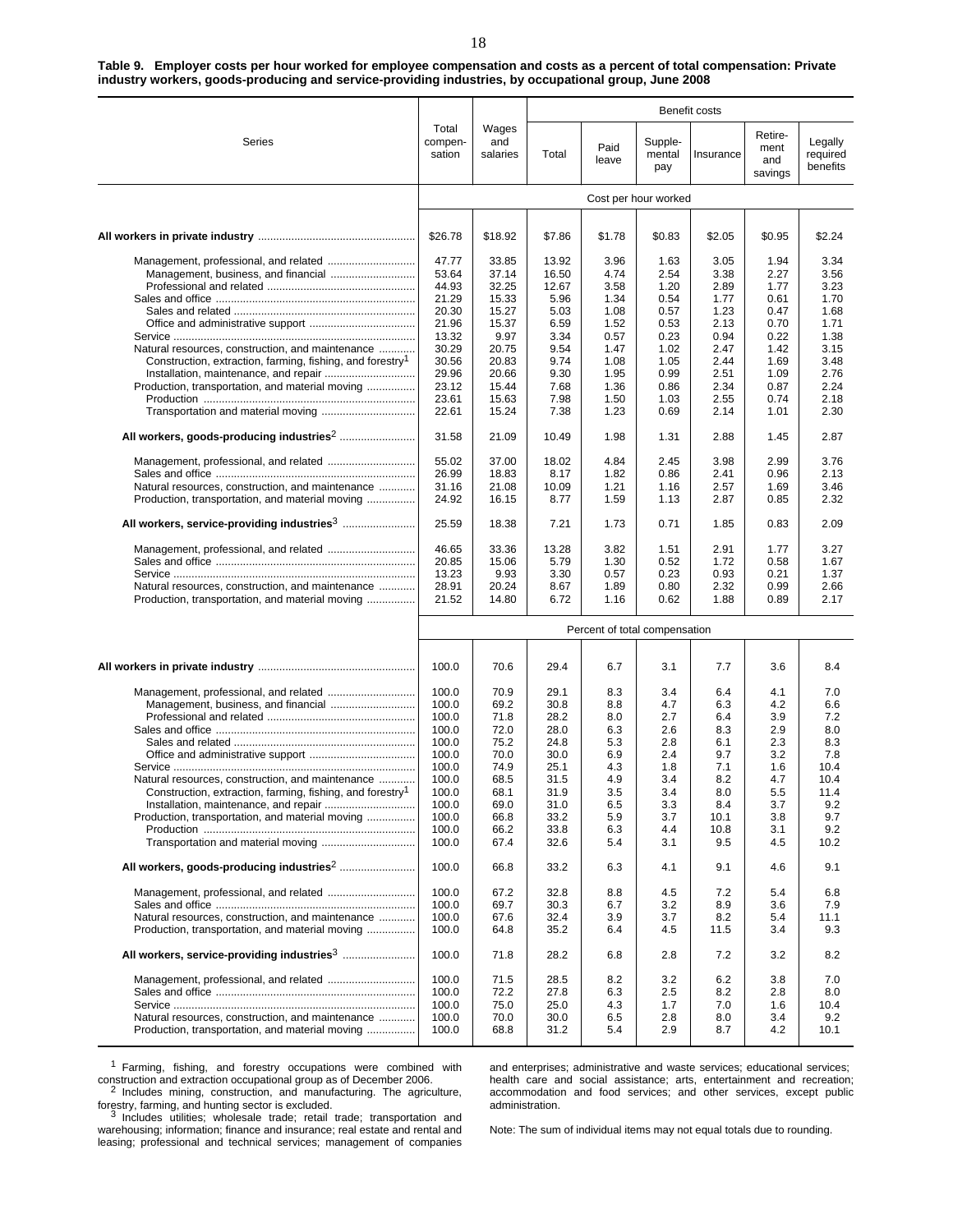|                                              |                            |                          |                |                               |                          | Benefit costs |                                   |                                 |
|----------------------------------------------|----------------------------|--------------------------|----------------|-------------------------------|--------------------------|---------------|-----------------------------------|---------------------------------|
| Series                                       | Total<br>compen-<br>sation | Wages<br>and<br>salaries | Total          | Paid<br>leave                 | Supple-<br>mental<br>pay | Insurance     | Retire-<br>ment<br>and<br>savings | Legally<br>required<br>benefits |
|                                              |                            |                          |                |                               | Cost per hour worked     |               |                                   |                                 |
|                                              |                            |                          |                |                               |                          |               |                                   |                                 |
|                                              | \$31.58                    | \$21.09                  | \$10.49        | \$1.98                        | \$1.31                   | \$2.88        | \$1.45                            | \$2.87                          |
|                                              | 30.33                      | 20.99                    | 9.34           | 1.07                          | 1.07                     | 2.25          | 1.54                              | 3.40                            |
|                                              | 31.61                      | 20.83                    | 10.77          | 2.39                          | 1.36                     | 3.13          | 1.31                              | 2.59                            |
|                                              | 57.58                      | 36.32                    | 21.26          | 5.55                          | 3.10                     | 5.27          | 3.43                              | 3.92                            |
|                                              | 25.59                      | 18.38                    | 7.21           | 1.73                          | 0.71                     | 1.85          | 0.83                              | 2.09                            |
|                                              | 22.88                      | 16.22                    | 6.66           | 1.37                          | 0.60                     | 1.84          | 0.82                              | 2.03                            |
|                                              | 29.28                      | 20.54                    | 8.74           | 1.90                          | 1.02                     | 2.50          | 0.90                              | 2.41                            |
|                                              | 16.63                      | 12.54                    | 4.09           | 0.78                          | 0.31                     | 1.09          | 0.36                              | 1.55                            |
|                                              | 32.77                      | 21.42                    | 11.35          | 2.31                          | 0.80                     | 3.30          | 1.95                              | 2.99                            |
|                                              | 49.70                      | 31.23                    | 18.47          | 4.64                          | 2.16                     | 4.39          | 3.64                              | 3.64                            |
|                                              | 38.92<br>35.67             | 26.93<br>23.94           | 11.99<br>11.73 | 3.56<br>2.85                  | 1.01<br>2.17             | 3.16<br>2.82  | 1.49<br>1.51                      | 2.78<br>2.37                    |
|                                              | 39.14                      | 25.98                    | 13.16          | 3.23                          | 2.56                     | 3.08          | 1.82                              | 2.47                            |
| Credit intermediation and related activities | 33.95                      | 22.91                    | 11.04          | 2.84                          | 1.58                     | 2.82          | 1.62                              | 2.18                            |
| Insurance carriers and related activities    | 37.93                      | 25.54                    | 12.38          | 3.17                          | 1.55                     | 3.24          | 1.89                              | 2.54                            |
|                                              | 23.82                      | 16.97                    | 6.86           | 1.55                          | 0.85                     | 1.95          | 0.48                              | 2.03                            |
|                                              | 31.81                      | 23.34                    | 8.47           | 2.23                          | 0.86                     | 1.92          | 0.98                              | 2.48                            |
|                                              | 43.87                      | 31.85                    | 12.02          | 3.55                          | 1.23                     | 2.74          | 1.41                              | 3.08                            |
|                                              | 19.47                      | 14.87                    | 4.61           | 0.84                          | 0.47                     | 1.03          | 0.40                              | 1.87                            |
|                                              | 28.75                      | 20.71                    | 8.04           | 2.13                          | 0.56                     | 2.18          | 0.92                              | 2.24                            |
| Junior colleges, colleges, and universities  | 36.43<br>44.46             | 27.00<br>31.87           | 9.43<br>12.59  | 2.40<br>3.50                  | 0.13<br>0.15             | 2.74<br>3.64  | 1.44<br>2.28                      | 2.72<br>3.03                    |
|                                              | 27.66                      | 19.82                    | 7.85           | 2.10                          | 0.62                     | 2.11          | 0.85                              | 2.17                            |
|                                              | 11.82                      | 9.23                     | 2.59           | 0.40                          | 0.14                     | 0.66          | 0.13                              | 1.27                            |
|                                              | 10.97                      | 8.59                     | 2.39           | 0.34                          | 0.11                     | 0.62          | 0.10                              | 1.22                            |
|                                              | 22.53                      | 16.72                    | 5.81           | 1.41                          | 0.50                     | 1.41          | 0.50                              | 2.00                            |
|                                              |                            |                          |                | Percent of total compensation |                          |               |                                   |                                 |
|                                              | 100.0                      | 66.8                     | 33.2           | 6.3                           | 4.1                      | 9.1           | 4.6                               | 9.1                             |
|                                              | 100.0                      | 69.2                     | 30.8           | 3.5                           | 3.5                      | 7.4           | 5.1                               | 11.2                            |
|                                              | 100.0                      | 65.9                     | 34.1           | 7.6                           | 4.3                      | 9.9           | 4.1                               | 8.2                             |
|                                              | 100.0                      | 63.1                     | 36.9           | 9.6                           | 5.4                      | 9.2           | 5.9                               | 6.8                             |
|                                              | 100.0                      | 71.8                     | 28.2           | 6.8                           | 2.8                      | 7.2           | 3.2                               | 8.2                             |
|                                              | 100.0                      | 70.9                     | 29.1           | 6.0                           | 2.6                      | 8.1           | 3.6                               | 8.9                             |
|                                              | 100.0                      | 70.2                     | 29.8           | 6.5                           | 3.5                      | 8.5           | 3.1                               | 8.2                             |
|                                              | 100.0                      | 75.4                     | 24.6           | 4.7                           | 1.9                      | 6.5           | 2.2                               | 9.3                             |
|                                              | 100.0                      | 65.4                     | 34.6           | 7.0                           | 2.4                      | 10.1          | 6.0                               | 9.1                             |
|                                              | 100.0                      | 62.8                     | 37.2           | 9.3                           | 44                       | 8.8           | 7.3                               | 7.3                             |
|                                              | 100.0<br>100.0             | 69.2<br>67.1             | 30.8<br>32.9   | 9.1<br>8.0                    | 2.6<br>6.1               | 8.1<br>7.9    | 3.8<br>4.2                        | 7.1<br>6.6                      |
|                                              | 100.0                      | 66.4                     | 33.6           | 8.3                           | 6.5                      | 7.9           | 4.6                               | 6.3                             |
| Credit intermediation and related activities | 100.0                      | 67.5                     | 32.5           | 8.4                           | 4.6                      | 8.3           | 4.8                               | 6.4                             |
| Insurance carriers and related activities    | 100.0                      | 67.3                     | 32.7           | 8.4                           | 4.1                      | 8.5           | 5.0                               | 6.7                             |
|                                              | 100.0                      | 71.2                     | 28.8           | 6.5                           | 3.6                      | 8.2           | 2.0                               | 8.5                             |
|                                              | 100.0                      | 73.4                     | 26.6           | 7.0                           | 2.7                      | 6.0           | 3.1                               | 7.8                             |
|                                              | 100.0                      | 72.6                     | 27.4           | 8.1                           | 2.8                      | 6.2           | 3.2                               | 7.0                             |
|                                              | 100.0                      | 76.3                     | 23.7<br>28.0   | 4.3                           | 2.4<br>1.9               | 5.3           | 2.1<br>3.2                        | 9.6                             |
|                                              | 100.0<br>100.0             | 72.0<br>74.1             | 25.9           | 7.4<br>6.6                    | 0.4                      | 7.6<br>7.5    | 4.0                               | 7.8<br>7.5                      |
| Junior colleges, colleges, and universities  | 100.0                      | 71.7                     | 28.3           | 7.9                           | 0.3                      | 8.2           | 5.1                               | 6.8                             |
|                                              | 100.0                      | 71.6                     | 28.4           | 7.6                           | 2.2                      | 7.6           | 3.1                               | 7.9                             |
|                                              | 100.0                      | 78.1                     | 21.9           | 3.4                           | $1.2$                    | 5.6           | 1.1                               | 10.8                            |
|                                              | 100.0                      | 78.3                     | 21.7           | 3.1                           | 1.0                      | 5.6           | 0.9                               | 11.1                            |
|                                              | 100.0                      | 74.2                     | 25.8           | 6.3                           | 2.2                      | 6.2           | 2.2                               | 8.9                             |

**Table 10. Employer costs per hour worked for employee compensation and costs as a percent of total compensation: Private industry workers, by industry group, June 2008**

 $1$  Includes mining, construction, and manufacturing. The agriculture, forestry, farming, and hunting sector is excluded.<br><sup>2</sup> Data are available beginning with December 2006.<br><sup>3</sup> Includes utilities; wholesale trade; retail trade; transportation and

warehousing; information; finance and insurance; real estate and rental and leasing; professional and technical services; management of companies and enterprises; administrative and waste services; educational services; health care and social assistance; arts, entertainment and recreation; accommodation and food services; and other services, except public administration.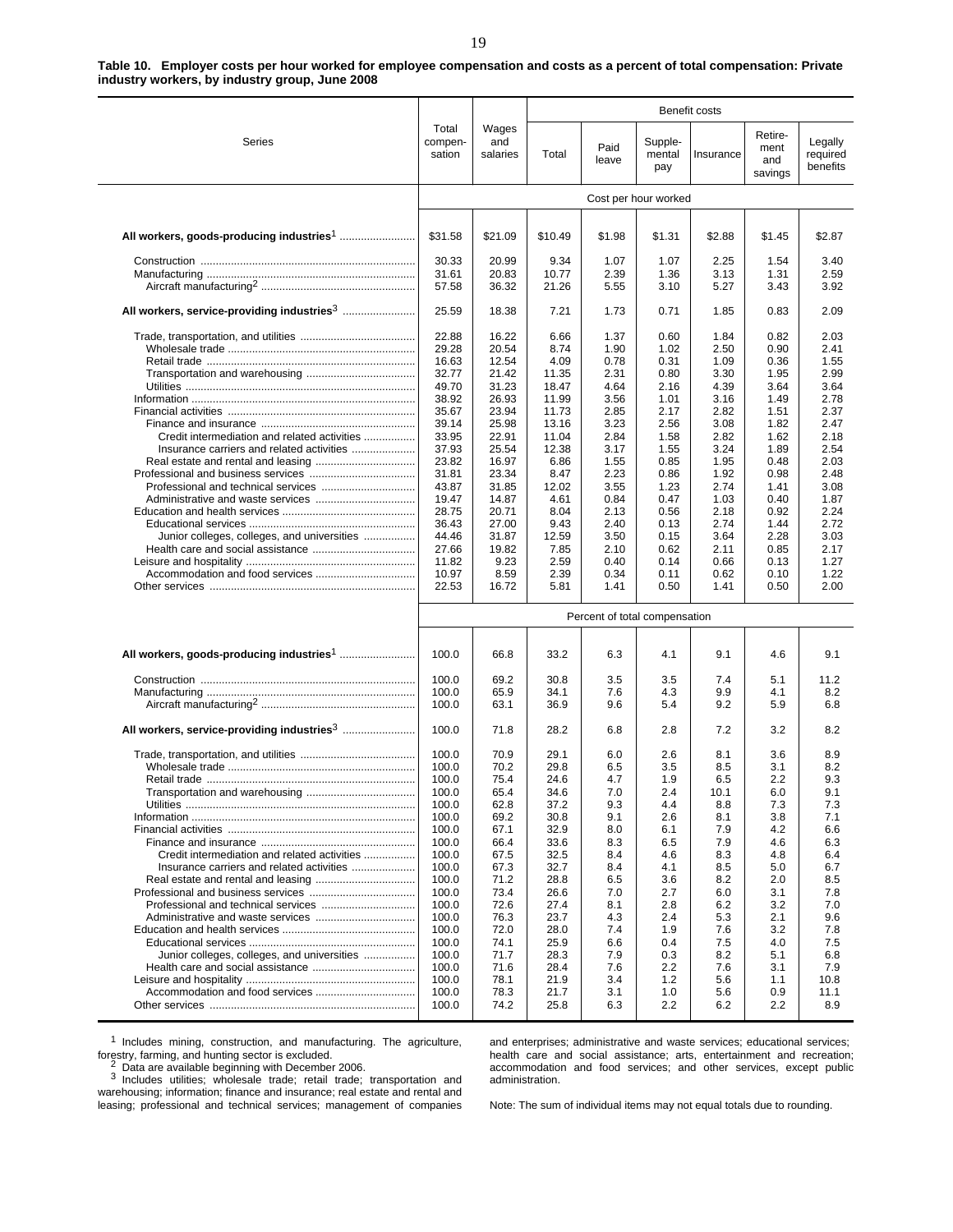**Table 11. Employer costs per hour worked for employee compensation and costs as a percent of total compensation: Private industry workers, by occupational group and full-time and part-time status, June 2008**

|                                                                       |                            |                          |        |                               |                          | Benefit costs |                                   |                                 |
|-----------------------------------------------------------------------|----------------------------|--------------------------|--------|-------------------------------|--------------------------|---------------|-----------------------------------|---------------------------------|
| Series                                                                | Total<br>compen-<br>sation | Wages<br>and<br>salaries | Total  | Paid<br>leave                 | Supple-<br>mental<br>pay | Insurance     | Retire-<br>ment<br>and<br>savings | Legally<br>required<br>benefits |
|                                                                       |                            |                          |        |                               | Cost per hour worked     |               |                                   |                                 |
|                                                                       |                            |                          |        |                               |                          |               |                                   |                                 |
|                                                                       | \$30.42                    | \$21.15                  | \$9.27 | \$2.18                        | \$1.01                   | \$2.45        | \$1.17                            | \$2.45                          |
| Management, professional, and related                                 | 49.30                      | 34.63                    | 14.67  | 4.25                          | 1.72                     | 3.22          | 2.10                              | 3.37                            |
|                                                                       | 54.06                      | 37.37                    | 16.69  | 4.82                          | 2.57                     | 3.41          | 2.31                              | 3.58                            |
|                                                                       | 46.59                      | 33.07                    | 13.52  | 3.93                          | 1.24                     | 3.12          | 1.99                              | 3.25                            |
|                                                                       | 24.35                      | 17.23                    | 7.11   | 1.69                          | 0.69                     | 2.14          | 0.74                              | 1.85                            |
|                                                                       | 26.57                      | 19.61                    | 6.96   | 1.66                          | 0.87                     | 1.75          | 0.67                              | 2.02                            |
|                                                                       | 23.24                      | 16.06                    | 7.19   | 1.71                          | 0.60                     | 2.34          | 0.77                              | 1.76                            |
|                                                                       | 15.88                      | 11.31                    | 4.57   | 0.89                          | 0.35                     | 1.48          | 0.34                              | 1.51                            |
| Natural resources, construction, and maintenance                      | 30.68                      | 20.93                    | 9.75   | 1.51                          | 1.06                     | 2.53          | 1.47                              | 3.17                            |
| Construction, extraction, farming, fishing, and forestry <sup>1</sup> | 30.77                      | 20.90                    | 9.87   | 1.09                          | 1.08                     | 2.47          | 1.74                              | 3.48                            |
|                                                                       | 30.56                      | 20.96                    | 9.60   | 2.03                          | 1.02                     | 2.61          | 1.14                              | 2.79                            |
| Production, transportation, and material moving                       | 24.72                      | 16.36                    | 8.35   | 1.54                          | 0.96                     | 2.55          | 0.96                              | 2.34                            |
|                                                                       | 24.26                      | 15.94                    | 8.32   | 1.57                          | 1.07                     | 2.68          | 0.78                              | 2.21                            |
|                                                                       | 25.30                      | 16.90                    | 8.40   | 1.50                          | 0.82                     | 2.38          | 1.20                              | 2.50                            |
|                                                                       | 14.85                      | 11.60                    | 3.25   | 0.47                          | 0.24                     | 0.74          | 0.25                              | 1.55                            |
|                                                                       | 36.24                      | 27.98                    | 8.27   | 1.75                          | 0.97                     | 1.72          | 0.69                              | 3.13                            |
|                                                                       | 36.38                      | 28.07                    | 8.31   | 1.79                          | 0.98                     | 1.70          | 0.69                              | 3.15                            |
|                                                                       | 13.19                      | 10.28                    | 2.90   | 0.40                          | 0.16                     | 0.77          | 0.26                              | 1.32                            |
|                                                                       | 11.05                      | 8.87                     | 2.18   | 0.22                          | 0.12                     | 0.47          | 0.18                              | 1.19                            |
|                                                                       | 16.33                      | 12.36                    | 3.97   | 0.67                          | 0.21                     | 1.20          | 0.38                              | 1.51                            |
|                                                                       | 10.34                      | 8.42                     | 1.92   | 0.20                          | 0.10                     | 0.32          | 0.08                              | 1.22                            |
| Production, transportation, and material moving                       | 14.28                      | 10.31                    | 3.97   | 0.40                          | 0.29                     | 1.21          | 0.39                              | 1.68                            |
| Transportation and material moving                                    | 14.53                      | 10.24                    | 4.29   | 0.42                          | 0.29                     | 1.43          | 0.46                              | 1.69                            |
|                                                                       |                            |                          |        | Percent of total compensation |                          |               |                                   |                                 |
|                                                                       |                            |                          |        |                               |                          |               |                                   |                                 |
|                                                                       | 100.0                      | 69.5                     | 30.5   | 7.2                           | 3.3                      | 8.1           | 3.8                               | 8.1                             |
|                                                                       | 100.0                      | 70.2                     | 29.8   | 8.6                           | 3.5                      | 6.5           | 4.3                               | 6.8                             |
|                                                                       | 100.0                      | 69.1                     | 30.9   | 8.9                           | 4.8                      | 6.3           | 4.3                               | 6.6                             |
|                                                                       | 100.0                      | 71.0                     | 29.0   | 8.4                           | 2.7                      | 6.7           | 4.3                               | 7.0                             |
|                                                                       | 100.0                      | 70.8                     | 29.2   | 7.0                           | 2.8                      | 8.8           | 3.0                               | 7.6                             |
|                                                                       | 100.0                      | 73.8                     | 26.2   | 6.3                           | 3.3                      | 6.6           | 2.5                               | 7.6                             |
|                                                                       | 100.0                      | 69.1                     | 30.9   | 7.4                           | 2.6                      | 10.1          | 3.3                               | 7.6                             |
|                                                                       | 100.0                      | 71.2                     | 28.8   | 5.6                           | 2.2                      | 9.3           | 2.1                               | 9.5                             |
| Natural resources, construction, and maintenance                      | 100.0                      | 68.2                     | 31.8   | 4.9                           | 3.4                      | 8.3           | 4.8                               | 10.3                            |
| Construction, extraction, farming, fishing, and forestry <sup>1</sup> | 100.0                      | 67.9                     | 32.1   | 3.6                           | 3.5                      | 8.0           | 5.6                               | 11.3                            |
|                                                                       | 100.0                      | 68.6                     | 31.4   | 6.6                           | 3.4                      | 8.5           | 3.7                               | 9.1                             |
| Production, transportation, and material moving                       | 100.0                      | 66.2                     | 33.8   | 6.2                           | 3.9                      | 10.3          | 3.9                               | 9.5                             |
|                                                                       | 100.0                      | 65.7                     | 34.3   | 6.5                           | 4.4                      | 11.1          | 3.2                               | 9.1                             |
| Transportation and material moving                                    | 100.0                      | 66.8                     | 33.2   | 5.9                           | 3.3                      | 9.4           | 4.7                               | 9.9                             |
|                                                                       | 100.0                      | 78.1                     | 21.9   | 3.2                           | 1.6                      | 5.0           | 1.7                               | 10.4                            |
|                                                                       | 100.0                      | 77.2                     | 22.8   | 4.8                           | 2.7                      | 4.8           | 1.9                               | 8.6                             |
|                                                                       | 100.0                      | 77.2                     | 22.8   | 4.9                           | 2.7                      | 4.7           | 1.9                               | 8.7                             |
|                                                                       | 100.0                      | 78.0                     | 22.0   | 3.1                           | 1.2                      | 5.8           | 2.0                               | 10.0                            |
|                                                                       | 100.0                      | 80.3                     | 19.7   | 2.0                           | 1.1                      | 4.3           | 1.6                               | 10.8                            |
|                                                                       | 100.0                      | 75.7                     | 24.3   | 4.1                           | 1.3                      | 7.3           | 2.3                               | 9.3                             |
|                                                                       | 100.0                      | 81.5                     | 18.5   | 2.0                           | 0.9                      | 3.1           | 0.8                               | 11.8                            |
| Production, transportation, and material moving                       | 100.0                      | 72.2                     | 27.8   | 2.8                           | 2.0                      | 8.5           | 2.7                               | 11.8                            |
|                                                                       | 100.0                      | 70.5                     | 29.5   | 2.9                           | 2.0                      | 9.8           | 3.2                               | 11.7                            |

<sup>1</sup> Farming, fishing, and forestry occupations were combined with construction and extraction occupational group as of December 2006.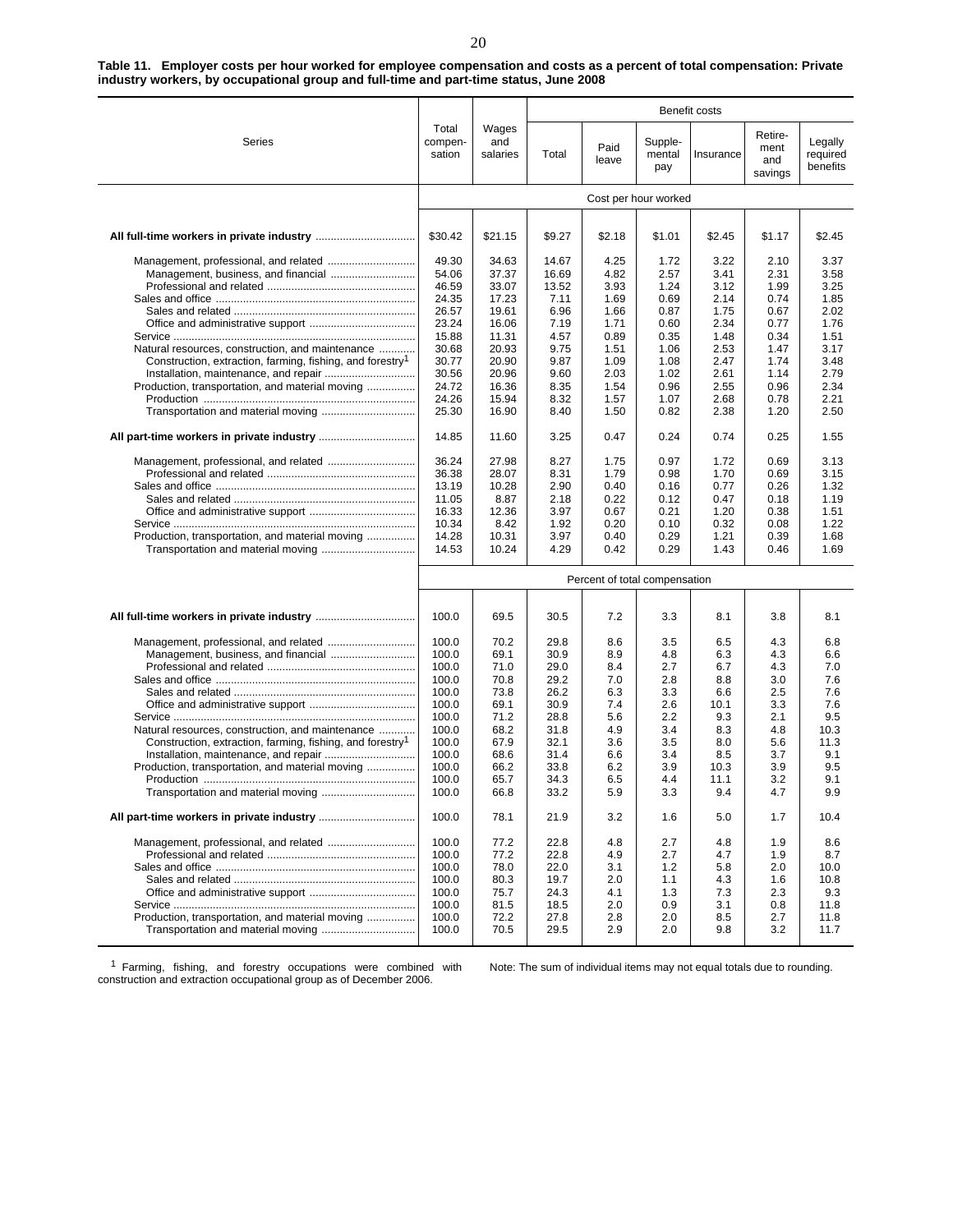|                                                                                                             |                                                                      |                                                                      | Benefit costs                                                  |                                                              |                                                              |                                                              |                                                              |                                                              |  |
|-------------------------------------------------------------------------------------------------------------|----------------------------------------------------------------------|----------------------------------------------------------------------|----------------------------------------------------------------|--------------------------------------------------------------|--------------------------------------------------------------|--------------------------------------------------------------|--------------------------------------------------------------|--------------------------------------------------------------|--|
| Series                                                                                                      | Total<br>compen-<br>sation                                           | Wages<br>and<br>salaries                                             | Total                                                          | Paid<br>leave                                                | Supple-<br>mental<br>pay                                     | Insurance                                                    | Retire-<br>ment<br>and<br>savings                            | Legally<br>required<br>benefits                              |  |
|                                                                                                             | Cost per hour worked                                                 |                                                                      |                                                                |                                                              |                                                              |                                                              |                                                              |                                                              |  |
| All full-time workers in private industry                                                                   | \$30.42                                                              | \$21.15                                                              | \$9.27                                                         | \$2.18                                                       | \$1.01                                                       | \$2.45                                                       | \$1.17                                                       | \$2.45                                                       |  |
|                                                                                                             |                                                                      |                                                                      |                                                                |                                                              |                                                              |                                                              |                                                              |                                                              |  |
|                                                                                                             | 31.99<br>30.64<br>32.06                                              | 21.29<br>21.10<br>21.08                                              | 10.70<br>9.54<br>10.98                                         | 2.03<br>1.10<br>2.44                                         | 1.34<br>1.10<br>1.39                                         | 2.96<br>2.32<br>3.20                                         | 1.48<br>1.59<br>1.34                                         | 2.89<br>3.43<br>2.61                                         |  |
| Trade, transportation, and utilities<br>Professional and business services<br>Education and health services | 29.89<br>27.26<br>41.56<br>38.22<br>35.26<br>30.28<br>14.67<br>25.72 | 21.11<br>19.08<br>28.53<br>25.48<br>25.60<br>21.48<br>10.87<br>18.53 | 8.79<br>8.18<br>13.03<br>12.74<br>9.66<br>8.79<br>3.80<br>7.19 | 2.24<br>1.83<br>3.82<br>3.15<br>2.67<br>2.44<br>0.75<br>1.82 | 0.89<br>0.78<br>1.12<br>2.42<br>0.93<br>0.60<br>0.21<br>0.65 | 2.28<br>2.23<br>3.52<br>3.02<br>2.23<br>2.44<br>1.20<br>1.87 | 1.06<br>1.05<br>1.67<br>1.66<br>1.18<br>1.07<br>0.20<br>0.66 | 2.31<br>2.30<br>2.90<br>2.50<br>2.65<br>2.25<br>1.43<br>2.20 |  |
| All part-time workers in private industry                                                                   | 14.85                                                                | 11.60                                                                | 3.25                                                           | 0.47                                                         | 0.24                                                         | 0.74                                                         | 0.25                                                         | 1.55                                                         |  |
| Trade, transportation, and utilities<br>Professional and business services<br>Education and health services | 14.77<br>13.01<br>16.79<br>24.32<br>9.10                             | 11.53<br>9.79<br>13.49<br>18.46<br>7.66                              | 3.24<br>3.22<br>3.30<br>5.85<br>1.44                           | 0.47<br>0.35<br>0.35<br>1.26<br>0.07                         | 0.24<br>0.18<br>0.53<br>0.44<br>0.06                         | 0.75<br>0.96<br>0.58<br>1.43<br>0.14                         | 0.25<br>0.32<br>0.11<br>0.51<br>0.05                         | 1.53<br>1.41<br>1.74<br>2.21<br>1.12                         |  |
|                                                                                                             | Percent of total compensation                                        |                                                                      |                                                                |                                                              |                                                              |                                                              |                                                              |                                                              |  |
| All full-time workers in private industry                                                                   | 100.0                                                                | 69.5                                                                 | 30.5                                                           | 7.2                                                          | 3.3                                                          | 8.1                                                          | 3.8                                                          | 8.1                                                          |  |
|                                                                                                             | 100.0<br>100.0<br>100.0                                              | 66.6<br>68.9<br>65.7                                                 | 33.4<br>31.1<br>34.3                                           | 6.4<br>3.6<br>7.6                                            | 4.2<br>3.6<br>4.4                                            | 9.2<br>7.6<br>10.0                                           | 4.6<br>5.2<br>4.2                                            | 9.0<br>11.2<br>8.1                                           |  |
| Trade, transportation, and utilities<br>Professional and business services<br>Education and health services | 100.0<br>100.0<br>100.0<br>100.0<br>100.0<br>100.0<br>100.0<br>100.0 | 70.6<br>70.0<br>68.6<br>66.7<br>72.6<br>71.0<br>74.1<br>72.0         | 29.4<br>30.0<br>31.4<br>33.3<br>27.4<br>29.0<br>25.9<br>28.0   | 7.5<br>6.7<br>9.2<br>8.2<br>7.6<br>8.0<br>5.1<br>7.1         | 3.0<br>2.9<br>2.7<br>6.3<br>2.6<br>2.0<br>1.5<br>2.5         | 7.6<br>8.2<br>8.5<br>7.9<br>6.3<br>8.1<br>8.2<br>7.3         | 3.6<br>3.8<br>4.0<br>4.3<br>3.4<br>3.5<br>1.4<br>2.6         | 7.7<br>8.4<br>7.0<br>6.5<br>7.5<br>7.4<br>9.8<br>8.5         |  |
| All part-time workers in private industry                                                                   | 100.0                                                                | 78.1                                                                 | 21.9                                                           | 3.2                                                          | 1.6                                                          | 5.0                                                          | 1.7                                                          | 10.4                                                         |  |
| Trade, transportation, and utilities<br>Professional and business services<br>Education and health services | 100.0<br>100.0<br>100.0<br>100.0<br>100.0                            | 78.1<br>75.2<br>80.3<br>75.9<br>84.2                                 | 21.9<br>24.8<br>19.7<br>24.1<br>15.8                           | 3.2<br>2.7<br>2.1<br>5.2<br>0.8                              | 1.6<br>1.4<br>3.1<br>1.8<br>0.7                              | 5.1<br>7.4<br>3.4<br>5.9<br>1.5                              | 1.7<br>2.5<br>0.7<br>2.1<br>0.6                              | 10.4<br>10.8<br>10.4<br>9.1<br>12.3                          |  |

#### **Table 12. Employer costs per hour worked for employee compensation and costs as a percent of total compensation: Private industry workers, by industry group and full-time and part-time status, June 2008**

<sup>1</sup> Includes mining, construction, and manufacturing. The agriculture, forestry, farming, and hunting sector is excluded.<br><sup>2</sup> Includes utilities; wholesale trade; retail trade; transportation

waste services; educational services; health care and social assistance; arts, entertainment and recreation; accommodation and food services; and other services, except public administration.

and warehousing; information; finance and insurance; real estate and rental and leasing; professional and technical services; management of companies and enterprises; administrative and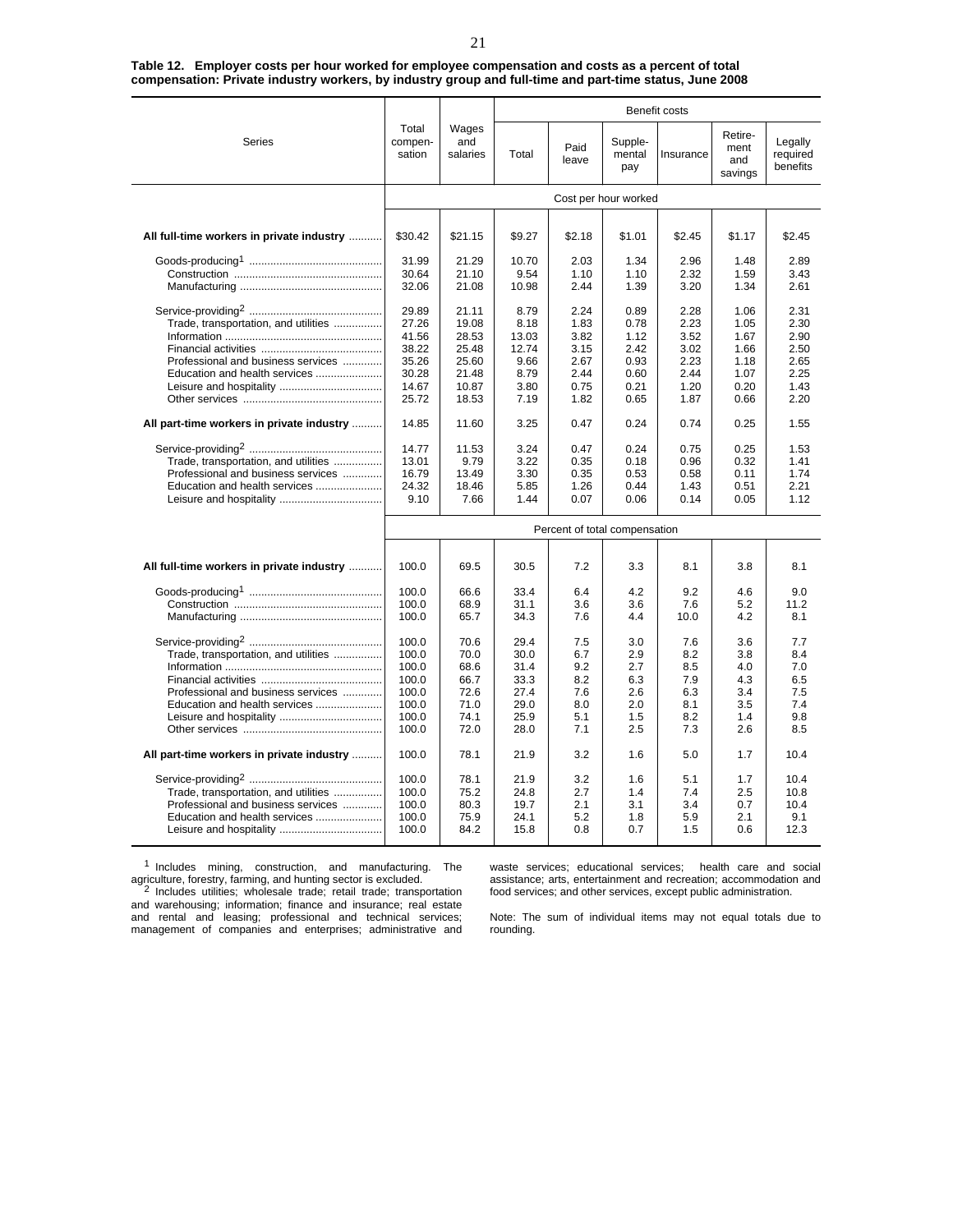**Table 13. Employer costs per hour worked for employee compensation and costs as a percent of total compensation: Private industry workers, by major industry group and establishment employment size and bargaining unit status, June 2008**

l,

j.

|                                                        |                               |                          | Benefit costs |               |                          |           |                                   |                                 |  |
|--------------------------------------------------------|-------------------------------|--------------------------|---------------|---------------|--------------------------|-----------|-----------------------------------|---------------------------------|--|
| <b>Series</b>                                          | Total<br>compen-<br>sation    | Wages<br>and<br>salaries | Total         | Paid<br>leave | Supple-<br>mental<br>pay | Insurance | Retire-<br>ment<br>and<br>savings | Legally<br>required<br>benefits |  |
|                                                        | Cost per hour worked          |                          |               |               |                          |           |                                   |                                 |  |
|                                                        |                               |                          |               |               |                          |           |                                   |                                 |  |
| All workers, goods-producing industries <sup>1</sup>   | \$31.58                       | \$21.09                  | \$10.49       | \$1.98        | \$1.31                   | \$2.88    | \$1.45                            | \$2.87                          |  |
|                                                        | 26.80                         | 18.71                    | 8.08          | 1.18          | 1.05                     | 2.11      | 0.95                              | 2.80                            |  |
|                                                        | 25.65                         | 18.30                    | 7.36          | 1.06          | 1.03                     | 1.79      | 0.70                              | 2.77                            |  |
|                                                        | 29.30                         | 19.62                    | 9.68          | 1.43          | 1.09                     | 2.80      | 1.50                              | 2.86                            |  |
|                                                        | 35.83                         | 23.20                    | 12.63         | 2.70          | 1.54                     | 3.58      | 1.89                              | 2.93                            |  |
|                                                        | 30.46                         | 20.08                    | 10.38         | 1.91          | 1.14                     | 3.14      | 1.48                              | 2.71                            |  |
|                                                        | 43.04                         | 27.40                    | 15.64         | 3.75          | 2.08                     | 4.16      | 2.43                              | 3.23                            |  |
|                                                        | 39.49                         | 23.66                    | 15.83         | 2.36          | 1.76                     | 4.92      | 3.11                              | 3.68                            |  |
|                                                        | 29.67                         | 20.47                    | 9.20          | 1.89          | 1.20                     | 2.39      | 1.05                              | 2.67                            |  |
| All workers, service-providing industries $2$          | 25.59                         | 18.38                    | 7.21          | 1.73          | 0.71                     | 1.85      | 0.83                              | 2.09                            |  |
|                                                        | 21.28                         | 15.94                    | 5.34          | 1.19          | 0.50                     | 1.31      | 0.48                              | 1.86                            |  |
|                                                        | 20.97                         | 15.82                    | 5.15          | 1.13          | 0.49                     | 1.23      | 0.46                              | 1.82                            |  |
|                                                        | 22.17                         | 16.29                    | 5.88          | 1.34          | 0.53                     | 1.53      | 0.52                              | 1.96                            |  |
|                                                        | 30.57                         | 21.20                    | 9.37          | 2.37          | 0.95                     | 2.47      | 1.24                              | 2.35                            |  |
|                                                        | 26.00                         | 18.46                    | 7.55          | 1.80          | 0.80                     | 2.01      | 0.81                              | 2.13                            |  |
|                                                        | 36.10                         | 24.52                    | 11.58         | 3.06          | 1.13                     | 3.02      | 1.74                              | 2.63                            |  |
|                                                        | 34.54                         | 21.93                    | 12.61         | 2.90          | 0.94                     | 3.84      | 2.06                              | 2.87                            |  |
|                                                        | 24.77                         | 18.06                    | 6.71          | 1.63          | 0.69                     | 1.66      | 0.72                              | 2.02                            |  |
|                                                        | Percent of total compensation |                          |               |               |                          |           |                                   |                                 |  |
|                                                        |                               |                          |               |               |                          |           |                                   |                                 |  |
| All workers, goods-producing industries <sup>1</sup>   | 100.0                         | 66.8                     | 33.2          | 6.3           | 4.1                      | 9.1       | 4.6                               | 9.1                             |  |
|                                                        | 100.0                         | 69.8                     | 30.2          | 4.4           | 3.9                      | 7.9       | 3.6                               | 10.4                            |  |
|                                                        | 100.0                         | 71.3                     | 28.7          | 4.1           | 4.0                      | 7.0       | 2.7                               | 10.8                            |  |
|                                                        | 100.0                         | 67.0                     | 33.0          | 4.9           | 3.7                      | 9.5       | 5.1                               | 9.8                             |  |
|                                                        | 100.0                         | 64.8                     | 35.2          | 7.5           | 4.3                      | 10.0      | 5.3                               | 8.2                             |  |
|                                                        | 100.0                         | 65.9                     | 34.1          | 6.3           | 3.7                      | 10.3      | 4.9                               | 8.9                             |  |
|                                                        | 100.0                         | 63.7                     | 36.3          | 8.7           | 4.8                      | 9.7       | 5.6                               | 7.5                             |  |
|                                                        | 100.0                         | 59.9                     | 40.1          | 6.0           | 4.5                      | 12.5      | 7.9                               | 9.3                             |  |
|                                                        | 100.0                         | 69.0                     | 31.0          | 6.4           | 4.0                      | 8.1       | 3.5                               | 9.0                             |  |
| All workers, service-providing industries <sup>2</sup> | 100.0                         | 71.8                     | 28.2          | 6.8           | 2.8                      | 7.2       | 3.2                               | 8.2                             |  |
|                                                        | 100.0                         | 74.9                     | 25.1          | 5.6           | 2.4                      | 6.2       | 2.2                               | 8.7                             |  |
|                                                        | 100.0                         | 75.5                     | 24.5          | 5.4           | 2.3                      | 5.9       | 2.2                               | 8.7                             |  |
|                                                        | 100.0                         | 73.5                     | 26.5          | 6.0           | 2.4                      | 6.9       | 2.4                               | 8.8                             |  |
|                                                        | 100.0                         | 69.3                     | 30.7          | 7.7           | 3.1                      | 8.1       | 4.0                               | 7.7                             |  |
|                                                        | 100.0                         | 71.0                     | 29.0          | 6.9           | 3.1                      | 7.7       | 3.1                               | 8.2                             |  |
|                                                        | 100.0                         | 67.9                     | 32.1          | 8.5           | 3.1                      | 8.4       | 4.8                               | 7.3                             |  |
|                                                        | 100.0                         | 63.5                     | 36.5          | 8.4           | 2.7                      | 11.1      | 6.0                               | 8.3                             |  |
|                                                        | 100.0                         | 72.9                     | 27.1          | 6.6           | 2.8                      | 6.7       | 2.9                               | 8.1                             |  |
|                                                        |                               |                          |               |               |                          |           |                                   |                                 |  |

 $1$  Includes mining, construction, and manufacturing. The agriculture, forestry, farming, and hunting sector is excluded.

waste services; educational services; health care and social assistance; arts, entertainment and recreation; accommodation and food services; and other services, except public administration.

<sup>2</sup> Includes utilities; wholesale trade; retail trade; transportation and warehousing; information; finance and insurance; real estate and rental and leasing; professional and technical services; management of companies and enterprises; administrative and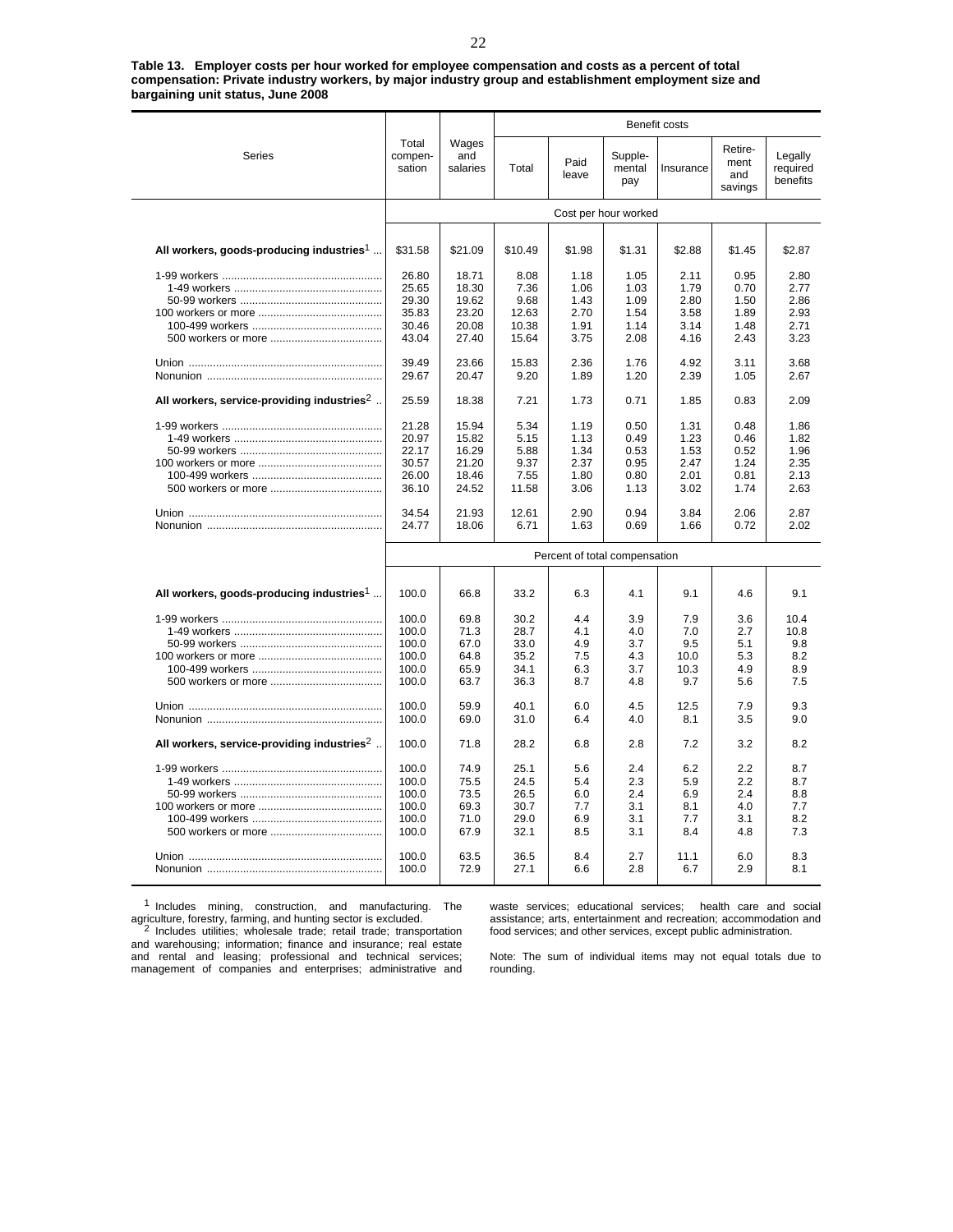**Table 14. Employer costs per hour worked for employee compensation and costs as a percent of total compensation: Private industry health care and social assistance workers, by industry and occupational group, June 2008**

|                                         |                                  | Wages<br>and<br>salaries         | Benefit costs                  |                              |                              |                              |                                   |                                 |  |
|-----------------------------------------|----------------------------------|----------------------------------|--------------------------------|------------------------------|------------------------------|------------------------------|-----------------------------------|---------------------------------|--|
| Series                                  | Total<br>compen-<br>sation       |                                  | Total                          | Paid<br>leave                | Supple-<br>mental<br>pay     | Insurance                    | Retire-<br>ment<br>and<br>savings | Legally<br>required<br>benefits |  |
|                                         | Cost per hour worked             |                                  |                                |                              |                              |                              |                                   |                                 |  |
| Health care and social assistance       | \$27.66                          | \$19.82                          | \$7.85                         | \$2.10                       | \$0.62                       | \$2.11                       | \$0.85                            | \$2.17                          |  |
| Management, professional, and related   | 40.08<br>44.40<br>20.70<br>15.92 | 28.96<br>31.30<br>14.51<br>11.26 | 11.12<br>13.10<br>6.19<br>4.65 | 3.24<br>3.67<br>1.55<br>0.97 | 0.93<br>1.60<br>0.36<br>0.37 | 2.61<br>2.98<br>2.00<br>1.54 | 1.36<br>1.44<br>0.63<br>0.33      | 2.98<br>3.41<br>1.64<br>1.45    |  |
|                                         | 34.41                            | 23.56                            | 10.85                          | 2.96                         | 1.09                         | 3.05                         | 1.22                              | 2.53                            |  |
| Management, professional, and related   | 42.61<br>45.97<br>19.67          | 29.66<br>31.79<br>12.62          | 12.95<br>14.18<br>7.05         | 3.78<br>4.04<br>1.39         | 1.43<br>1.92<br>0.61         | 3.15<br>3.21<br>2.83         | 1.48<br>1.62<br>0.68              | 3.11<br>3.39<br>1.53            |  |
| Nursing and residential care facilities | 19.22                            | 13.93                            | 5.29                           | 1.28                         | 0.45                         | 1.45                         | 0.29                              | 1.82                            |  |
| Management, professional, and related   | 29.92<br>14.68                   | 21.97<br>10.49                   | 7.95<br>4.19                   | 2.22<br>0.87                 | 0.72<br>0.37                 | 1.83<br>1.29                 | 0.54<br>0.18                      | 2.63<br>1.48                    |  |
|                                         | 20.06                            | 14.63                            | 5.44                           | 1.34                         | 0.54                         | 1.39                         | 0.29                              | 1.88                            |  |
| Management, professional, and related   | 32.34<br>15.23                   | 24.07<br>10.87                   | 8.27<br>4.37                   | 2.28<br>0.95                 | 0.93<br>0.42                 | 1.68<br>1.30                 | 0.52<br>0.20                      | 2.86<br>1.50                    |  |
|                                         | Percent of total compensation    |                                  |                                |                              |                              |                              |                                   |                                 |  |
| Health care and social assistance       | 100.0                            | 71.6                             | 28.4                           | 7.6                          | 2.2                          | 7.6                          | 3.1                               | 7.9                             |  |
| Management, professional, and related   | 100.0<br>100.0<br>100.0<br>100.0 | 72.3<br>70.5<br>70.1<br>70.8     | 27.7<br>29.5<br>29.9<br>29.2   | 8.1<br>8.3<br>7.5<br>6.1     | 2.3<br>3.6<br>1.7<br>2.3     | 6.5<br>6.7<br>9.7<br>9.7     | 3.4<br>3.2<br>3.1<br>2.1          | 7.4<br>7.7<br>7.9<br>9.1        |  |
|                                         | 100.0                            | 68.5                             | 31.5                           | 8.6                          | 3.2                          | 8.9                          | 3.5                               | 7.3                             |  |
| Management, professional, and related   | 100.0<br>100.0<br>100.0          | 69.6<br>69.2<br>64.2             | 30.4<br>30.8<br>35.8           | 8.9<br>8.8<br>7.1            | 3.3<br>4.2<br>3.1            | 7.4<br>7.0<br>14.4           | 3.5<br>3.5<br>3.5                 | 7.3<br>7.4<br>7.8               |  |
| Nursing and residential care facilities | 100.0                            | 72.5                             | 27.5                           | 6.7                          | 2.4                          | 7.5                          | 1.5                               | 9.4                             |  |
| Management, professional, and related   | 100.0<br>100.0                   | 73.4<br>71.5                     | 26.6<br>28.5                   | 7.4<br>5.9                   | 2.4<br>2.5                   | 6.1<br>8.8                   | 1.8<br>1.2                        | 8.8<br>10.1                     |  |
|                                         | 100.0                            | 72.9                             | 27.1                           | 6.7                          | 2.7                          | 6.9                          | 1.4                               | 9.4                             |  |
| Management, professional, and related   | 100.0<br>100.0                   | 74.4<br>71.3                     | 25.6<br>28.7                   | 7.1<br>6.3                   | 2.9<br>2.8                   | 5.2<br>8.5                   | 1.6<br>1.3                        | 8.8<br>9.9                      |  |

<sup>1</sup> Data are available beginning with December 2006.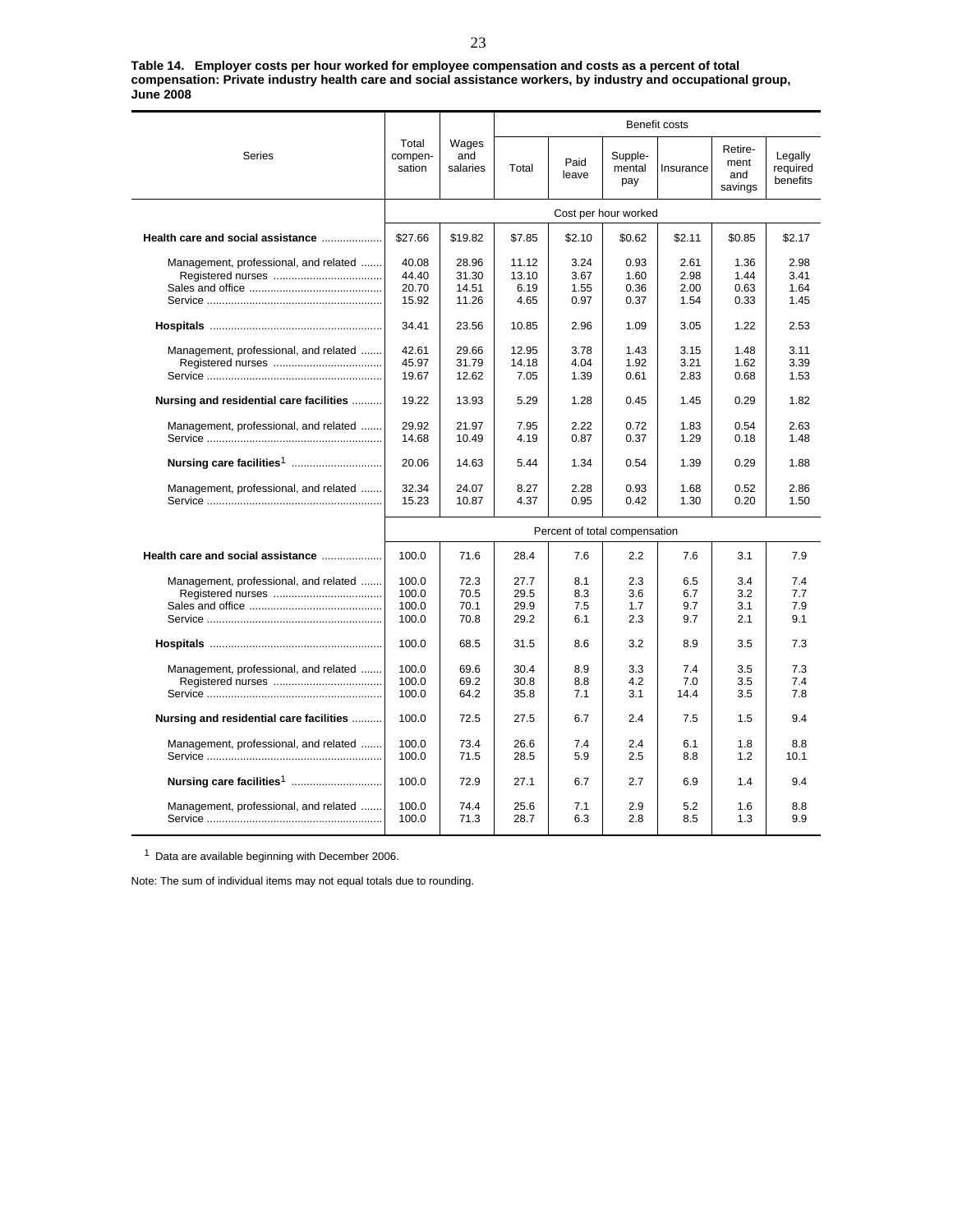## **TECHNICAL NOTE**

Employer Costs for Employee Compensation (ECEC) measures the average cost to employers for wages and salaries and benefits per employee hour worked.

Wages and salaries are defined as the hourly straight-time wage rate or, for workers not paid on an hourly basis, straight-time earnings divided by the corresponding hours. Straight-time wage and salary rates are total earnings before payroll deductions and include production bonuses, incentive earnings, commission payments, and cost-of-living adjustments. Not included in straight-time earnings are nonproduction bonuses such as end-of-year payments, shift differentials, and premium pay for overtime and for work on weekends and holidays; these payments are included in the benefits component.

Benefits include: Paid leave–vacations, holidays, sick leave, and personal leave; supplemental pay– premium pay for work in addition to the regular work schedule (such as overtime, weekends and holidays), shift differentials, and nonproduction bonuses (such as referral bonuses and attendance bonuses); insurance benefits– life, health, short-term disability, and long-term disability; retirement and savings benefits–defined benefit and defined contribution plans; and legally required benefits–Social Security, Medicare, federal and state unemployment insurance, and workers' compensation.

Beginning with this quarter, other leave benefit estimates will include only paid personal leave. Paid personal leave accounts for the majority of the cost of the overall other leave benefit category. The National Compensation Survey will no longer collect costs for paid military leave, paid funeral leave, paid jury leave, and paid family leave (access data will still be available on these benefits).

Employer Costs for Employee Compensation includes data for the civilian economy, which includes data from both private industry and state and local government. Excluded from private industry are the selfemployed and farm and private household workers. Federal government workers are excluded from the public sector. The private industry series and the state and local government series provide data for the two sectors separately.

The cost levels for this quarter were collected from a probability sample of approximately 56,500 occupations selected from a sample of about 12,100 establishments in private industry and approximately 11,800 occupations from a sample of about 1,900 establishments in state and local governments. The state and local government sample, which is replaced less frequently than the private industry sample, was replaced in its entirety in September 2007. As a result of this replacement, the number of state and local government occupations and establishments increased substantially. The private industry sample is rotated over approximately 5 years, which makes the sample more representative of the economy and reduces respondent burden. Data are collected for the pay period including the  $12<sup>th</sup>$  day of the survey months of March, June, September, and December. The sample is replaced on a cross-area, cross-industry basis.

When respondents do not provide all the data needed, a procedure for assigning missing values is used. This imputation procedure is comparable to that used for the Employment Cost Index (ECI). For a description, see "Accounting for missing data in the Employment Cost Index," in the April 2006 issue of the Monthly Labor Review at http://www.bls.gov/opub/mlr/2006/04/art4abs.htm.

The ECEC percent of total compensation estimates are calculated from cost aggregates and then rounded to the published level of precision. This method provides the most precise estimates of the percent of total compensation; however, estimates of the percentage of total compensation calculated from the published cost estimates may differ slightly from those calculated from the unpublished cost aggregates.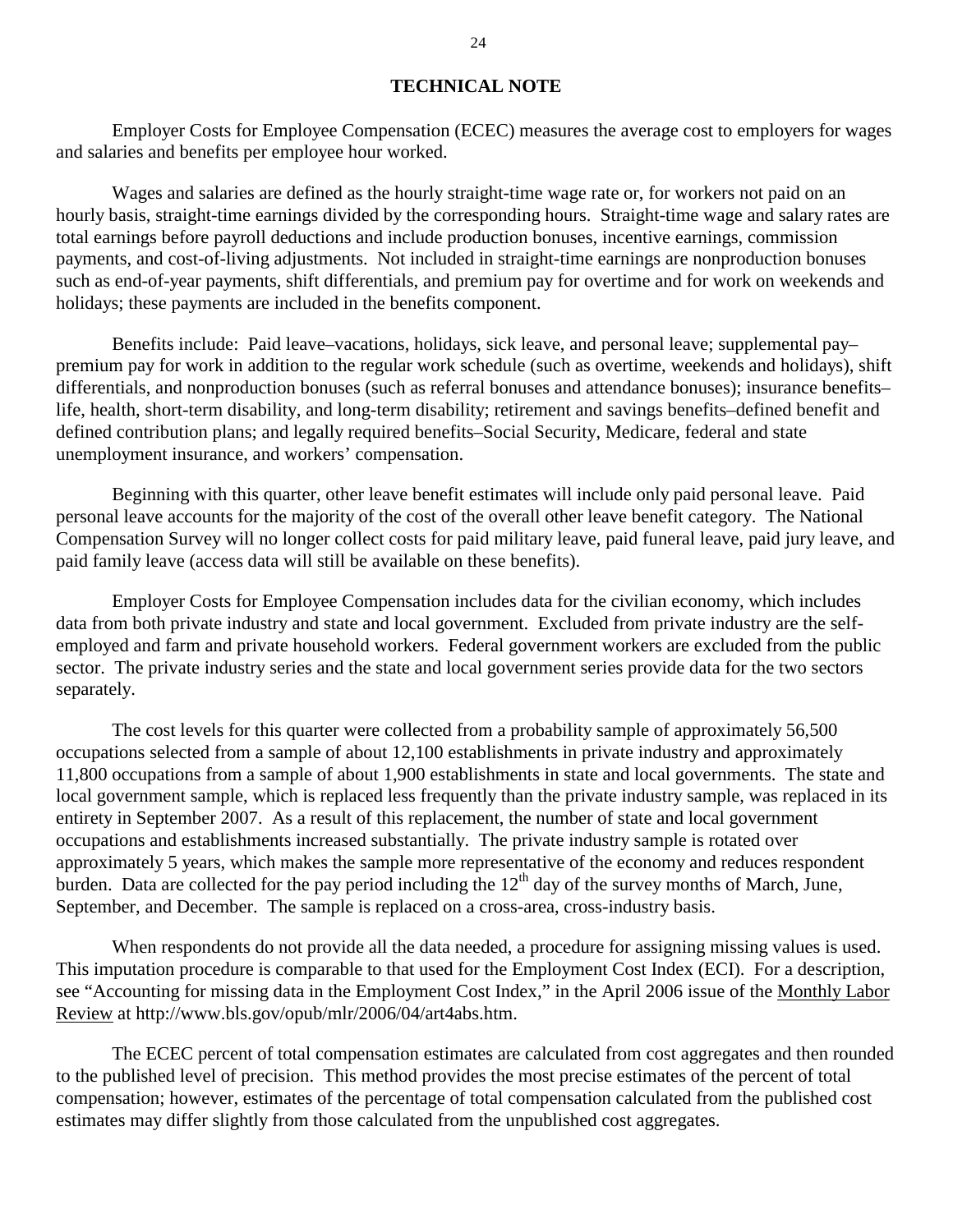Sample establishments are classified by the industry categories based on the 2007 North American Industry Classification System (NAICS). Prior to December 2007, the 2002 NAICS classification system was used. Differences between the two NAICS systems did not affect any of the published series. Within a sample establishment, specific job categories are selected and classified into about 800 occupational classifications according to the 2000 Standard Occupational Classification (SOC) system. Individual occupations are combined to represent one of ten intermediate aggregations, such as professional and related occupations, or one of five higher-level aggregations such as management, professional, and related occupations. Both the NAICS and the SOC classification systems are defined by the U.S. Office of Management and Budget (OMB). For more detailed information on NAICS and SOC, including background definitions, see the BLS Web sites: www.bls.gov/bls/naics.htm and www.bls.gov/soc/home.htm.

To be included in the ECEC, employees in occupations must receive cash payments from the establishment for services performed and the establishment must pay the employer's portion of Medicare taxes on that individual's wages. Major exclusions from the survey are the self-employed, individuals who set their own pay (for example, proprietors, owners, major stockholders, and partners in unincorporated firms), volunteers, unpaid workers, family members being paid token wages, individuals receiving long-term disability compensation, and U.S. citizens working overseas.

The state and local government sample consists of 152 areas that represent the Nation's 361 metropolitan statistical areas and 573 micropolitan statistical areas as defined by OMB in December 2003 and the remaining portions of the 50 states. The private industry sample consists of 151 metropolitan areas and nonmetropolitan areas that represent the Nation's 326 metropolitan statistical areas as defined by OMB in 1994 and the remaining portions of the 50 states. Metropolitan areas are defined as Metropolitan Statistical Areas (MSAs) or Consolidated Metropolitan Statistical Areas (CMSAs). Nonmetropolitan areas are counties and other geographic designations that do not fit the metropolitan area definition. The private industry sample will begin the conversion to December 2003 OMB area definitions in December 2008.

Current employment weights are used to calculate cost levels. These weights are derived from two BLS programs: the Quarterly Census of Employment and Wages (QCEW) and the Current Employment Statistics (CES). Combined, these programs provide the appropriate industry coverage and currency of data needed to match the ECEC. For more information on these changes, see "Changes in Calculations for the BLS Employer Costs for Employee Compensation Data, March 2007," at http://www.bls.gov/ncs/ect/sp/ececcalc.pdf. In most instances, private industry employment weights used in the ECEC were total employment estimates for 2-digit industry groups, such as utilities (NAICS 22) or wholesale trade (NAICS 42). In a few cases, more detailed private industry employment weights were used. These include 4-digit educational establishments—elementary and secondary schools (6111), junior colleges (6112), and colleges and universities (6113)—as well as the 6 digit aircraft manufacturing industry (336411). For state and local governments, a more aggregated level was used reflecting the level of detail published by the CES program. For both private and government establishments, the employment data were apportioned based on the sampling weights assigned to the Employment Cost Index (ECI) sample.

The ECI, which measures the change in employer costs for employee compensation, is calculated with fixed 2002 employment counts to prevent employment shifts among occupations and industries from influencing the changes. Therefore, changes over time in the Employer Costs for Employee Compensation survey will differ from those in the ECI.

Historical ECEC data are available in three listings, all available at: http://www.bls.gov/ect/#tables. The first historical listing covers data for the March references periods from 1986 to 2002. These data use the Standard Industrial Classification (SIC) and Census of Population classification systems. The second listing contains data for the March, June, September, and December reference periods from June 2002 to December 2003. These data also are based on the SIC and Census of Population classification systems. The final listing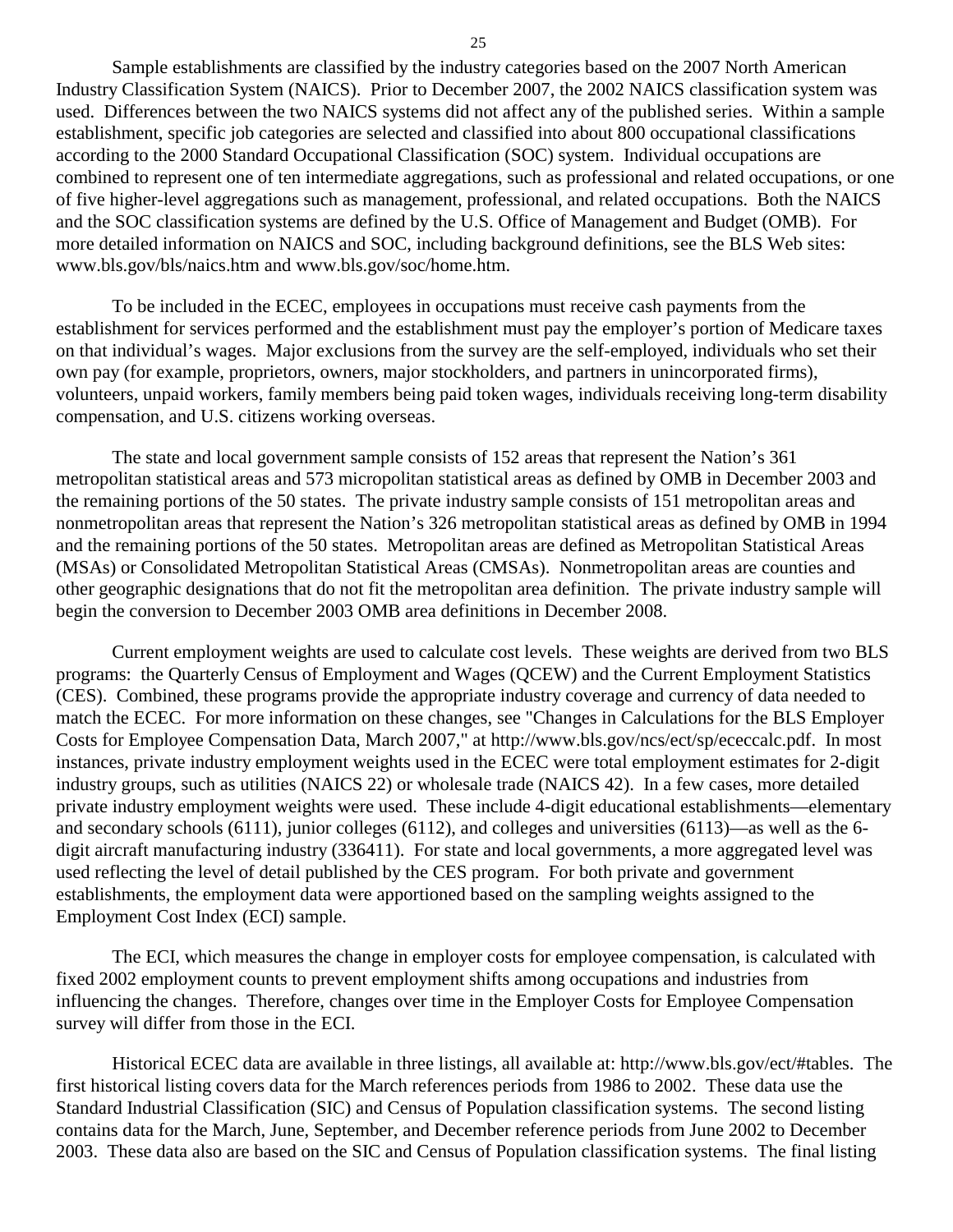includes data for March 2004 to the current reference period. These are based on the NAICS and SOC classification systems. Also, data and related articles are included in the bulletin, Employer Costs for Employee Compensation, 1986-99 (Bulletin 2526), available upon request by calling (202) 691-6199 or by email to: NCSinfo@bls.gov.

Beginning with the March 2004 quarter, historical data are available based on the North American Industry Classification System and the 2000 Standard Occupational Classification. The new historical tables are available on the Internet site http://www.bls.gov/ncs/ect/home.htm or upon request. Information on how costs are calculated appears in "Measuring Trends in the Structure and Levels of Employer Costs for Employee Compensation," Compensation and Working Conditions, Summer 1997, at

http://www.bls.gov/opub/cwc/archive/summer1997art1.pdf. An article on changes in employer compensation costs, "Tracking Changes in Benefit Costs," appears in Compensation and Working Conditions, Spring 1999, at http://www.bls.gov/opub/cwc/archive/spring1999brief3.pdf.

#### Relative Standard Errors

Because the ECEC is a sample survey, it is subject to sampling errors. Sampling errors are differences that occur between the results computed from a sample of observations and those computed from all observations in the population. The estimates derived from different samples selected using the same sample design may differ from one another. A measure of the variation among these differing estimates is the standard error. It can be used to measure the precision with which an estimate from a particular sample approximates the expected result of all possible samples. For more information on the calculation procedure, see "Changes in Variance Estimation Calculations for the BLS Employer Costs for Employee Compensation Data, March 2007," at http://www.bls.gov/ncs/ect/sp/ececvmet.pdf. The chances are about 68 out of 100 that an estimate from the survey differs from a complete population figure by less than the standard error. The chances are about 90 out of 100 that this difference would be less than 1.6 times the standard error. All the statements of comparisons appearing in this publication are significant at a 1.6 standard error level or better, unless otherwise indicated. This means that for differences cited, the estimated difference is greater than 1.6 times the standard error of the difference. The relative standard errors (RSE) for all estimates are available shortly after the release is issued at http://www.bls.gov/ncs/ect/#tables.

For a more detailed explanation of relative standard errors, see "Measuring Trends in the Structure and Levels of Employer Costs for Employee Compensation," Compensation and Working Conditions, Summer 1997, at http://www.bls.gov/opub/cwc/archive/summer1997art1.pdf. For a detailed explanation of how to use standard error data to analyze differences in changes over time, see "Analyzing Year-to-Year Changes in Employer Costs for Employee Compensation," Compensation and Working Conditions, Spring 1998, at http://www.bls.gov/opub/cwc/archive/spring1998art3.pdf. This article supplements an article from the Summer 1997 issue of Compensation and Working Conditions, "Explaining the Differential Growth Rates of the ECI and ECEC," available at http://www.bls.gov/opub/cwc/archive/summer1997art2.pdf, which examined how differences in the construction of these measures contribute to differing trends.

Standard errors relate to differences that occur from sampling errors, but not from nonsampling errors. Nonsampling errors are not measured and include survey nonresponse and data collection and processing errors. Survey nonresponse occurs when sample members are unwilling or unable to participate in the survey. Data collection errors include inaccurate data by respondents and definitional difficulties. Processing errors include errors in recording, coding, and entering data. Although nonsampling errors are not measured, BLS quality assurance programs include procedures for reducing such errors. These procedures include data collection reinterviews, observed interviews, computer data edits, and systematic review of reports on which data are recorded. Extensive field economist training also is conducted to maintain high data collection standards.